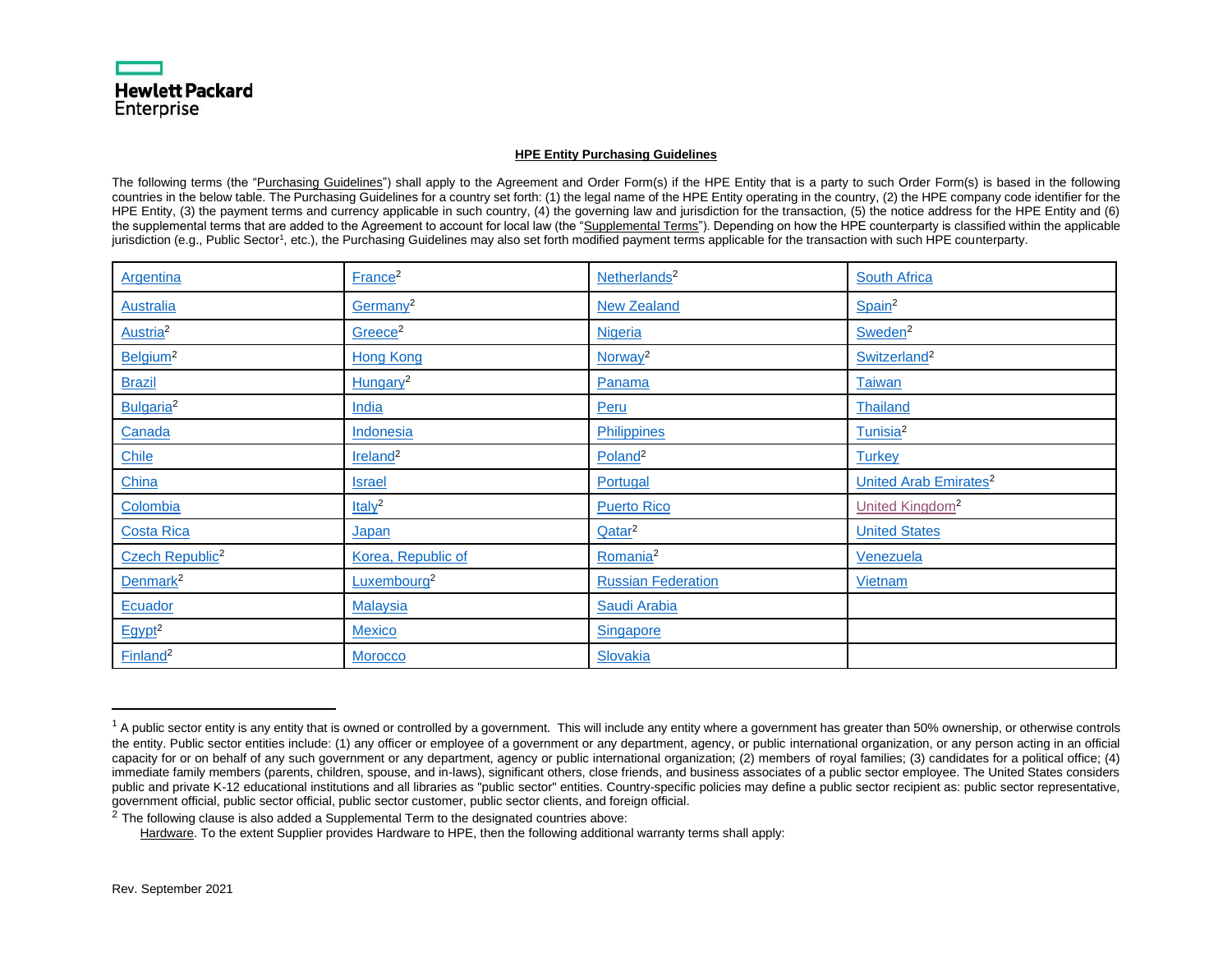| <b>Payment Terms Key</b> | <b>Requirement</b>                                                                                                                                                                                                                                                                                                                                                                                                                                                                                                                                                                                                                                                                                                                                                                                                                                                                                                                                               |
|--------------------------|------------------------------------------------------------------------------------------------------------------------------------------------------------------------------------------------------------------------------------------------------------------------------------------------------------------------------------------------------------------------------------------------------------------------------------------------------------------------------------------------------------------------------------------------------------------------------------------------------------------------------------------------------------------------------------------------------------------------------------------------------------------------------------------------------------------------------------------------------------------------------------------------------------------------------------------------------------------|
| NT 30 / NT 45 / NT 60    | HPE will initiate payment for a valid invoice in conformance with the Agreement<br>[thirty (30) / forty-five (45) / sixty (60)] days following the date Supplier issued such<br>invoice, provided that Supplier issued the invoice not earlier than the due date<br>according to the invoice scheduling requirements specified in the Order Form or if<br>such terms are not included in the Order Form, according to the due date approved<br>by HPE in writing. Any prompt payment discount will be calculated from the date a<br>conforming invoice is received by HPE. Payment will not constitute acceptance of<br>Solutions or impair HPE's right to inspect. Acceptance shall be when HPE deems<br>the Solution to meet its specified criteria ("Acceptance"). HPE, at its option, and<br>without prior notice to Supplier, shall have the right to set off or deduct from any<br>Supplier's invoice, any credits, refunds or claims of any kind due HPE. |
| XT 30 / XT 45 / XT 60    | HPE will initiate payment [thirty (30) / forty-five (45) / sixty (60)] days after receipt of<br>a valid invoice in conformance with the Agreement or receipt of the Solution(s),<br>whichever is later. Any prompt payment discount will be calculated from the date a<br>conforming invoice is received by HPE. Payment will not constitute acceptance of<br>Solutions or impair HPE's right to inspect. Acceptance shall be when HPE deems<br>the Solution to meet its specified criteria ("Acceptance"). HPE, at its option, and<br>without prior notice to Supplier, shall have the right to set off or deduct from any<br>Supplier's invoice, any credits, refunds or claims of any kind due HPE.                                                                                                                                                                                                                                                           |
| EM 30 / EM 45 / EM 60    | HPE will initiate payment [thirty (30) / forty-five (45) / sixty (60)] days after the end of<br>the month that HPE received a valid invoice in conformance with the Agreement or<br>receipt of the Solution(s), whichever is later. Any prompt payment discount will be<br>calculated from the date a conforming invoice is received by HPE. Payment will not<br>constitute acceptance of Solutions or impair HPE's right to inspect. Acceptance shall<br>be when HPE deems the Solution to meet its specified criteria ("Acceptance"). HPE,<br>at its option, and without prior notice to Supplier, shall have the right to setoff or<br>deduct from any Supplier's invoice, any credits, refunds or claims of any kind due to<br>HPE.                                                                                                                                                                                                                          |

a. Hardware and its packaging shall comply with all applicable legal requirements in any jurisdiction where HPE will use or supply it and the Supplier will provide to HPE all information in relation to the products that it is legally required to provide in any such jurisdiction. This obligation includes but is not limited to an obligation to ensure that the Hardware and its packaging comply with all material restrictions applicable in any such jurisdiction and all requirements to mark or label them or provide information on the packaging or in the user documentation or otherwise with or in relation to the products.

b. Supplier shall provide to HPE all information or documentation required by HPE in order for HPE to be able to import, place on the market, put into service or use the Hardware or its packaging in any jurisdiction where HPE will use or supply it including but not limited to any information or documentation necessary for HPE to comply with or demonstrate compliance with: Articles 6, 7 and 33 of Regulation 1907/2006/EC (Registration, Evaluation, Authorisation and Restriction of Chemicals aka "REACH") as amended or replaced from time to time and, Directive 2002/95/EC (Restriction of Hazardous Substances Directive) as amended or replaced from time to time.

c. Sub-paragraph (b) shall not apply to the extent that the Supplier complies with obligations on behalf of HPE by appointing an Only Representative under REACH or similar representative under other legislation. In the event that Supplier chooses to comply with any obligation relating to the Hardware or its packaging by appointing an Only Representative under REACH or a similar representative under other legislation, then the Supplier shall do so at its own cost.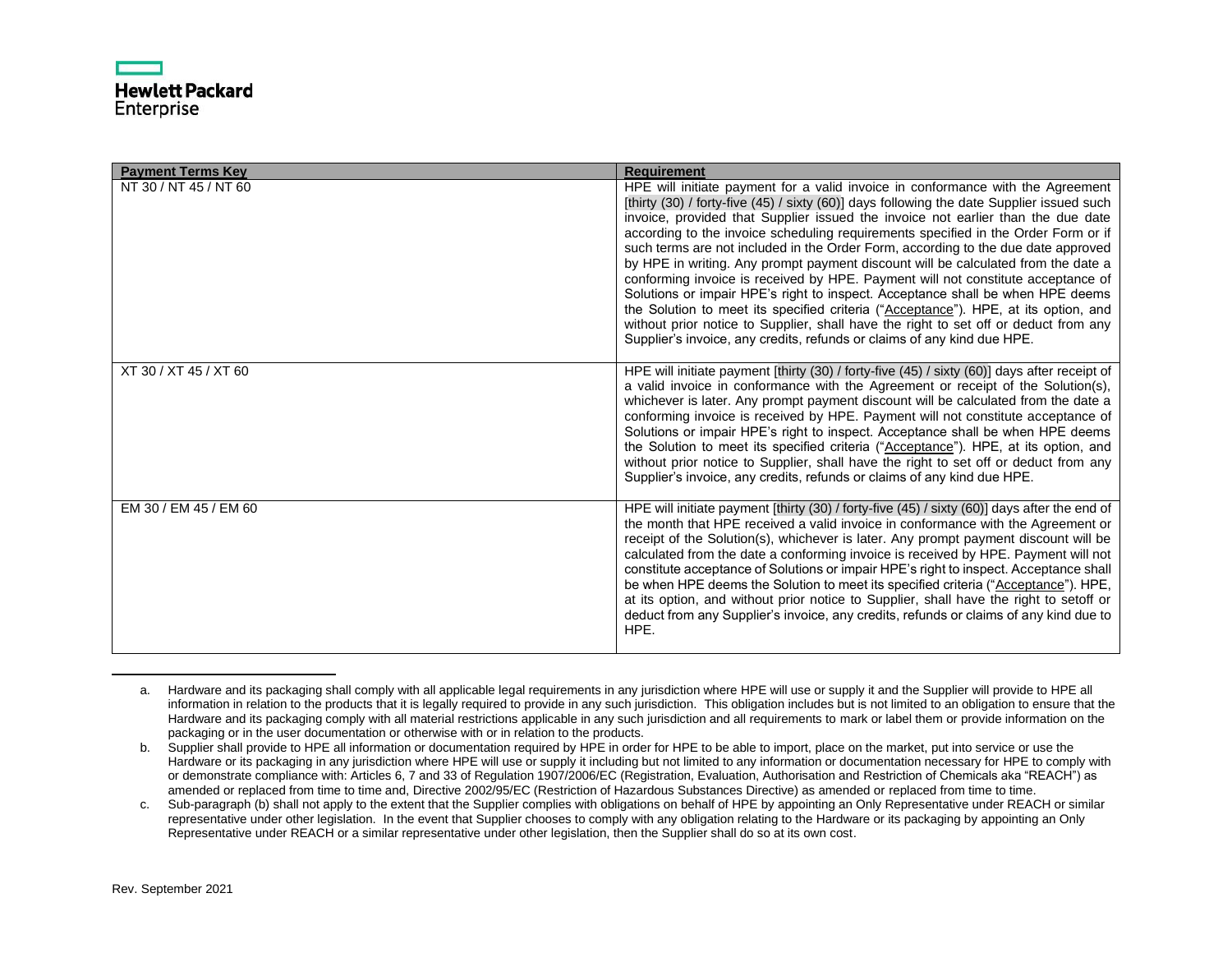# ┍ **Hewlett Packard**<br>Enterprise

| $EOAP + 45$ | All invoices provided to HPE related to the purchase of Solutions will be accumulated  |
|-------------|----------------------------------------------------------------------------------------|
|             | for a period from the 15th day of a calendar month to the 16th day of the following    |
|             | calendar month ("Accumulation Period"). HPE will initiate payment for conforming       |
|             | invoices, collected during the Accumulation Period, on the first business day of the   |
|             | month nearest to forty-five (45) days following the end of the Accumulation Period.    |
|             | Any prompt payment discount will be calculated from the date a conforming invoice      |
|             | is received by HPE. Payment will not constitute acceptance of Solutions or impair      |
|             | HPE's right to inspect. Acceptance shall be when HPE deems the Solution to meet        |
|             | its specified criteria ("Acceptance"). HPE, at its option, and without prior notice to |
|             | Supplier, shall have the right to set off or deduct from any Supplier's invoice, any   |
|             | credits, refunds or claims of any kind due HPE.                                        |
|             |                                                                                        |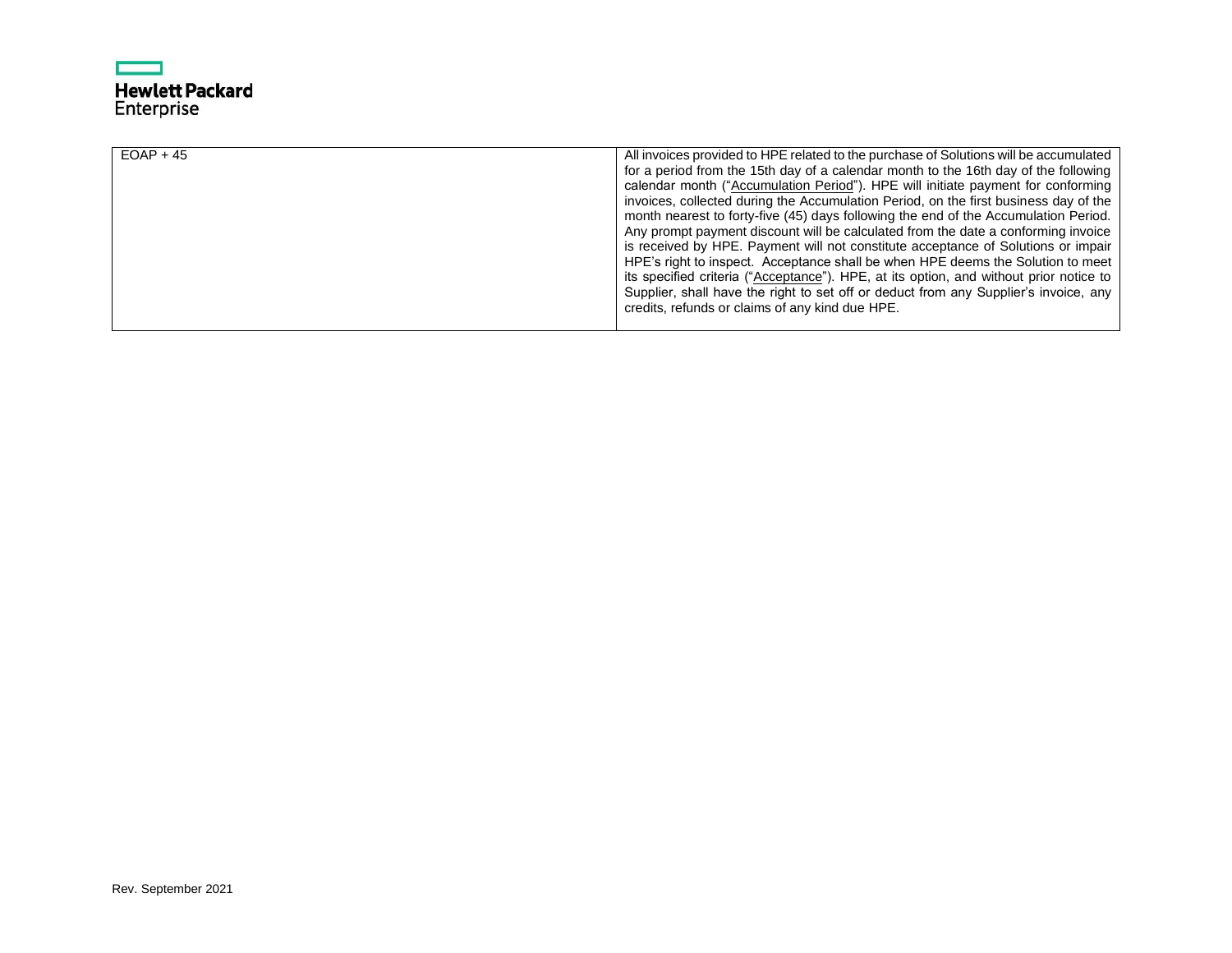## **[Argentina](#page-0-0)**

# <span id="page-3-0"></span>**Payment Terms: As set forth in the Agreement**

#### **Currency: Argentine Peso**

| <b>HPE Entity</b>                   | <b>HPE Company</b><br>Code | <b>Invoicing Contact and Instructions</b>                                                                                                                | <b>Governing Law, Jurisdiction, Venue</b><br>and Notice                                                                                      |
|-------------------------------------|----------------------------|----------------------------------------------------------------------------------------------------------------------------------------------------------|----------------------------------------------------------------------------------------------------------------------------------------------|
| Hewlett-Packard<br>Argentina S.R.L. | AR <sub>00</sub>           | Please continue to supply paper invoices to:<br>Avenida del Libertador 7208, Ciudad Autonoma de Buenos Aires,<br>Buenos Aires, Buenos Aires, B, 1429, AR | <b>Governing Law: Argentina</b><br><b>Jurisdiction: The Courts of Buenos</b><br>Aires                                                        |
|                                     |                            |                                                                                                                                                          | Address for Notices and Service of<br>Process:<br>Avenida del Libertador 7208, 10th Floor<br>Buenos Aires 1429, AR<br>Attn: Legal Department |

#### **Supplemental Terms:**

If the HPE Entity that is a party to the Order Form(s) is in Argentina and is represented by the HPE Company Code(s) set forth in this table, then the following additional terms shall apply:

- 1. Insurance. The following types of Insurance are not applicable to the Order Forms: (i) Automobile Liability Insurance, (ii) Workers' Compensation or Social Scheme and Employers Liability Insurance, and (iii) Professional Liability Insurance (Errors and Omissions).
- 2. Privacy. The parties agree to comply with Argentine Law 23.526, Data Protection Act, and all Argentine applicable regulations to any transfer of personal data from Argentina and that in such case, the importer country shall comply with the Argentine Security Standard requested by regulations and the Argentine Personal Data Protection Bureau.
- 3. Local Stamp Taxes. If stamp taxes were applicable due to local documents agreed by the parties, the parties agree to split them in equal parts and to pay them as required by Applicable Law.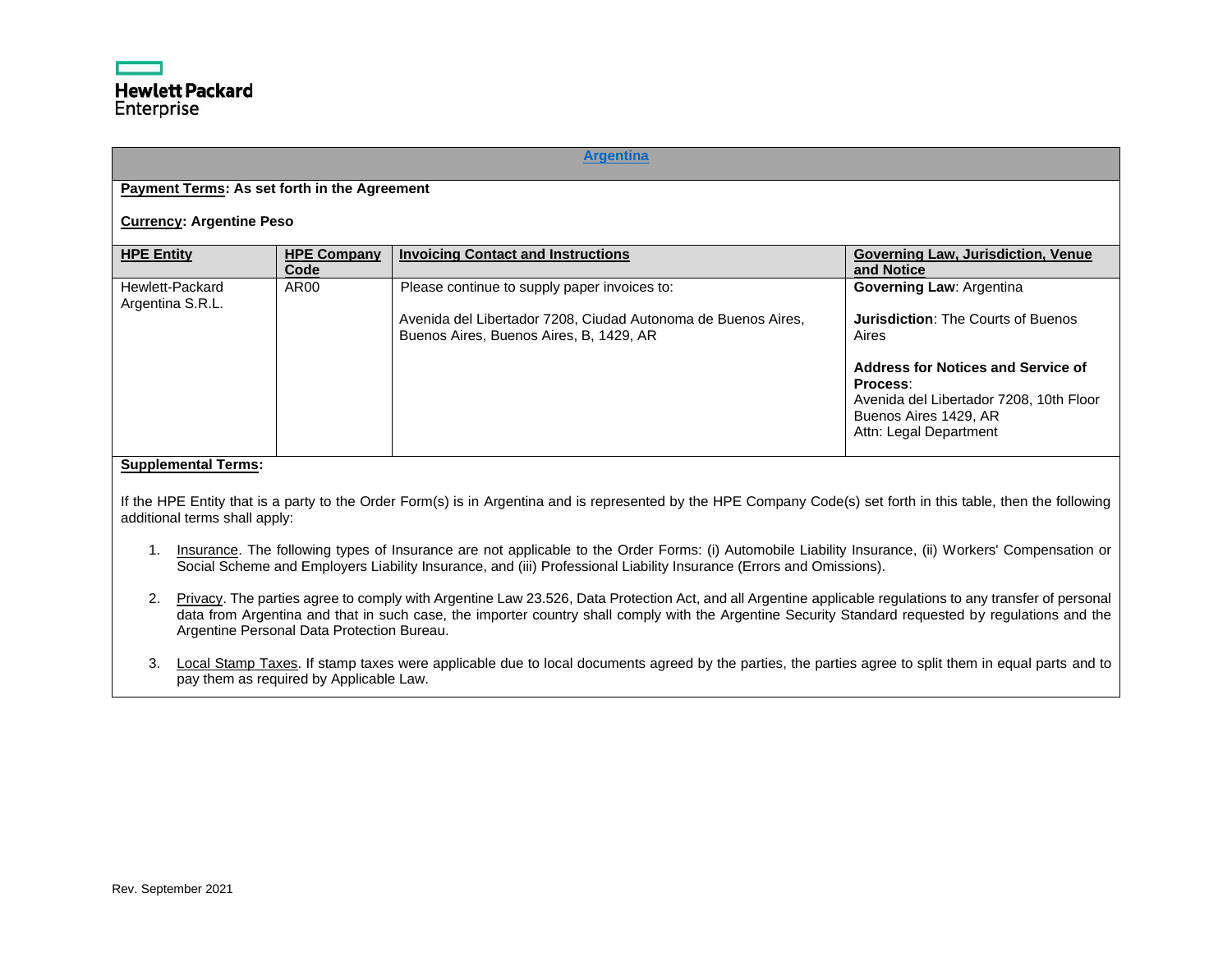# **[Australia](#page-0-1)**

# <span id="page-4-0"></span>**Payment Terms: As set forth in the Agreement**

# **Currency: Australian Dollars**

| <b>HPE Entity</b>                        | <b>HPE Company</b><br>Code | <b>Invoicing Contact and Instructions</b>      | <b>Governing Law, Jurisdiction, Venue</b><br>and Notice                                                                                                                                                                                 |
|------------------------------------------|----------------------------|------------------------------------------------|-----------------------------------------------------------------------------------------------------------------------------------------------------------------------------------------------------------------------------------------|
| Hewlett-Packard<br>Australia Pty Limited | AU00<br>AU70               | E-Invoices are accepted by HPE in this country | <b>Governing Law: State of Victoria</b><br><b>Jurisdiction:</b> The Courts in the State of<br>Victoria<br>Address for Notices and Service of<br>Process:<br>410 Concord Road<br>Rhodes, NSW 2138<br>Australia<br>Attn: Legal Department |

<span id="page-4-1"></span>

| <b>Austria</b>                      |                            |                                                |                                                                                                                                                                                                               |  |
|-------------------------------------|----------------------------|------------------------------------------------|---------------------------------------------------------------------------------------------------------------------------------------------------------------------------------------------------------------|--|
| Payment Terms: EOAP + 45            |                            |                                                |                                                                                                                                                                                                               |  |
| <b>Currency: Euros</b>              |                            |                                                |                                                                                                                                                                                                               |  |
| <b>HPE Entity</b>                   | <b>HPE Company</b><br>Code | <b>Invoicing Contact and Instructions</b>      | <b>Governing Law, Jurisdiction, Venue</b><br>and Notice                                                                                                                                                       |  |
| Hewlett-Packard<br>Gesellschaft mbH | AT <sub>00</sub>           | E-Invoices are accepted by HPE in this country | <b>Governing Law: Austria</b><br><b>Jurisdiction:</b> The Courts in Vienna<br><b>Address for Notices and Service of</b><br>Process:<br>Wienerbergstrasse 41<br>1120 Vienna, Austria<br>Attn: Legal Department |  |
| <b>Supplemental Terms:</b>          |                            |                                                |                                                                                                                                                                                                               |  |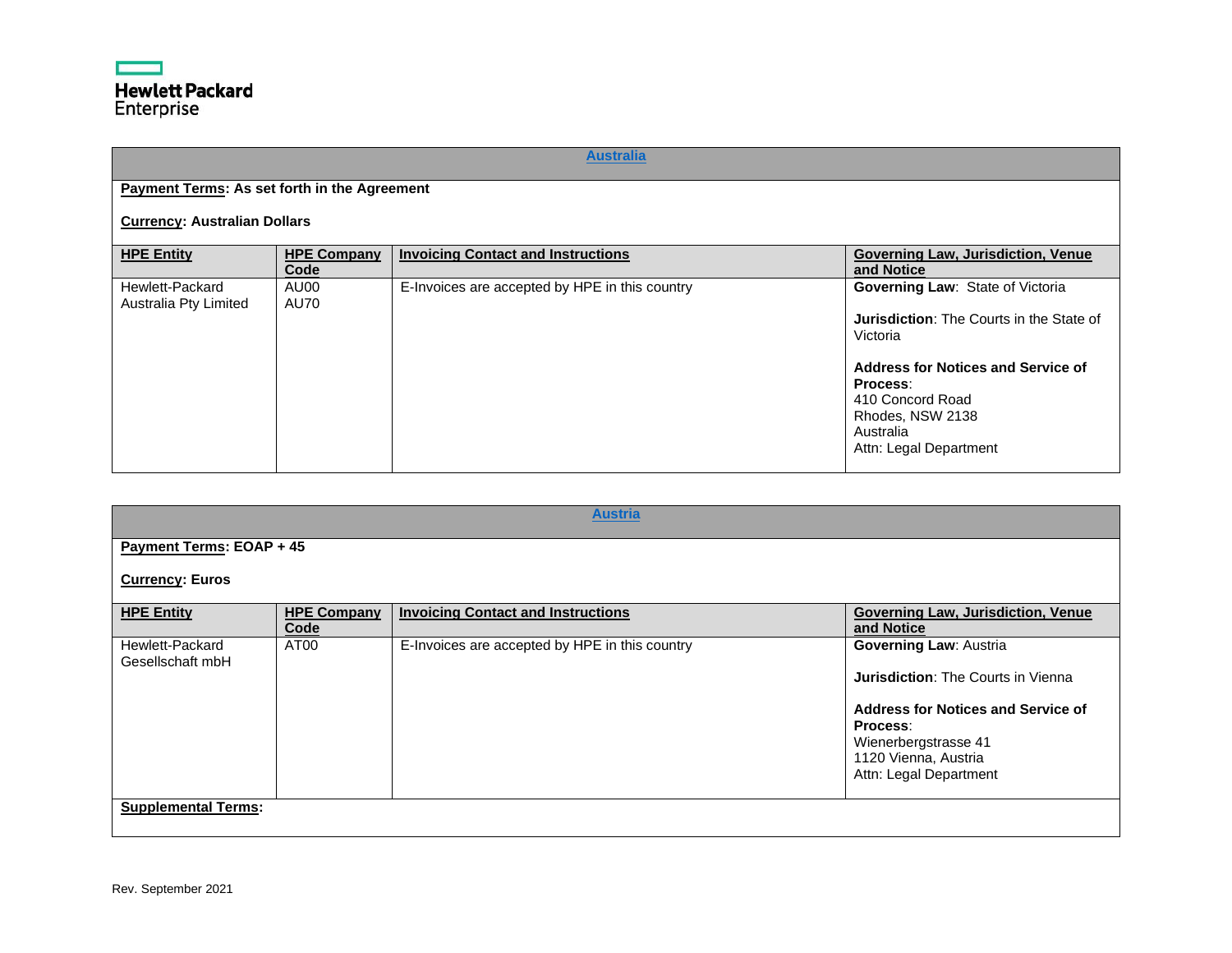

If the HPE Entity that is a party to the Order Form(s) is in Austria and is represented by the HPE Company Code(s) set forth in this table, then the following additional terms shall apply:

- 1. Taxes. All invoices must comply with the provisions of the Austrian Act on Value Added Tax (Umsatzsteuergesetz).
- 2. Insurance. Supplier warrants that all Personnel are subject to statutory or private work accident insurance.
- 3. Limitation of Liability. The limitations set forth in the Agreement will only apply to the extent permitted by Applicable Law.

<span id="page-5-0"></span>

|                                                               |                            | <b>Belgium</b>                                                                                                                                                 |                                                                                                                                                                                                                       |
|---------------------------------------------------------------|----------------------------|----------------------------------------------------------------------------------------------------------------------------------------------------------------|-----------------------------------------------------------------------------------------------------------------------------------------------------------------------------------------------------------------------|
| <b>Payment Terms: XT 60</b><br><b>Currency: Euros</b>         |                            |                                                                                                                                                                |                                                                                                                                                                                                                       |
| <b>HPE Entity</b>                                             | <b>HPE Company</b><br>Code | <b>Invoicing Contact and Instructions</b>                                                                                                                      | Governing Law, Jurisdiction, Venue<br>and Notice                                                                                                                                                                      |
| <b>Hewlett Packard</b><br>Enterprise Belgium<br><b>BV/SRL</b> | BE <sub>00</sub>           | E-Invoices are accepted by HPE in this country                                                                                                                 | <b>Governing Law: Laws of Belgium</b><br><b>Jurisdiction: The Courts in Brussels</b><br><b>Address for Notices and Service of</b><br>Process:<br>Hermeslaan 1A<br>Machelen, 1831<br>Belgium<br>Attn: Legal Department |
| <b>Supplemental Terms:</b>                                    |                            |                                                                                                                                                                |                                                                                                                                                                                                                       |
| additional terms shall apply:                                 |                            | If the HPE Entity that is a party to the Order Form(s) is in Belgium and is represented by the HPE Company Code(s) set forth in this table, then the following |                                                                                                                                                                                                                       |

1. Drug Testing and Background Checks. The section of the Agreement entitled "Drug Testing and Background Checks" is hereby removed.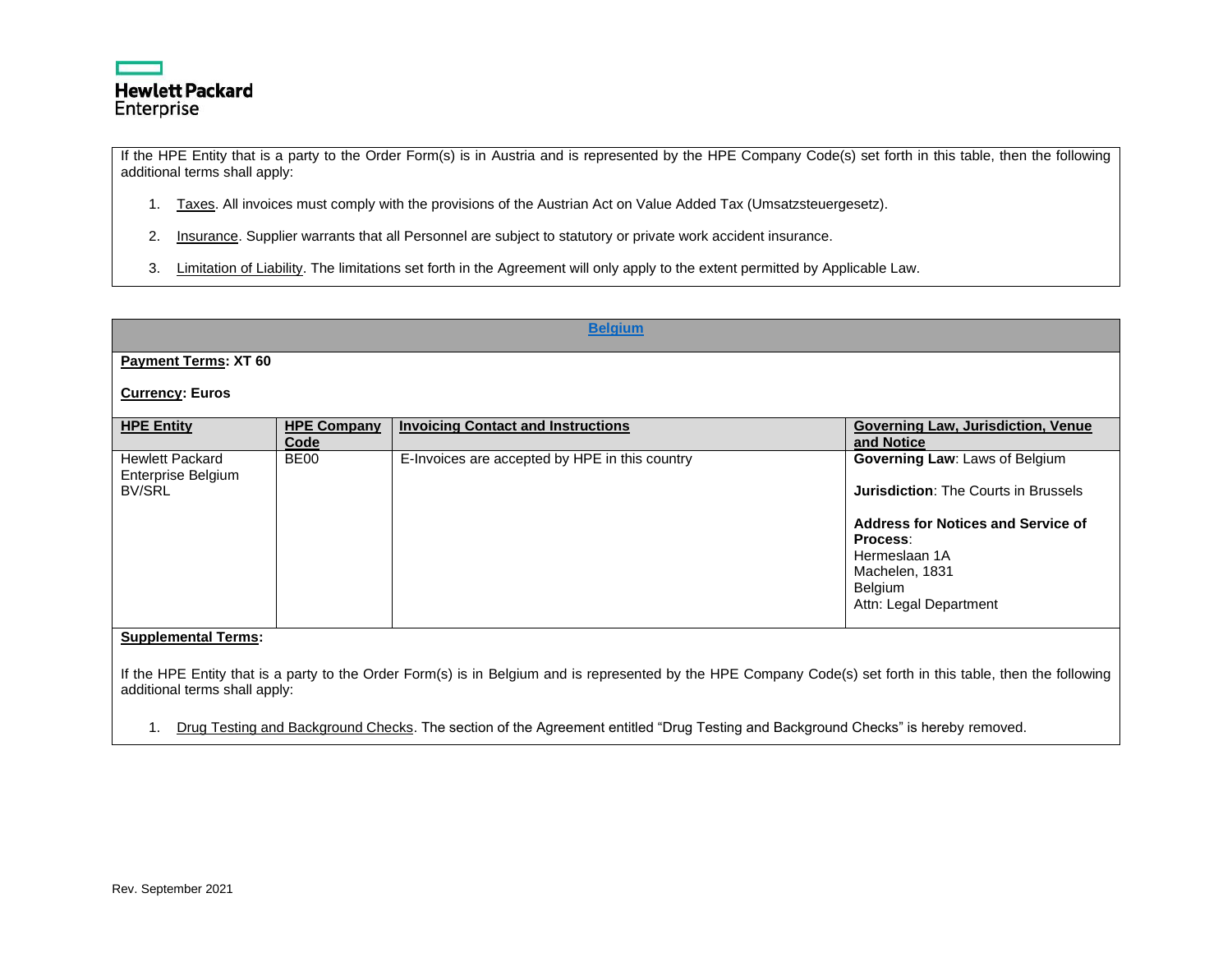### **[Brazil](#page-0-4)**

# <span id="page-6-0"></span>**Payment Terms: As set forth in the Agreement**

#### **Currency: Brazilian Reals**

| <b>HPE Entity</b>                      | <b>HPE Company</b><br>Code                | <b>Invoicing Contact and Instructions</b>                                                                                                                                      | <b>Governing Law, Jurisdiction, Venue</b><br>and Notice                                                                                                                                                                                                              |
|----------------------------------------|-------------------------------------------|--------------------------------------------------------------------------------------------------------------------------------------------------------------------------------|----------------------------------------------------------------------------------------------------------------------------------------------------------------------------------------------------------------------------------------------------------------------|
| <b>Hewlett-Packard Brasil</b><br>Ltda. | <b>BR10</b><br><b>BR20</b><br><b>BR40</b> | Please continue to supply paper invoices to:<br>Alameda Rio Negro 750, Barueri, São Paulo, SP, 06454-000, BR<br>Rodovia SP 340-Km 118.5 Campinas, São Paulo, SP, 13076-970, BR | <b>Governing Law: Laws of Brazil</b><br>Jurisdiction: Foro Central da Comarca<br>da Capital, Estado de São Paulo<br><b>Address for Notices and Service of</b><br>Process:<br>Alameda Rio Negro, 750, 2º andar,<br>Barueri, São Paulo, SP, 06454-000<br><b>Brazil</b> |
|                                        |                                           |                                                                                                                                                                                | Attn: Legal Department                                                                                                                                                                                                                                               |

#### **Supplemental Terms:**

If the HPE Entity that is a party to the Order Form(s) is in Brazil and is represented by the HPE Company Code(s) set forth in this table, then the following additional terms shall apply:

- 1. Taxes. Prices includes all taxes and contributions incurred on the Services and/or Solutions supplied to HPE.
- 2. Child Labor. Supplier is not authorized to employ, directly or indirectly, child labor or irregular teenage and/or adolescent labor, in accordance with Applicable Law, under penalty of immediate termination of any Order Form.
- 3. Orders. Unless otherwise expressly specified in an Order Form, for all domestic shipments within Brazil, HPE will pay shipping charges and will accept the risk of loss from the location of Supplier, hereinafter defined as "FOB of origin".
- 4. Drug Testing and Background Checks. The section of the Agreement entitled "Drug Testing and Background Checks" is hereby removed.
- 5. Social Security Obligations. The conditions established in this document only apply in cases required by Law 9.711/98.
	- a. With respect to HPE's Social Security Obligations in connection with Law 9.711 / 98 and Normative Instruction IN / SRP No. 03/2005, payments for Social Security contributions must be made by HPE upon the payment by HPE of any invoice or receipt issued and delivered by Supplier related to the provision of the Services.
	- b. As a condition for payment and under penalty of withholding of amounts owed, Supplier shall deliver to HPE, monthly, together with the invoice for the services rendered, a payroll listing of all personnel involved in the provision of the Services and certified copies of the following contributions: Guarantee Fund for Length of Service for Employees (FGTS), Collection Guide FGTS and Social Security Information (GFIP)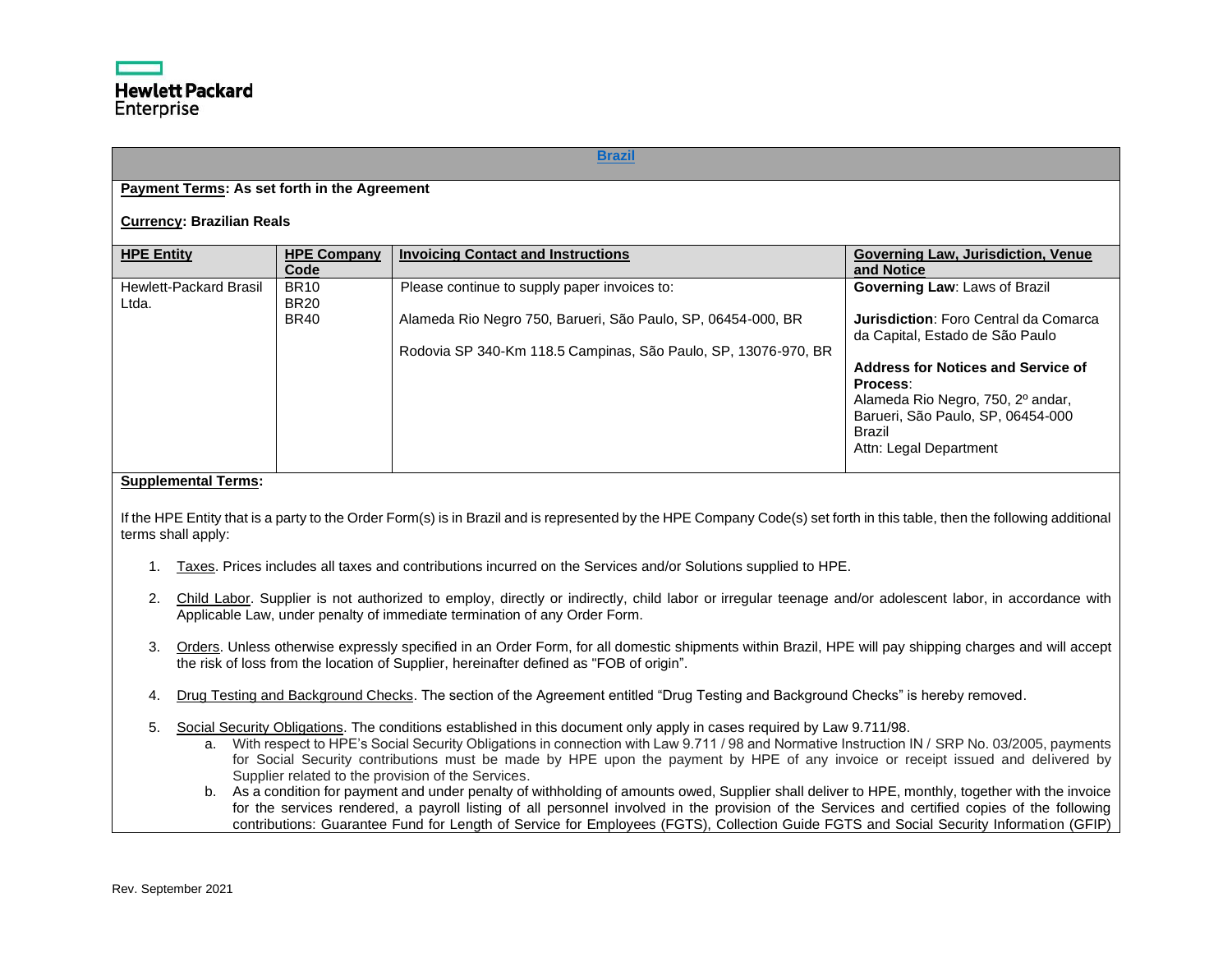

and Collapsing Social Security Guide (GRPS) without prejudice to the right of the HPE to request delivery of Certificate of FGTS debt and Social Security. All Social Security documentation must refer to the month prior to the month of provision of the Services provided by the Supplier employees. Failure to submit the documents referred to in paragraph (e) along with the invoice for the services provided will lead to the return of the invoice to the supplier and the postponement of the payment. The Supplier is exempted from submission of copies of Social Security collection guides (GFIP and GRPS) if the 11% withholding is withheld on the invoice referring to the provision of the Services.

- c. In accordance with the legislation in force (Law No. 8212/91 as Amendment Decree No. 3048/99 and INSS Normative Instruction No. 3/2005), HPE shall retain eleven per cent (11%) on the total value of the invoice to be transferred to the Social Security Services whenever the Services provided are subject to such retention.
- d. Whereas the amount withheld as referred to in paragraph (e) must be paid by the second day of the month following the date of issue of the respective document, any invoice or receipt must be issued and submitted to HPE's accounts payable organization before the 20th day of each month, to enable HPE to comply with the retention period.
- e. Upon the issuance and delivery of the document, Supplier will be subject to the following obligations: (i) Describe in the document, when the invoice or receipt is issued, the amount being withheld, under the heading "WITHHOLDING FOR SOCIAL SECURITY" corresponding to eleven per cent (11%) on the gross amount of the invoice or receipt for services. (ii) Describe clearly the type of services provided, without using abbreviations, acronyms or words in a foreign language.

#### **[Bulgaria](#page-0-5)**

#### <span id="page-7-0"></span>**Payment Terms: XT 60**

#### **Currency: Bulgarian Lev**

| <b>HPE Entity</b>                                                        | <b>HPE Company</b><br>Code | <b>Invoicing Contact and Instructions</b>                                                                        | <b>Governing Law, Jurisdiction, Venue</b><br>and Notice                                                                                                                                                                                                                                     |
|--------------------------------------------------------------------------|----------------------------|------------------------------------------------------------------------------------------------------------------|---------------------------------------------------------------------------------------------------------------------------------------------------------------------------------------------------------------------------------------------------------------------------------------------|
| Hewlett-Packard<br><b>Global Delivery</b><br><b>Bulgaria Center EOOD</b> | <b>BG01</b>                | Please continue to supply paper invoices to:<br>258 Okolovrasten pat Str., region Mladost, Sofia, 1766, Bulgaria | <b>Governing Law: Laws of Bulgaria</b><br><b>Jurisdiction:</b> The competent court<br>where HPE has its seat in Bulgaria<br>Address for Notices and Service of<br>Process:<br>1766 Sofia<br><b>Region Mladost</b><br>258 Okolovrasten pat Str.<br><b>Bulgaria</b><br>Attn: Legal Department |
| <b>Supplemental Terms:</b>                                               |                            |                                                                                                                  |                                                                                                                                                                                                                                                                                             |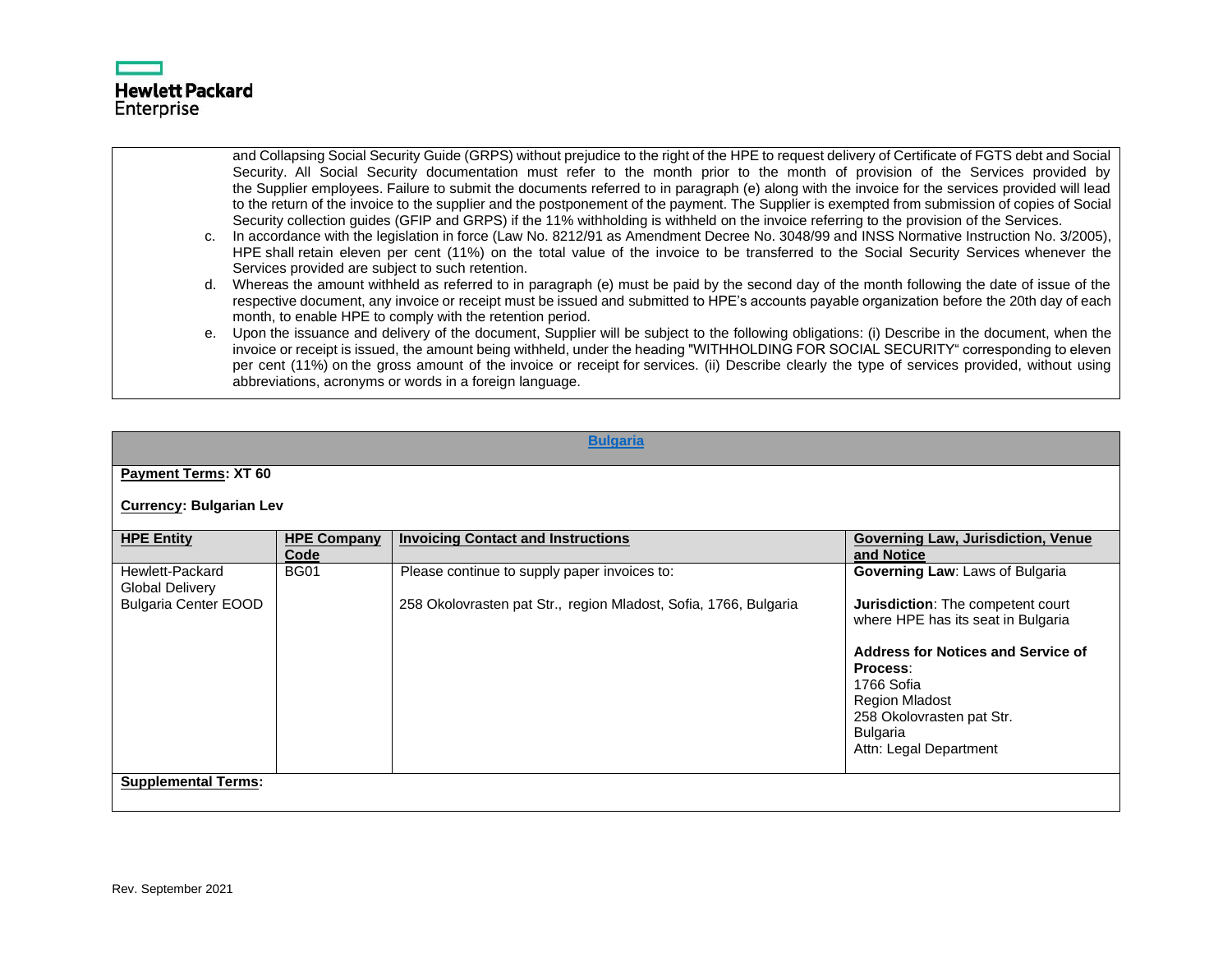

If the HPE Entity that is a party to the Order Form(s) is in Bulgaria and is represented by the HPE Company Code(s) set forth in this table, then the following additional terms shall apply:

- 1. Taxes. Prices are inclusive of any taxes and duties (except of local VAT).
- 2. Drug Testing and Background Checks. The section of the Agreement entitled "Drug Testing and Background Checks" is hereby removed.

<span id="page-8-0"></span>

| <b>Canada</b>                                       |                            |                                                |                                                                                                                                                                                                                                                                                    |
|-----------------------------------------------------|----------------------------|------------------------------------------------|------------------------------------------------------------------------------------------------------------------------------------------------------------------------------------------------------------------------------------------------------------------------------------|
| <b>Payment Terms: As set forth in the Agreement</b> |                            |                                                |                                                                                                                                                                                                                                                                                    |
| <b>Currency: Canadian Dollars</b>                   |                            |                                                |                                                                                                                                                                                                                                                                                    |
| <b>HPE Entity</b>                                   | <b>HPE Company</b><br>Code | <b>Invoicing Contact and Instructions</b>      | Governing Law, Jurisdiction, Venue<br>and Notice                                                                                                                                                                                                                                   |
| <b>Hewlett Packard</b><br>Enterprise Canada Co.     | CA00                       | E-Invoices are accepted by HPE in this country | <b>Governing Law: Province of Ontario</b><br>Jurisdiction: The Ontario Superior Court<br>of Justice, in the City of Toronto<br>Address for Notices and Service of<br>Process:<br>5150 Spectrum Way, Suite 400<br>Mississauga, Ontario, L4W 5G2<br>Canada<br>Attn: Legal Department |
| <b>Supplemental Terms:</b>                          |                            |                                                |                                                                                                                                                                                                                                                                                    |

If the HPE Entity that is a party to the Order Form(s) is in Canada and is represented by the HPE Company Code(s) set forth in this table, then the following additional terms shall apply:

1. English Language. The parties confirm that it is their wish that the Agreement and any Order Form, as well as all other documents relating hereto, including all notices, have been and will be drawn up in the English language only. Les parties aux présentes confirment leur volonté que cette convention, de même que tous les documents, y compris tout avis, qui s'y rattachent, soient rédigés en langue anglaise.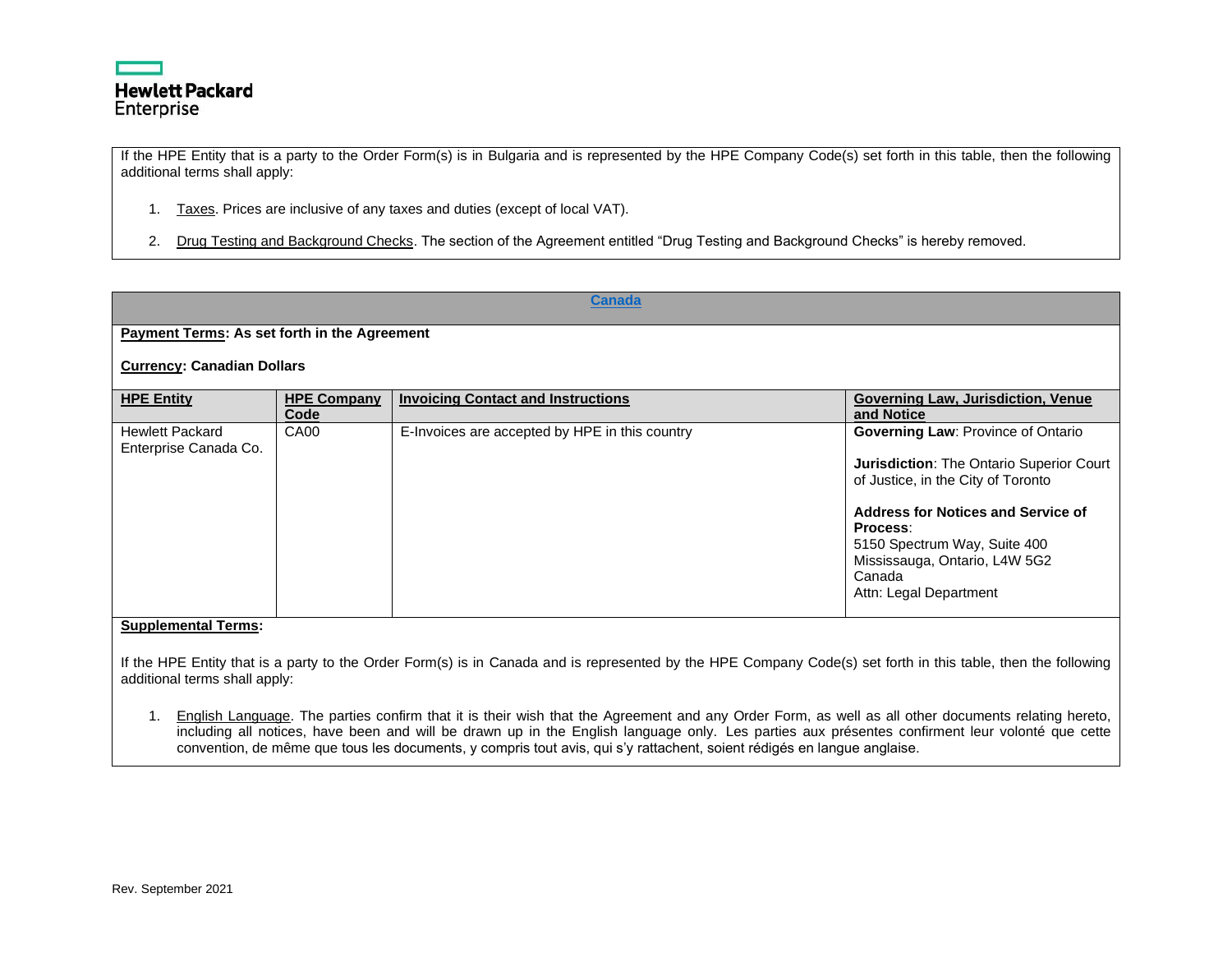## **[Chile](#page-0-7)**

# <span id="page-9-0"></span>**Payment Terms: NT 30**

#### **Currency: Chilean Pesos**

| <b>HPE Entity</b>                           | <b>HPE Company</b><br>Code | <b>Invoicing Contact and Instructions</b>                                                                                                            | <b>Governing Law, Jurisdiction, Venue</b><br>and Notice                                                                                                                                                                                                                            |
|---------------------------------------------|----------------------------|------------------------------------------------------------------------------------------------------------------------------------------------------|------------------------------------------------------------------------------------------------------------------------------------------------------------------------------------------------------------------------------------------------------------------------------------|
| Hewlett-Packard Chile<br>Comercial Limitada | CL <sub>00</sub>           | Please continue to supply paper invoices to:<br>Mariano Sanchez Fontecilla 310, Piso 12, Las Condes, Santiago<br>Región, Metropolitana RM 7550296 CL | <b>Governing Law: Republic of Chile</b><br><b>Jurisdiction:</b> The Courts in the Republic<br>of Chile<br><b>Address for Notices and Service of</b><br>Process:<br>Mariano Sanchez Fontecilla 310, Piso 12<br>Las Condes, Santiago, CP 6763-250<br>Chile<br>Attn: Legal Department |

#### **Supplemental Terms:**

If the HPE Entity that is a party to the Order Form(s) is in Chile and is represented by the HPE Company Code(s) set forth in this table, then the following additional terms shall apply:

- 1. Dispute Resolution. Any difficulty or dispute that arises between parties, regarding the application, interpretation, term, validity or execution of the Agreement or any Order Form or any other reason, will be resolved by arbitration under the Rules of Arbitration Procedure of the Santiago Arbitration and Mediation Center, in effect at the time of its initiation. Both parties grant special and irrevocable power of attorney to the Santiago Chamber of Commerce A.G. ("SCC"), so that it may, at the written request of any of the parties, appoint an arbitrator from among the members of the arbitration corps of the Santiago Arbitration and Mediation Center, who will be empowered to act as arbitrator-at-law with regard to the substance of the dispute and as ex aequo et bono with regard to the procedure. There shall be no remedy against the arbitrator's resolutions. The arbitrator is granted the power to resolve any matter relating to his or her competence and/or jurisdiction. Despite of the above, HPE will conserve the right to, at any time and at its exclusive choice, directly file before Ordinary Courts requests for pre judiciary actions and to demand the fulfillment or payment of any obligation derived from the Agreement. Additionally, this arbitration clause will not apply to promissory notes, invoices or other credit titles subscribed or accepted by Supplier, which document loans or other liabilities with HPE.
- 2. Insurance. The following types of Insurance are not applicable to the Order Forms: (i) Automobile Liability Insurance, (ii) Workers' Compensation or Social Scheme and Employers Liability Insurance, and (iii) Professional Liability Insurance (Errors and Omissions).
- 3. Indemnification. Supplier shall indemnify and hold HPE harmless from any and all fines, compensations, encumbrances, and any other encumbrance that could be imposed on HPE or that otherwise HPE resulted exposed to or affected by, as a consequence of Supplier's acts or omissions during the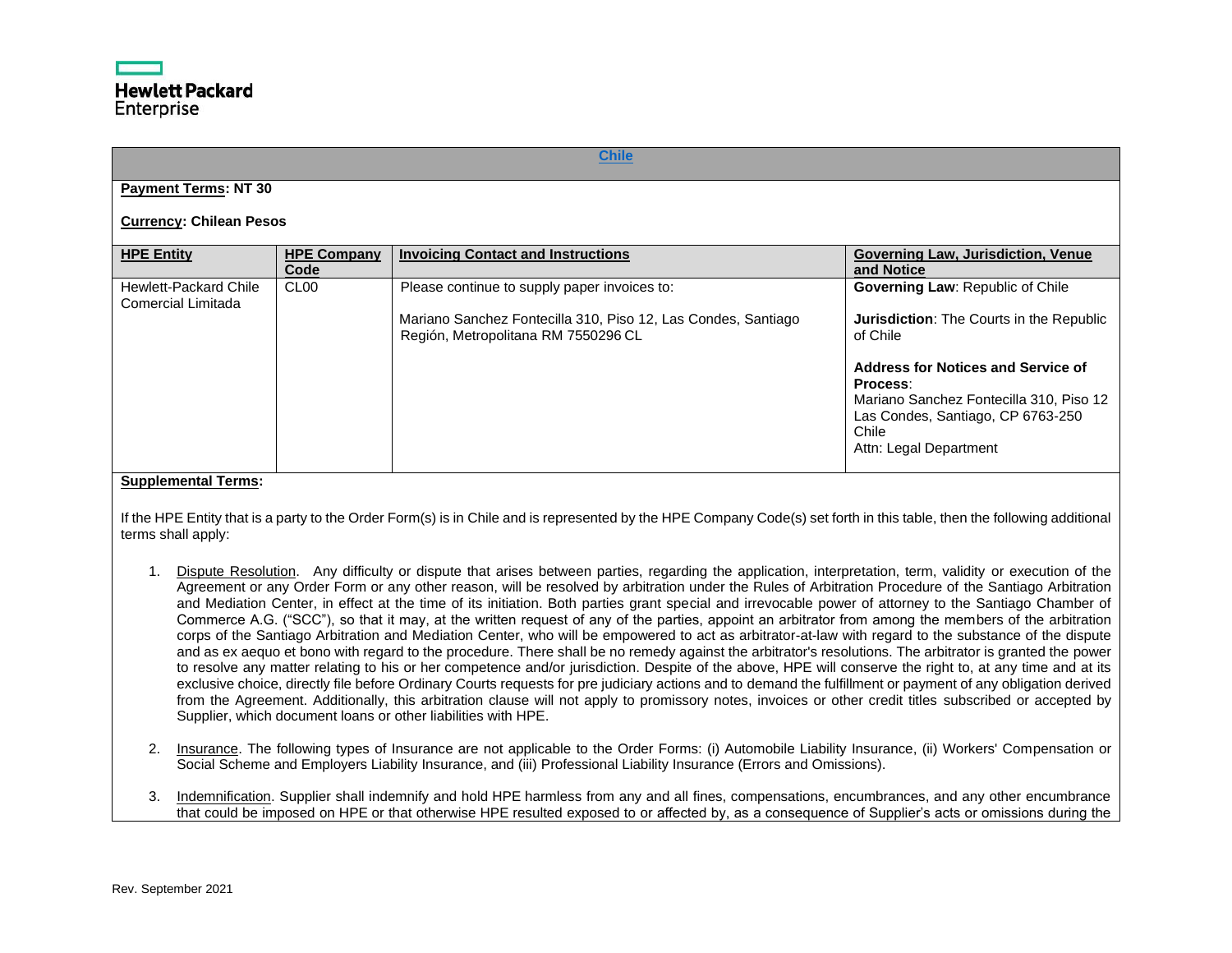

execution or non-execution of the Order Form, that result in a breach of any law or regulation related to commercial or consumer loyalty regulations and others, derived from the performance of the Services stated in or during the term of, the Order Form.

4. General Provisions. The parties agree to fix domicile in the city and municipality of Santiago for all legal effects.

<span id="page-10-0"></span>

| <b>China</b>                                             |                               |                                                                                                                                                                                                                                          |                                                                                                                                                                                                                                                                                                                                |  |
|----------------------------------------------------------|-------------------------------|------------------------------------------------------------------------------------------------------------------------------------------------------------------------------------------------------------------------------------------|--------------------------------------------------------------------------------------------------------------------------------------------------------------------------------------------------------------------------------------------------------------------------------------------------------------------------------|--|
| Payment Terms: As set forth in the Agreement             |                               |                                                                                                                                                                                                                                          |                                                                                                                                                                                                                                                                                                                                |  |
| <b>Currency: Renminbi</b>                                |                               |                                                                                                                                                                                                                                          |                                                                                                                                                                                                                                                                                                                                |  |
| <b>HPE Entity</b>                                        | <b>HPE</b><br>Company<br>Code | <b>Invoicing Contact and Instructions</b>                                                                                                                                                                                                | Governing Law,<br><b>Jurisdiction, Venue and</b><br><b>Notice</b>                                                                                                                                                                                                                                                              |  |
| <b>Hewlett Packard</b><br>Enterprise (China) Co.<br>Ltd. | CN <sub>00</sub>              | Please continue to supply paper invoices to:<br><b>Until October 2021</b><br>Finance & Accounting China FO, HPE China,<br>4/F of building C2, No 32, Shuma North Road, Dalian Software Park, Dalian,<br>Liaoning Province, 116023, China | <b>Governing Law: People's</b><br>Republic of China<br>Jurisdiction: The Courts in<br>Beijing<br><b>Address for Notices and</b><br><b>Service of Process:</b><br>3-C01, 3-D01, Block 1, No. 8,<br>Guangshun South Avenue,<br>Beijing, 100102, China<br>Attn: Legal Department of<br><b>HPE China</b><br>Attn: Legal Department |  |
| Shanghai Hewlett-<br>Packard Co. Ltd.                    | <b>CN40</b>                   | Please continue to supply paper invoices to:<br><b>Until October 2021</b><br>Finance & Accounting China FO, HPE China,<br>4/F of building C2, No 32, Shuma North Road, Dalian Software Park, Dalian,<br>Liaoning Province, 116023, China | <b>Governing Law: People's</b><br>Republic of China<br><b>Jurisdiction: The Courts in</b><br>Beijing<br><b>Address for Notices and</b><br><b>Service of Process:</b><br>No. 799 Naxian Road, 4/F of<br>building 1<br>Pilot Free Trade Zone,<br>Shanghai, 201210 China                                                          |  |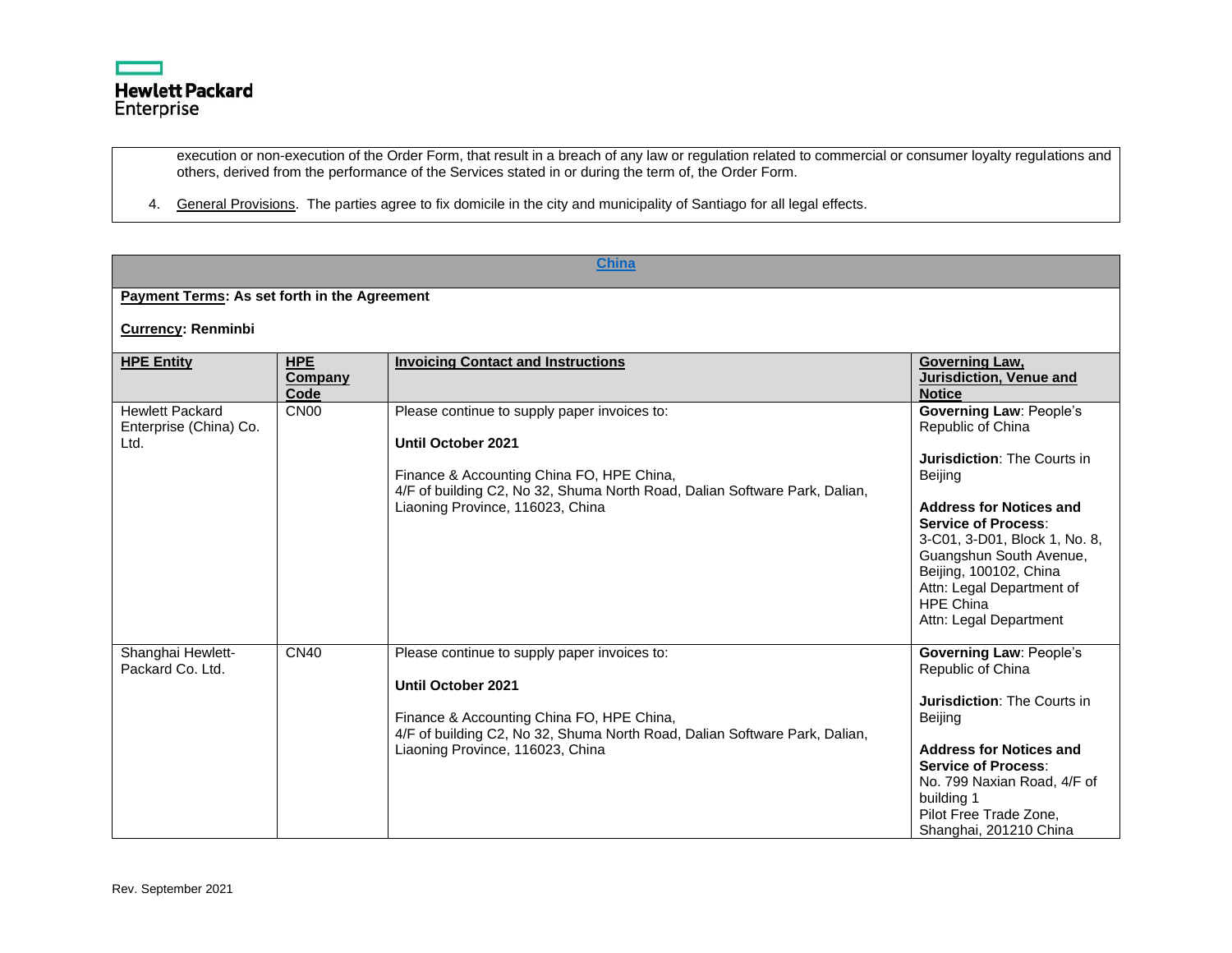# **Hewlett Packard** Enterprise

Attn: Legal Department

## **Supplemental Terms:**

If the HPE Entity that is a party to the Order Form(s) is in China and is represented by the HPE Company Code(s) set forth in this table, then the following additional terms shall apply:

1. Orders. Unless otherwise expressly specified in an Order Form, for all domestic shipments within China, Supplier shall pay the shipping charges, and assume the risk of loss and damages until the later of (i) HPE's acceptance of the delivery of the Solution and (ii) HPE's payment for the Solution.

#### **[Colombia](#page-0-9)**

#### <span id="page-11-0"></span>**Payment Terms: As set forth in the Agreement**

**Currency: Colombian Pesos. Amounts in U.S. Dollars will be paid in pesos at the TRM exchange rate current in the invoicing date.**

| <b>HPE Entity</b>                        | <b>HPE Company</b><br>Code | <b>Invoicing Contact and Instructions</b>                                                            | <b>Governing Law, Jurisdiction, Venue</b><br>and Notice      |
|------------------------------------------|----------------------------|------------------------------------------------------------------------------------------------------|--------------------------------------------------------------|
| <b>Hewlett Packard</b><br>Colombia Ltda. | CO <sub>00</sub>           | Please continue to supply paper invoices to:                                                         | <b>Governing Law: Colombia</b>                               |
|                                          |                            | Carrera 7 No 99-53 Torre B Pisos 11, Edificio Corbanca<br>Bogota<br>CUN<br>Cundinamarca<br>110221 CO | Jurisdiction: The Courts in Colombia                         |
|                                          |                            |                                                                                                      | <b>Address for Notices and Service of</b><br><b>Process:</b> |
|                                          |                            |                                                                                                      | Carrera 7, Numero 99-53<br>Tore B, Piso 11                   |
|                                          |                            |                                                                                                      | Bogota, Colombia<br>Attn: Legal Department                   |
|                                          |                            |                                                                                                      |                                                              |

# **Supplemental Terms:**

If the HPE Entity that is a party to the Order Form(s) is in Colombia and is represented by the HPE Company Code(s) set forth in this table, then the following additional terms shall apply:

- 1. Insurance. The following types of Insurance are not applicable to the Order Forms: (i) Automobile Liability Insurance, (ii) Workers' Compensation or Social Scheme and Employers Liability Insurance, and (iii) Professional Liability Insurance (Errors and Omissions).
- 2. Drug Testing and Background Checks. The section of the Agreement entitled "Drug Testing and Background Checks" is hereby removed.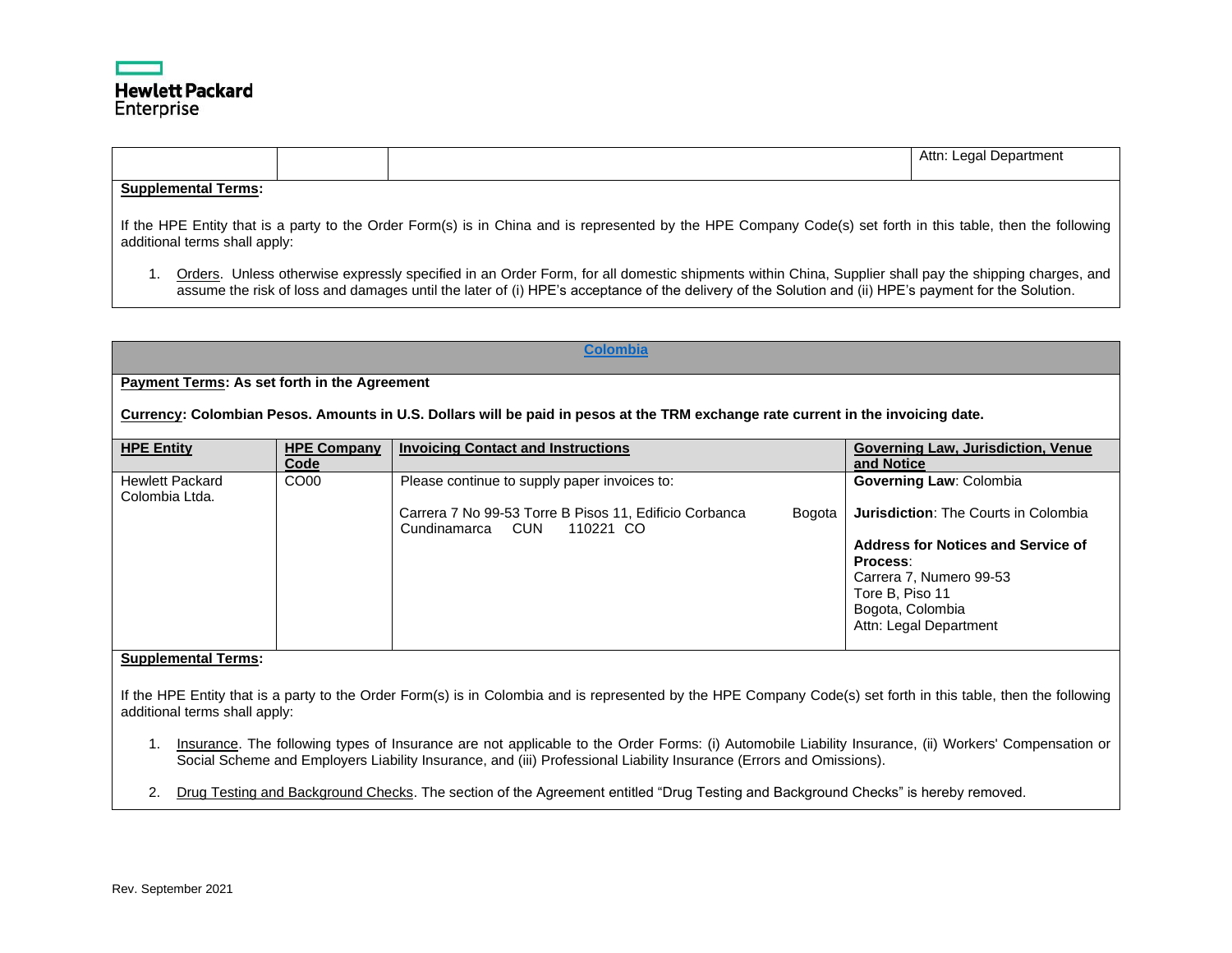<span id="page-12-0"></span>

| <b>Costa Rica</b>                                                                                                                                                                                                                                                                                                                                                                                                                                                                                               |                            |                                                                                                                          |                                                                                                                                                                                                                                           |  |
|-----------------------------------------------------------------------------------------------------------------------------------------------------------------------------------------------------------------------------------------------------------------------------------------------------------------------------------------------------------------------------------------------------------------------------------------------------------------------------------------------------------------|----------------------------|--------------------------------------------------------------------------------------------------------------------------|-------------------------------------------------------------------------------------------------------------------------------------------------------------------------------------------------------------------------------------------|--|
| <b>Payment Terms: As set forth in the Agreement</b>                                                                                                                                                                                                                                                                                                                                                                                                                                                             |                            |                                                                                                                          |                                                                                                                                                                                                                                           |  |
| <b>Currency: Colones</b>                                                                                                                                                                                                                                                                                                                                                                                                                                                                                        |                            |                                                                                                                          |                                                                                                                                                                                                                                           |  |
| <b>HPE Entity</b>                                                                                                                                                                                                                                                                                                                                                                                                                                                                                               | <b>HPE Company</b><br>Code | <b>Invoicing Contact and Instructions</b>                                                                                | Governing Law, Jurisdiction, Venue<br>and Notice                                                                                                                                                                                          |  |
| <b>Hewlett Packard</b><br>Enterprise Costa Rica,<br>Limitada                                                                                                                                                                                                                                                                                                                                                                                                                                                    | CR <sub>00</sub>           | Please continue to supply paper invoices to:<br>American Free Zone, Calle La Rusia, Belen Heredia Heredia H<br>400803 CR | <b>Governing Law: Costa Rica</b><br><b>Jurisdiction:</b> The Courts in San Jose<br>Address for Notices and Service of<br>Process:<br>Calle 7 Avenida 7 y 9<br>Edificio 751<br>Barrio Amon, San Jose, Costa Rica<br>Attn: Legal Department |  |
| <b>Supplemental Terms:</b><br>If the HPE Entity that is a party to the Order Form(s) is in Costa Rica and is represented by the HPE Company Code(s) set forth in this table, then the following<br>additional terms shall apply:<br>Insurance. The following types of Insurance are not applicable to the Order Forms: (i) Automobile Liability Insurance, (ii) Workers' Compensation or<br>Social Scheme and Employers Liability Insurance, and (iii) Professional Liability Insurance (Errors and Omissions). |                            |                                                                                                                          |                                                                                                                                                                                                                                           |  |

2. General Provisions. Parties agree to fix domicile in the city and municipality of San Jose for all legal effects.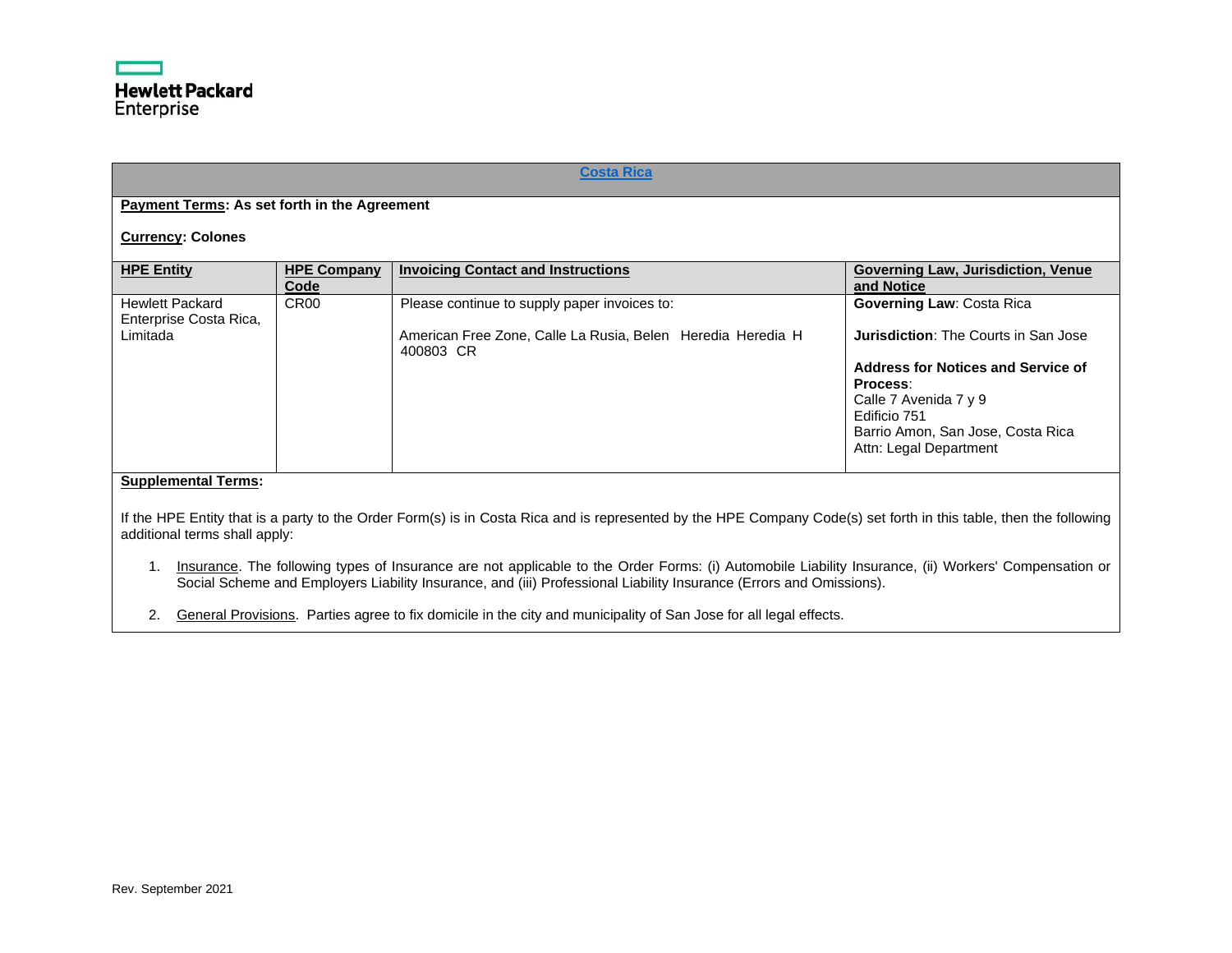<span id="page-13-0"></span>

|                                         |                            | <b>Czech Republic</b>                                                                                                                                       |                                                                                                                                                                                                                                        |
|-----------------------------------------|----------------------------|-------------------------------------------------------------------------------------------------------------------------------------------------------------|----------------------------------------------------------------------------------------------------------------------------------------------------------------------------------------------------------------------------------------|
| <b>Payment Terms: XT 30</b>             |                            |                                                                                                                                                             |                                                                                                                                                                                                                                        |
| <b>Currency: Czech Koruna</b>           |                            |                                                                                                                                                             |                                                                                                                                                                                                                                        |
| <b>HPE Entity</b>                       | <b>HPE Company</b><br>Code | <b>Invoicing Contact and Instructions</b>                                                                                                                   | <b>Governing Law, Jurisdiction, Venue</b><br>and Notice                                                                                                                                                                                |
| Hewlett-Packard s.r.o.                  | CZ <sub>00</sub>           | E-Invoices are accepted by HPE in this country                                                                                                              | <b>Governing Law: Czech Republic</b>                                                                                                                                                                                                   |
|                                         |                            |                                                                                                                                                             | Jurisdiction: The competent court<br>where HPE has its seat in the Czech<br>Republic<br>Address for Notices and Service of<br>Process:<br>Za Brumlovkou 5/1559<br>Michle, Prague 4, 140 00<br>Czech Republic<br>Attn: Legal Department |
| <b>Supplemental Terms:</b>              |                            |                                                                                                                                                             |                                                                                                                                                                                                                                        |
| following additional terms shall apply: |                            | If the HPE Entity that is a party to the Order Form(s) is in Czech Republic and is represented by the HPE Company Code(s) set forth in this table, then the |                                                                                                                                                                                                                                        |

1. Drug Testing and Background Checks. The section of the Agreement entitled "Drug Testing and Background Checks" is hereby removed.

<span id="page-13-1"></span>

| <b>Denmark</b>              |                               |                                                |                                                  |  |
|-----------------------------|-------------------------------|------------------------------------------------|--------------------------------------------------|--|
| <b>Payment Terms: NT 30</b> |                               |                                                |                                                  |  |
|                             | <b>Currency: Danish Krone</b> |                                                |                                                  |  |
| <b>HPE Entity</b>           | <b>HPE Company</b><br>Code    | <b>Invoicing Contact and Instructions</b>      | Governing Law, Jurisdiction, Venue<br>and Notice |  |
| Hewlett-Packard ApS         | DK <sub>00</sub>              | E-Invoices are accepted by HPE in this country | <b>Governing Law: Denmark</b>                    |  |
|                             |                               |                                                | <b>Jurisdiction:</b> The Courts in Denmark       |  |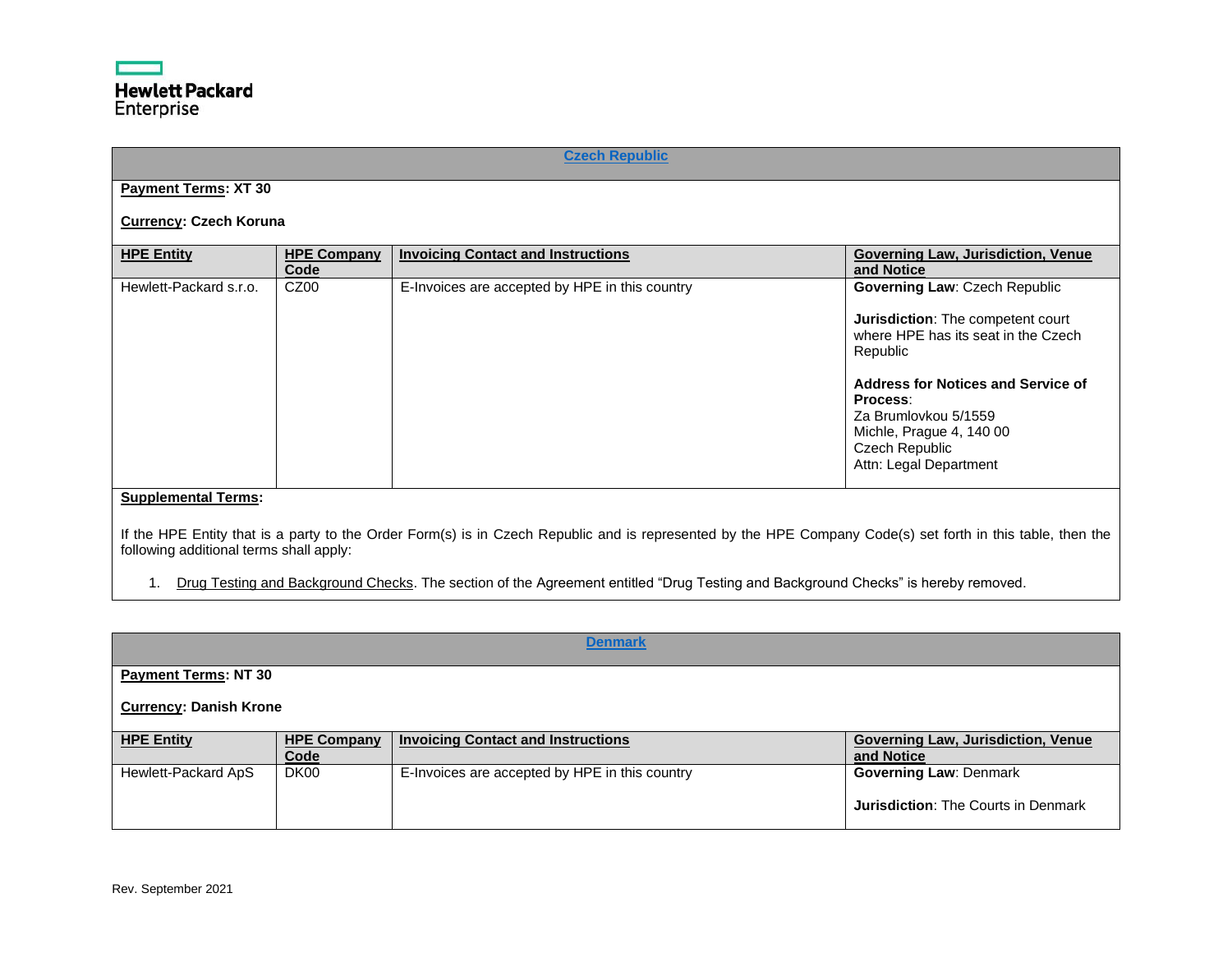

|                                                                                                                                                                                                                                                                                                                                              |  |  | Address for Notices and Service of<br>Process:<br>8 Engholm Parkvei<br>Allerod, 3450<br>Denmark<br>Attn: Legal Department |  |  |
|----------------------------------------------------------------------------------------------------------------------------------------------------------------------------------------------------------------------------------------------------------------------------------------------------------------------------------------------|--|--|---------------------------------------------------------------------------------------------------------------------------|--|--|
| <b>Supplemental Terms:</b>                                                                                                                                                                                                                                                                                                                   |  |  |                                                                                                                           |  |  |
| If the HPE Entity that is a party to the Order Form(s) is in Denmark and is represented by the HPE Company Code(s) set forth in this table, then the following<br>additional terms shall apply:                                                                                                                                              |  |  |                                                                                                                           |  |  |
| Limitation of Liability. Nothing in the Agreement or Order Form shall limit or exclude either party's liability in respect of (i) death or personal injury caused<br>by or arising from that party's negligence; (ii) fraud or fraudulent misrepresentation; or (iii) any other liability which may not be restricted or excluded by<br>law. |  |  |                                                                                                                           |  |  |

# **[Ecuador](#page-0-13)**

# <span id="page-14-0"></span>**Payment Terms: As set forth in the Agreement**

# **Currency: U.S. Dollars**

| <b>HPE Entity</b>                     | <b>HPE Company</b><br>Code | <b>Invoicing Contact and Instructions</b>                                                          | <b>Governing Law, Jurisdiction, Venue</b><br>and Notice                           |
|---------------------------------------|----------------------------|----------------------------------------------------------------------------------------------------|-----------------------------------------------------------------------------------|
| Hewlett-Packard<br>Ecuador Cia. Ltda. | EC00                       | Please continue to supply paper invoices to:                                                       | <b>Governing Law: Ecuador</b>                                                     |
|                                       |                            | Torre Boreal, Av. 12 de Octubre y Colon, Suite 1101 and 1102 Quito<br>Pichincha<br>170523 EC<br>P. | <b>Jurisdiction: The Courts in Ecuador</b>                                        |
|                                       |                            |                                                                                                    | Address for Notices and Service of<br>Process:                                    |
|                                       |                            |                                                                                                    | Torre Boreal, Av. 12 de Octubre y Colon,<br>Suite 1101 and 1102 Quito Pichincha P |
|                                       |                            |                                                                                                    | 170523 EC<br>Attn: Legal Department                                               |
|                                       |                            |                                                                                                    |                                                                                   |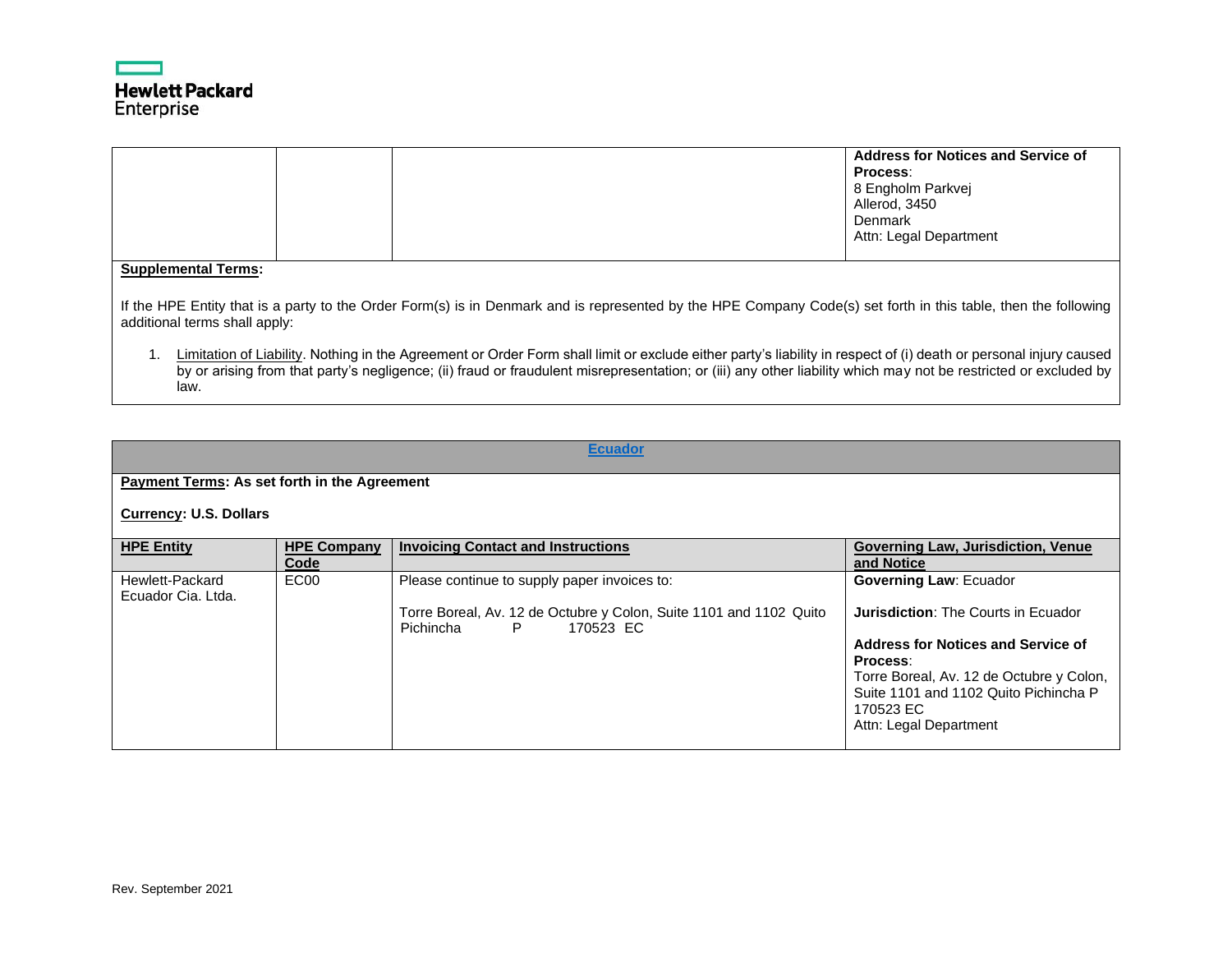# **[Egypt](#page-0-14)**

# <span id="page-15-0"></span>**Payment Terms: As set forth in the Agreement**

# **Currency: Egyptian Pound**

| <b>HPE Entity</b>            | <b>HPE Company</b><br>Code | <b>Invoicing Contact and Instructions</b>                                                                                                                                         | <b>Governing Law, Jurisdiction, Venue</b><br>and Notice                                                                                                                                                                                                    |
|------------------------------|----------------------------|-----------------------------------------------------------------------------------------------------------------------------------------------------------------------------------|------------------------------------------------------------------------------------------------------------------------------------------------------------------------------------------------------------------------------------------------------------|
| Hewlett-Packard Egypt<br>Ltd | EG00                       | Please continue to supply paper invoices to:<br>Smart Village, Kilometer 28 Cairo-Alexandria Desert Road, Building<br>No B <sub>2</sub> 401<br>Cairo Al Qāhirah<br>C.<br>12577 EG | <b>Governing Law: Arab Republic of Egypt</b><br><b>Jurisdiction: The Courts in Giza</b><br>Address for Notices and Service of<br>Process:<br>Smart Village KM 28<br>Cairo/Alexandria desert road<br>Building $2401 - 5$ <sup>th</sup> Floor<br>Giza, Egypt |
|                              |                            |                                                                                                                                                                                   | Attn: Legal Department                                                                                                                                                                                                                                     |

<span id="page-15-1"></span>

| <b>Finland</b>              |                            |                                                |                                                                                                                                                                       |  |
|-----------------------------|----------------------------|------------------------------------------------|-----------------------------------------------------------------------------------------------------------------------------------------------------------------------|--|
| <b>Payment Terms: NT 30</b> |                            |                                                |                                                                                                                                                                       |  |
| <b>Currency: Euro</b>       |                            |                                                |                                                                                                                                                                       |  |
| <b>HPE Entity</b>           | <b>HPE Company</b><br>Code | <b>Invoicing Contact and Instructions</b>      | <b>Governing Law, Jurisdiction, Venue</b><br>and Notice                                                                                                               |  |
| Hewlett-Packard OY          | <b>FI00</b>                | E-Invoices are accepted by HPE in this country | <b>Governing Law: Finland</b><br><b>Jurisdiction: The Courts in Finland</b><br><b>Address for Notices and Service of</b><br>Process:<br>Keilaniementie 1 Espoo, 02150 |  |
|                             |                            |                                                | Finland<br>Attn: Legal Department                                                                                                                                     |  |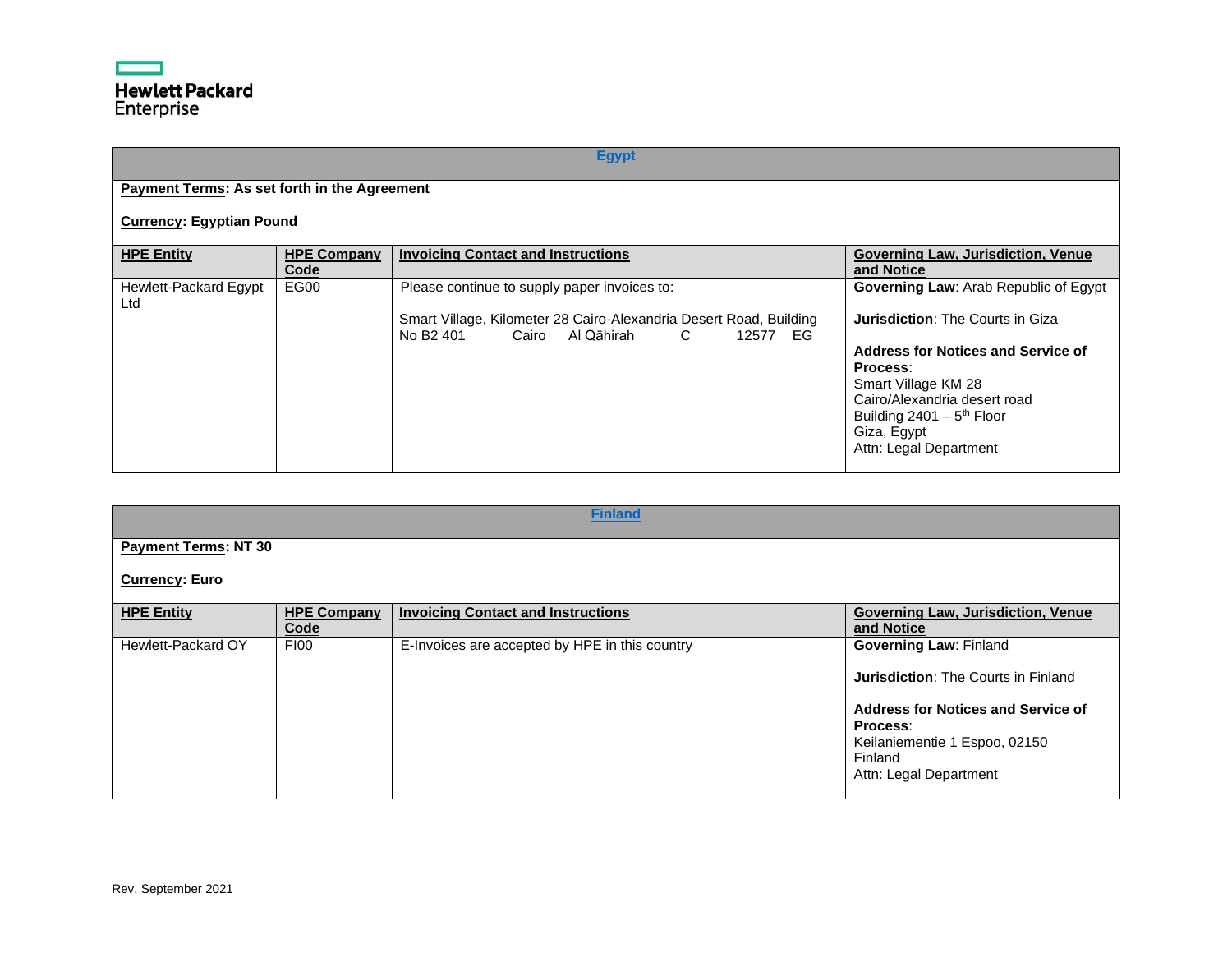<span id="page-16-0"></span>

| <b>France</b>                                                     |                            |                                                |                                |                                                                                                                                                                                                             |
|-------------------------------------------------------------------|----------------------------|------------------------------------------------|--------------------------------|-------------------------------------------------------------------------------------------------------------------------------------------------------------------------------------------------------------|
| <b>Private Sector Suppliers</b>                                   |                            |                                                | <b>Public Sector Suppliers</b> |                                                                                                                                                                                                             |
| <b>Payment Terms: NT 60</b>                                       |                            |                                                | <b>Payment Terms: NT 30</b>    |                                                                                                                                                                                                             |
| <b>Currency: Euros</b>                                            |                            |                                                | <b>Currency: Euros</b>         |                                                                                                                                                                                                             |
| <b>HPE Entity</b>                                                 | <b>HPE Company</b><br>Code | <b>Invoicing Contact and Instructions</b>      |                                | <b>Governing Law, Jurisdiction, Venue</b><br>and Notice                                                                                                                                                     |
| Hewlett-Packard<br>Centre de<br>Competences, France<br><b>SAS</b> | <b>FR00</b>                | E-Invoices are accepted by HPE in this country |                                | <b>Governing Law: France</b><br><b>Jurisdiction: The Courts in Paris</b><br>Address for Notices and Service of<br>Process:<br>4 Rue Paul Lafargue Puteaux, 92800<br>France<br>Attn: Legal Department        |
| Hewlett-Packard<br><b>France SAS</b><br>Consideration of Tax      | <b>FR40</b>                | E-Invoices are accepted by HPE in this country |                                | <b>Governing Law: France</b><br><b>Jurisdiction: The Courts in Paris</b><br><b>Address for Notices and Service of</b><br>Process:<br>4 Rue Paul Lafargue Puteaux, 92800<br>France<br>Attn: Legal Department |

If the HPE Entity that is a party to the Order Form(s) is in France and is represented by the HPE Company Code(s) set forth in this table, then the following additional terms shall apply:

1. Limitation of Liability. Nothing in the Agreement or Order Form shall limit or exclude either party's liability in respect of (i) death or personal injury; (ii) fraud or fraudulent misrepresentation; or (iii) gross negligence.

2. Drug Testing and Background Checks. The section of the Agreement entitled "Drug Testing and Background Checks" is hereby removed.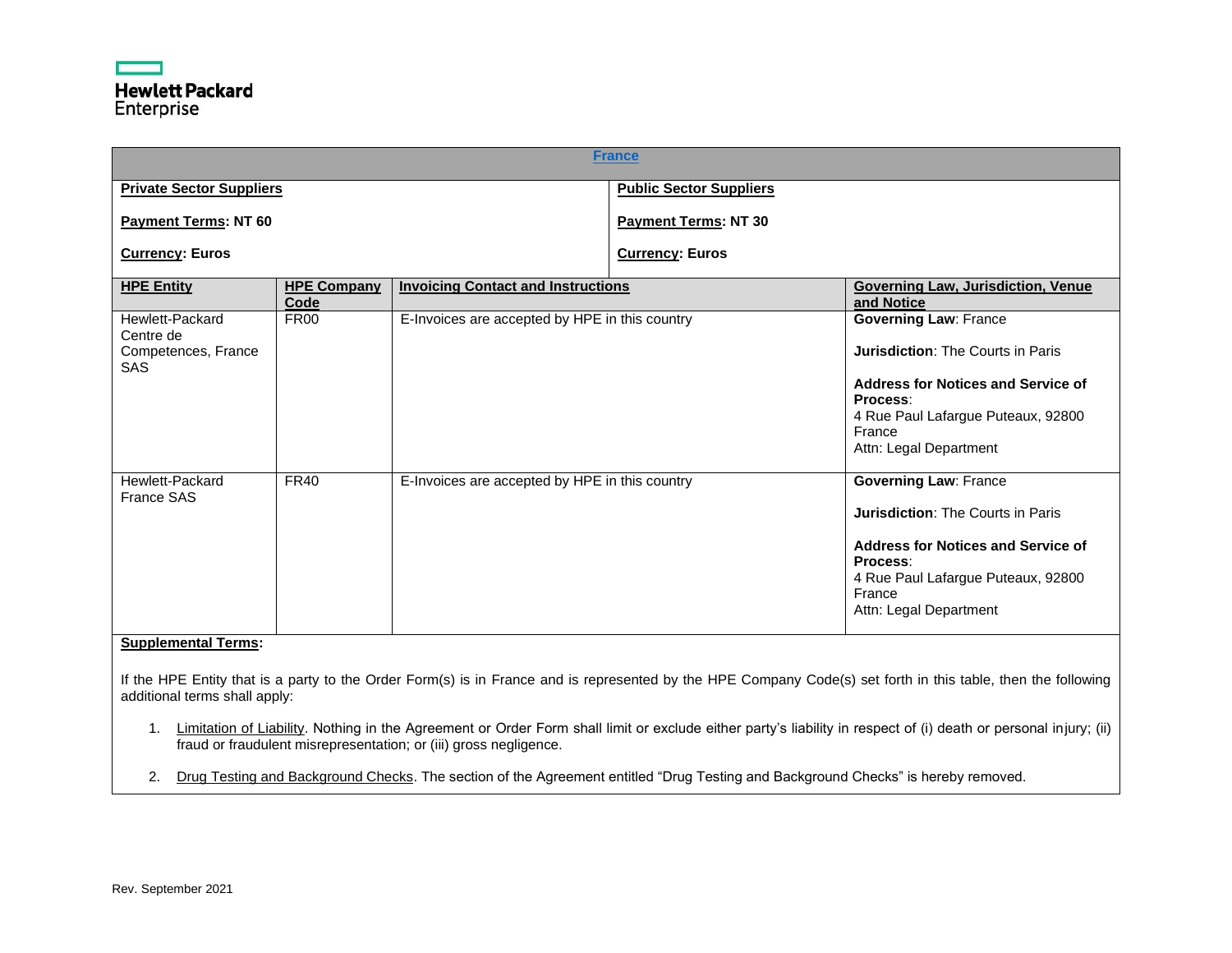<span id="page-17-0"></span>

|                                                             |                            | <b>Germany</b>                                 |                                                                                                                                                                                                                              |
|-------------------------------------------------------------|----------------------------|------------------------------------------------|------------------------------------------------------------------------------------------------------------------------------------------------------------------------------------------------------------------------------|
| <b>Payment Terms: XT 30</b>                                 |                            |                                                |                                                                                                                                                                                                                              |
| <b>Currency: Euro</b>                                       |                            |                                                |                                                                                                                                                                                                                              |
| <b>HPE Entity</b>                                           | <b>HPE Company</b><br>Code | <b>Invoicing Contact and Instructions</b>      | <b>Governing Law, Jurisdiction, Venue</b><br>and Notice                                                                                                                                                                      |
| Hewlett-Packard<br>GmbH                                     | DE <sub>00</sub>           | E-Invoices are accepted by HPE in this country | <b>Governing Law: Germany</b><br><b>Jurisdiction: The Courts in Stuttgart</b><br><b>Address for Notices and Service of</b><br>Process:<br>Herrenberger Strasse 140<br>Boeblingen, 71034<br>Germany<br>Attn: Legal Department |
| <b>Supplemental Terms:</b><br>additional terms shall apply: |                            |                                                | If the HPE Entity that is a party to the Order Form(s) is in Germany and is represented by the HPE Company Code(s) set forth in this table, then the following                                                               |

- 1. Limitation of Liability. Nothing in the Agreement or Order Form shall limit or exclude either party's liability in the event of intentional or willful misconduct.
- 2. Drug Testing and Background Checks. The section of the Agreement entitled "Drug Testing and Background Checks" is hereby removed.

<span id="page-17-1"></span>

|                                         |                            | <b>Greece</b>                                                      |                                                         |
|-----------------------------------------|----------------------------|--------------------------------------------------------------------|---------------------------------------------------------|
| <b>Payment Terms: EM 60</b>             |                            |                                                                    |                                                         |
| <b>Currency: Euro</b>                   |                            |                                                                    |                                                         |
| <b>HPE Entity</b>                       | <b>HPE Company</b><br>Code | <b>Invoicing Contact and Instructions</b>                          | <b>Governing Law, Jurisdiction, Venue</b><br>and Notice |
| <b>Hewlett-Packard Hellas</b><br>E.P.E. | GR <sub>00</sub>           | Please continue to supply paper invoices to:                       | <b>Governing Law: Greece</b>                            |
|                                         |                            | 1-3 Tzavella Str, 152 31 Halandri Athens Attikí A1<br>152 31<br>GR | <b>Jurisdiction: The Courts in Athens</b>               |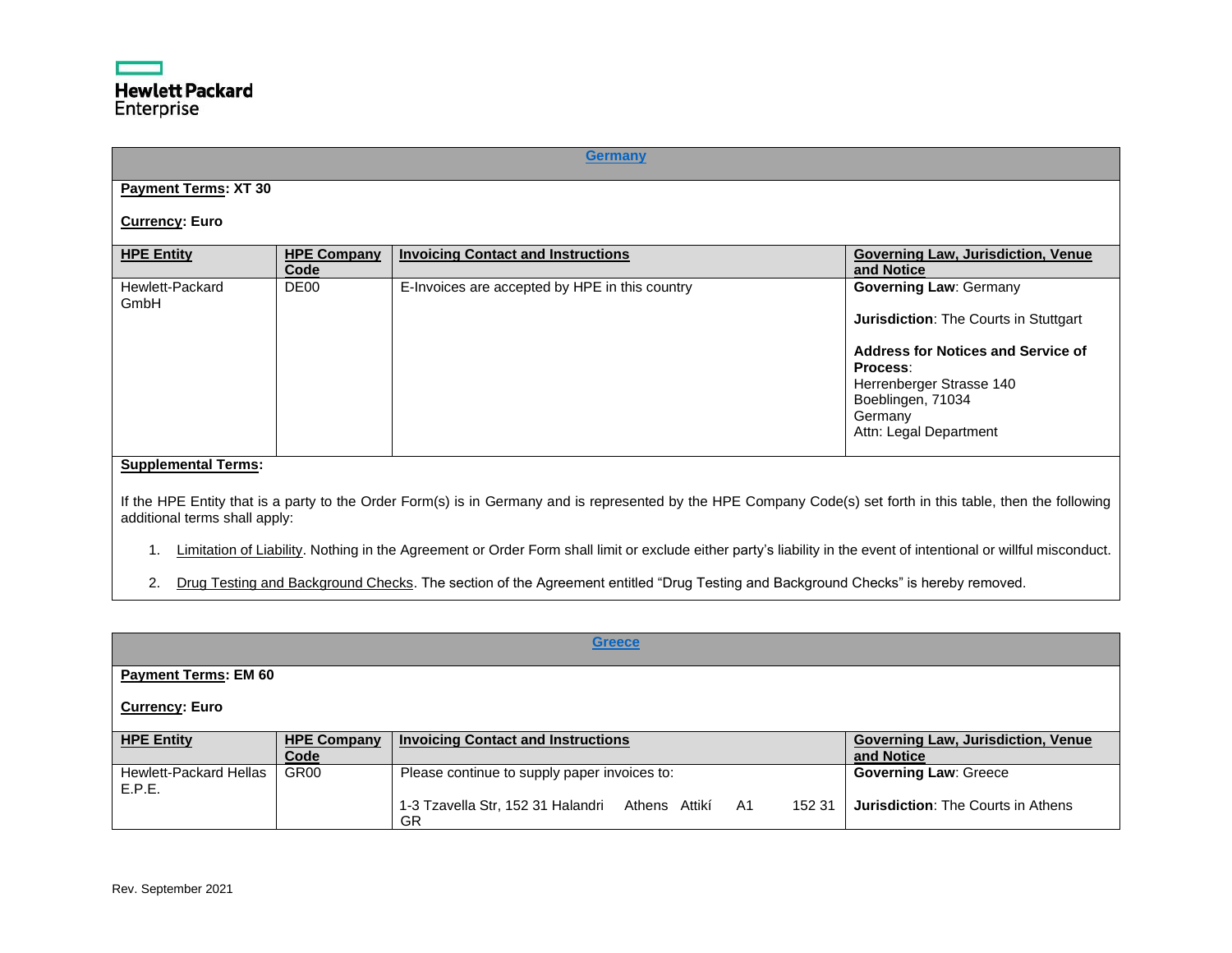

|  | <b>Address for Notices and Service of</b><br>Process:<br>1-3 Tzavella srt.<br>Chalandri, 152 31<br>Greece |
|--|-----------------------------------------------------------------------------------------------------------|
|  | Attn: Legal Department                                                                                    |

<span id="page-18-0"></span>

|                                              | <b>Hong Kong</b>           |                                                |                                                                                                                                                                                                                                                                                                          |  |  |  |
|----------------------------------------------|----------------------------|------------------------------------------------|----------------------------------------------------------------------------------------------------------------------------------------------------------------------------------------------------------------------------------------------------------------------------------------------------------|--|--|--|
| Payment Terms: As set forth in the Agreement |                            |                                                |                                                                                                                                                                                                                                                                                                          |  |  |  |
| <b>Currency: Hong Kong Dollar</b>            |                            |                                                |                                                                                                                                                                                                                                                                                                          |  |  |  |
| <b>HPE Entity</b>                            | <b>HPE Company</b><br>Code | <b>Invoicing Contact and Instructions</b>      | Governing Law, Jurisdiction, Venue<br>and Notice                                                                                                                                                                                                                                                         |  |  |  |
| Hewlett-Packard HK<br><b>SAR Limited</b>     | <b>HK98</b>                | E-Invoices are accepted by HPE in this country | Governing Law: The Hong Kong Special<br>Administrative Region, The People's<br>Republic of China<br><b>Jurisdiction:</b> The Courts of Hong Kong<br>Address for Notices and Service of<br>Process:<br>18th Floor, Cityplaza One<br>1111 King's Road<br>Taikoo Shing, Hong Kong<br>Attn: Legal Department |  |  |  |
| <b>Supplemental Terms:</b>                   |                            |                                                |                                                                                                                                                                                                                                                                                                          |  |  |  |

If the HPE Entity that is a party to the Order Form(s) is in Hong Kong and is represented by the HPE Company Code(s) set forth in this table, then the following additional terms shall apply:

1. Orders. Unless otherwise expressly specified in an Order Form, for all domestic shipments within Hong Kong, Supplier shall pay the shipping charges, and assume the risk of loss and damages until the later of (i) HPE's acceptance of the delivery of the Solution and (ii) HPE's payment for the Solution.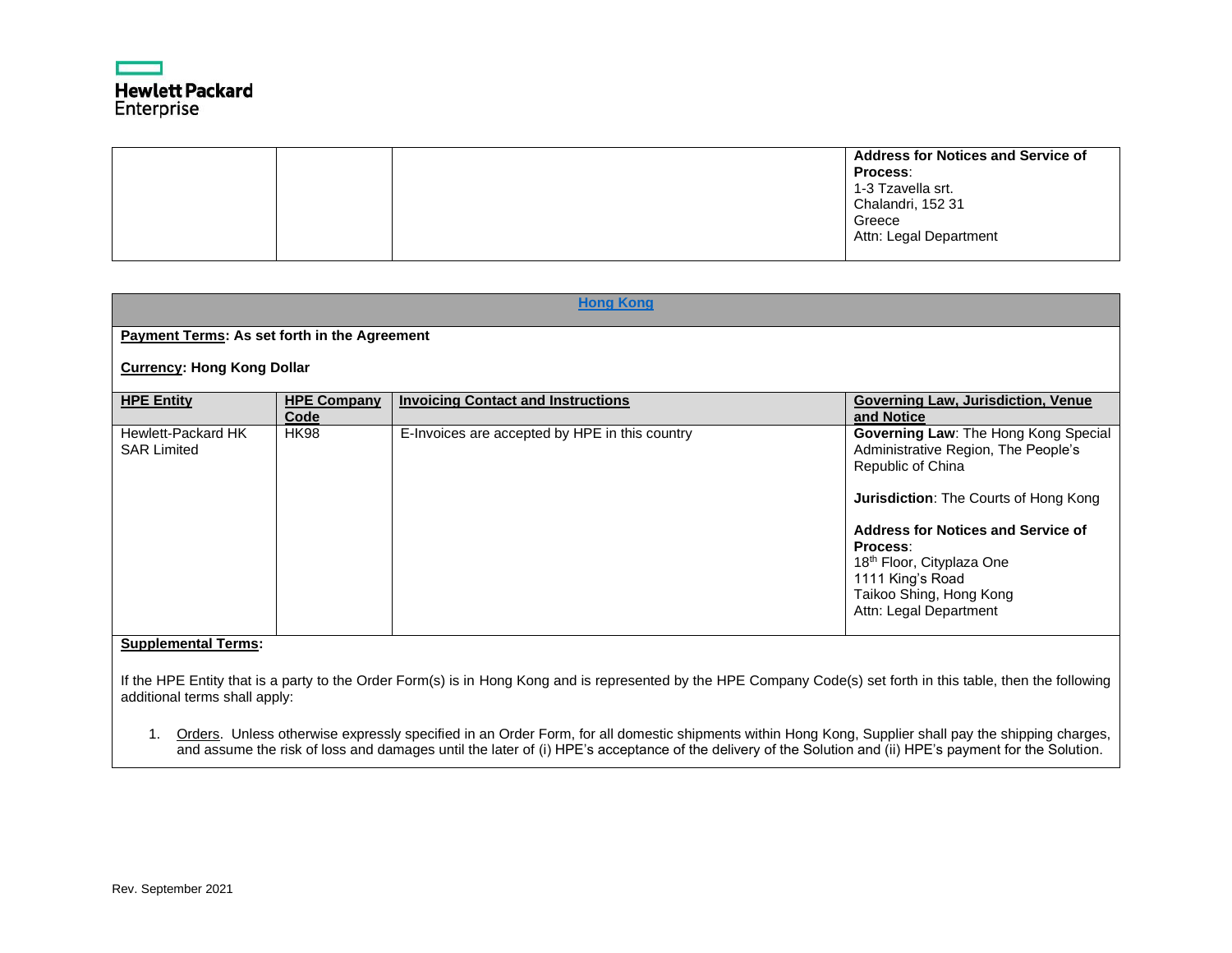# **[Hungary](#page-0-20)**

# <span id="page-19-0"></span>**Payment Terms: XT 60**

# **Currency: Hungarian Forint**

| <b>HPE Entity</b>                                                                           | <b>HPE Company</b><br>Code | <b>Invoicing Contact and Instructions</b>      | <b>Governing Law, Jurisdiction, Venue</b><br>and Notice                                       |
|---------------------------------------------------------------------------------------------|----------------------------|------------------------------------------------|-----------------------------------------------------------------------------------------------|
| Hewlett-Packard<br>Information Technology<br>Ltd./Hewlett-Packard<br>Informatikai Korlátolt | <b>HU30</b>                | E-Invoices are accepted by HPE in this country | <b>Governing Law: Hungary</b><br><b>Jurisdiction:</b> The Courts in Hungary                   |
| Felelősségű Társaság                                                                        |                            |                                                | Address for Notices and Service of<br>Process:<br>Alkotás u. 55-61.<br>1123 Budapest, Hungary |

# **[India](#page-0-21)**

<span id="page-19-1"></span>**Payment Terms: As set forth in the Agreement; provided, however, if Supplier provides HPE with certification that MSMED Act 2006 applies to Supplier, NT 45 applies.**

**Currency: Indian Rupee**

| <b>HPE Entity</b>                                                       | <b>HPE Company</b><br>Code | <b>Invoicing Contact and Instructions</b>                                                                                                                                                                                             | <b>Governing Law, Jurisdiction, Venue</b><br>and Notice                                                                                                                                                                                                                                                                                 |
|-------------------------------------------------------------------------|----------------------------|---------------------------------------------------------------------------------------------------------------------------------------------------------------------------------------------------------------------------------------|-----------------------------------------------------------------------------------------------------------------------------------------------------------------------------------------------------------------------------------------------------------------------------------------------------------------------------------------|
| Hewlett-Packard (India)<br>Software Operation<br><b>Private Limited</b> | <b>IN20</b>                | Hewlett-Packard (India) Software Ops Private Limited<br>Scanning Room, 2nd Floor Kalyani Platina<br>Phase-II Building, Survey No. 1 6 & 24 of Kundhalahalli Village<br>K R Puram Hobli Whitefield<br>Bangalore 560066<br><b>INDIA</b> | Governing Law: Laws of India<br><b>Jurisdiction:</b> The Courts in Bangalore,<br>India<br>Address for Notices and Service of<br>Process:<br>Hewlett-Packard (India) Software<br><b>Operation Private Limited</b><br>STSD Campus Sy.No.192, Whitefield<br>Road, Mahadevapura Post<br>Bangalore 560048<br>India<br>Attn: Legal Department |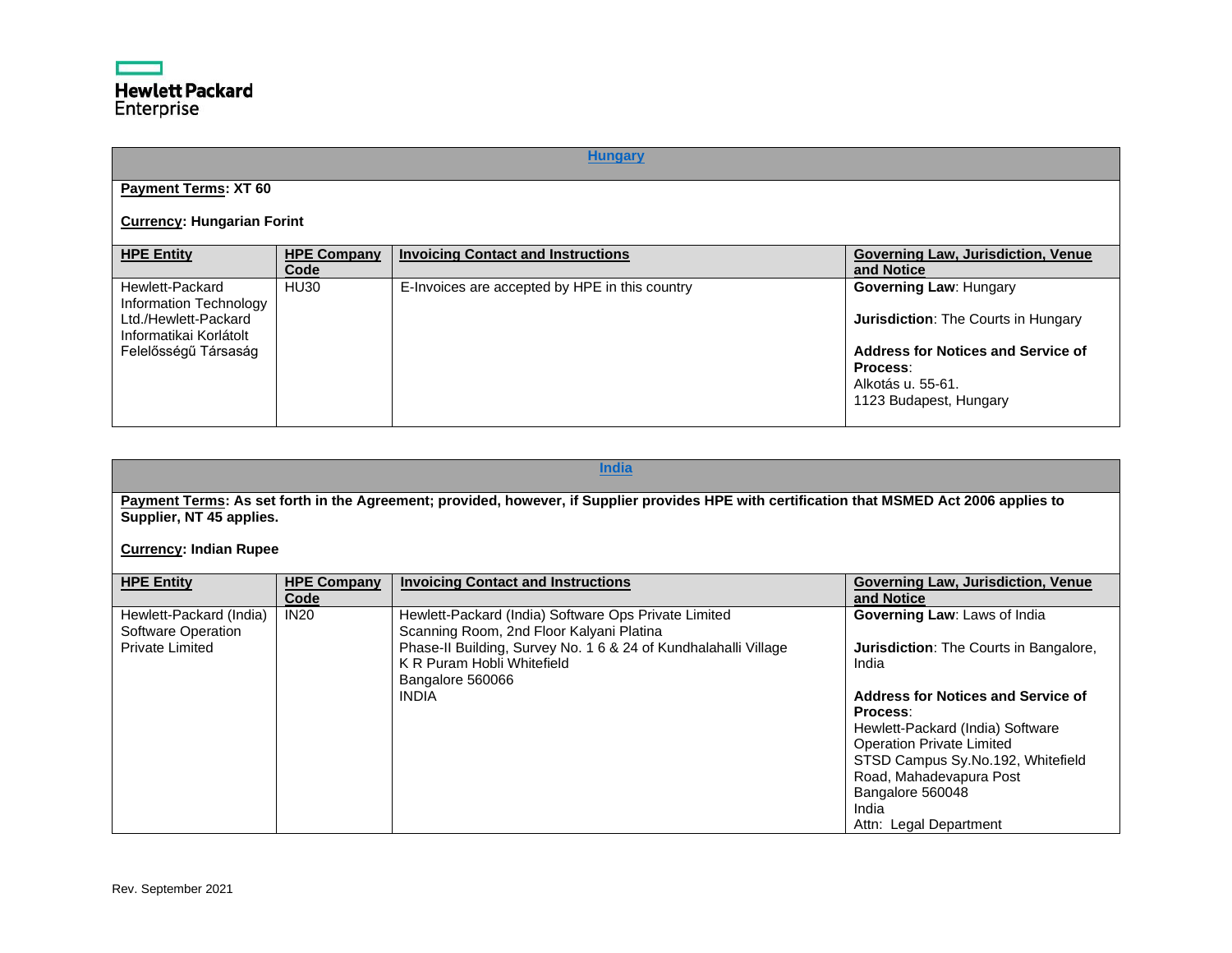

| Global e-Business<br><b>Operations Private</b><br>Limited                        | <b>IN30</b> | Hewlett-Packard Global E:Business Operations Pvt Ltd.<br>Scanning Room, 2nd Floor Kalyani Platina<br>Phase-II Building, Survey No. 1 6 & 24 of Kundhalahalli Village<br>K R Puram Hobli Whitefield<br>Bangalore 560066<br><b>INDIA</b> | Governing Law: Laws of India<br>Jurisdiction: The Courts in Bangalore,<br>India<br><b>Address for Notices and Service of</b><br>Process:<br>Global e-Business Operations Private<br>Limited<br>1st floor, Hewlett Packard<br>Enterprise, SY No.192, Whitefield Road,<br>Mahadevapura Post, Bangalore,<br>Karnataka - 560048, India<br>Attn: Legal Department |
|----------------------------------------------------------------------------------|-------------|----------------------------------------------------------------------------------------------------------------------------------------------------------------------------------------------------------------------------------------|--------------------------------------------------------------------------------------------------------------------------------------------------------------------------------------------------------------------------------------------------------------------------------------------------------------------------------------------------------------|
| <b>Hewlett Packard</b><br>Enterprise India Private<br>Limited                    | <b>IN97</b> | Hewlett Packard Enterprise India Private Limited<br>Scanning Room, 2nd Floor Kalyani Platina<br>Phase-II Building, Survey No. 1 6 & 24 of Kundhalahalli Village<br>K R Puram Hobli Whitefield<br>Bangalore 560066<br><b>INDIA</b>      | Governing Law: Laws of India<br>Jurisdiction: The Courts in Bangalore,<br>India<br><b>Address for Notices and Service of</b><br>Process:<br>Hewlett Packard Enterprise India Private<br>Limited<br>24, Salarpuria Arena, Adugodi, Hosur<br>Main Road<br>Bangalore 560030<br>India<br>Attn: Legal Department                                                  |
| <b>Hewlett Packard</b><br><b>Enterprise Globalsoft</b><br><b>Private Limited</b> | <b>IN99</b> | Hewlett Packard Enterprise Globalsoft Private Limited<br>Scanning Room, 2nd Floor Kalyani Platina<br>Phase-II Building, Survey No. 1 6 & 24 of Kundhalahalli Village<br>K R Puram Hobli Whitefield<br>Bangalore 560066<br><b>INDIA</b> | Governing Law: Laws of India<br>Jurisdiction: The Courts in Bangalore,<br>India<br><b>Address for Notices and Service of</b><br>Process:<br>Hewlett Packard Enterprise Globalsoft<br><b>Private Limited</b>                                                                                                                                                  |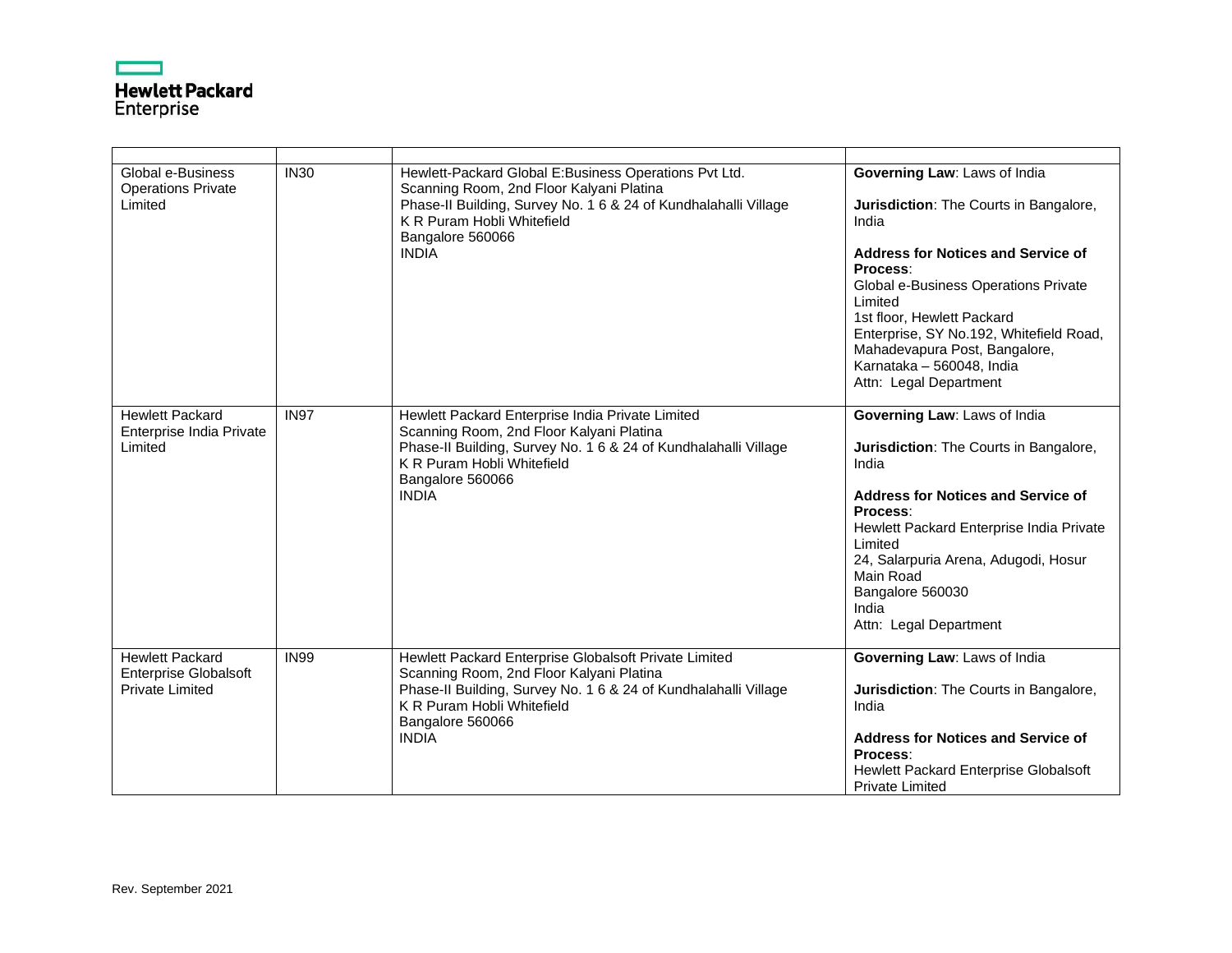

|                      |                               |                                                                                                                                                                                                                                                                                                                                                                                                                                                                                                                                                                                                                                                                                                                                                                                                                                                                                                                                                                                                                                                                                                                                                                                                                                                                                        |                |                          | 1st Floor Wing A, EC2 Campus, Sy. No.<br>39(P) HP Avenue, Electronic City, Phase<br>II, Hosur Road<br>Bangalore 560100<br>India<br>Attn: Legal Department |  |
|----------------------|-------------------------------|----------------------------------------------------------------------------------------------------------------------------------------------------------------------------------------------------------------------------------------------------------------------------------------------------------------------------------------------------------------------------------------------------------------------------------------------------------------------------------------------------------------------------------------------------------------------------------------------------------------------------------------------------------------------------------------------------------------------------------------------------------------------------------------------------------------------------------------------------------------------------------------------------------------------------------------------------------------------------------------------------------------------------------------------------------------------------------------------------------------------------------------------------------------------------------------------------------------------------------------------------------------------------------------|----------------|--------------------------|-----------------------------------------------------------------------------------------------------------------------------------------------------------|--|
|                      | <b>Supplemental Terms:</b>    |                                                                                                                                                                                                                                                                                                                                                                                                                                                                                                                                                                                                                                                                                                                                                                                                                                                                                                                                                                                                                                                                                                                                                                                                                                                                                        |                |                          |                                                                                                                                                           |  |
|                      | additional terms shall apply: | If the HPE Entity that is a party to the Order Form(s) is in India and is represented by the HPE Company Code(s) set forth in this table, then the following                                                                                                                                                                                                                                                                                                                                                                                                                                                                                                                                                                                                                                                                                                                                                                                                                                                                                                                                                                                                                                                                                                                           |                |                          |                                                                                                                                                           |  |
| 1 <sup>1</sup><br>2. |                               | Dispute Resolution. Disputes, if any, between the parties in connection with an Order Form, which cannot be settled by mutual discussions and escalation<br>to appropriate levels in the respective parties, shall be referred to arbitration. Both parties may agree upon a single arbitrator or either party shall appoint<br>one arbitrator and the two appointed arbitrators shall thereupon appoint a third arbitrator. The arbitration shall be conducted in English and a written<br>order shall be prepared. The venue of arbitration shall be in Bangalore. The arbitration shall be held in accordance with the Arbitration and Conciliation<br>Act, 1996. The decision of arbitrator shall be final and binding upon parties. Provided that HPE shall at all times be entitled to obtain equitable, injunctive<br>or similar relief from any court having jurisdiction in order to protect its intellectual property and confidential information. Any dispute, which may arise in<br>connection with the interpretation or implementation of any Order Form, shall be submitted to the ordinary courts of India.<br>Statutory Documentation. Supplier shall comply with all the provisions of the Labour & Industrial Laws, as may be applicable from time to time for the |                |                          |                                                                                                                                                           |  |
|                      |                               | discharge and completion of the said contract by the Supplier including but not limited to the observance and compliance of The<br>Contract Labour (Regulation & Abolition) Act, 1970, The Employees Provident Funds & Miscellaneous Provisions Act, 1952, Employees State Insurance<br>Act 1948, Minimum Wages Act, 1948, Payment of Bonus Act, 1965, Payment of Wages Act, 1936.                                                                                                                                                                                                                                                                                                                                                                                                                                                                                                                                                                                                                                                                                                                                                                                                                                                                                                     |                |                          |                                                                                                                                                           |  |
|                      |                               | Supplier shall be liable to pay wages including gratuity & provide benefits to its employees and remit statutory contributions with the Regulatory Authorities<br>under applicable labour laws. Supplier shall submit the receipts evidencing such payments as and when required by HPE. In the event Supplier fails to<br>comply with any obligation, HPE shall proceed to fulfill those obligations as a Principle Employer as required by the applicable labour laws and recover<br>the same from Supplier." The Statutory Documentation is as follows and the indemnity clause in the Agreement will cover the liabilities arising out of<br>such default on part of Supplier:                                                                                                                                                                                                                                                                                                                                                                                                                                                                                                                                                                                                     |                |                          |                                                                                                                                                           |  |
|                      | Category                      | Particulars of the Document                                                                                                                                                                                                                                                                                                                                                                                                                                                                                                                                                                                                                                                                                                                                                                                                                                                                                                                                                                                                                                                                                                                                                                                                                                                            | Periodicity    | Corresponding Act/ Rules |                                                                                                                                                           |  |
|                      | Remittance<br>Receipts        | <b>ESI remittance Challan</b>                                                                                                                                                                                                                                                                                                                                                                                                                                                                                                                                                                                                                                                                                                                                                                                                                                                                                                                                                                                                                                                                                                                                                                                                                                                          | <b>Monthly</b> | <b>ESI Act</b>           |                                                                                                                                                           |  |
|                      |                               | <b>EPF Remittance Challan</b>                                                                                                                                                                                                                                                                                                                                                                                                                                                                                                                                                                                                                                                                                                                                                                                                                                                                                                                                                                                                                                                                                                                                                                                                                                                          | Monthly        | EPF Act                  |                                                                                                                                                           |  |
|                      |                               | Professional Tax Challan (where<br>applicable)                                                                                                                                                                                                                                                                                                                                                                                                                                                                                                                                                                                                                                                                                                                                                                                                                                                                                                                                                                                                                                                                                                                                                                                                                                         | Monthly        | and Employments          | Tax on Professions, Trades Callings                                                                                                                       |  |
|                      |                               |                                                                                                                                                                                                                                                                                                                                                                                                                                                                                                                                                                                                                                                                                                                                                                                                                                                                                                                                                                                                                                                                                                                                                                                                                                                                                        |                |                          |                                                                                                                                                           |  |
|                      | Registers                     | Attendance / Salary Register (Form T/R/Monthly<br>as applicable)                                                                                                                                                                                                                                                                                                                                                                                                                                                                                                                                                                                                                                                                                                                                                                                                                                                                                                                                                                                                                                                                                                                                                                                                                       |                | Payment of Wages Act     |                                                                                                                                                           |  |
|                      |                               |                                                                                                                                                                                                                                                                                                                                                                                                                                                                                                                                                                                                                                                                                                                                                                                                                                                                                                                                                                                                                                                                                                                                                                                                                                                                                        |                |                          |                                                                                                                                                           |  |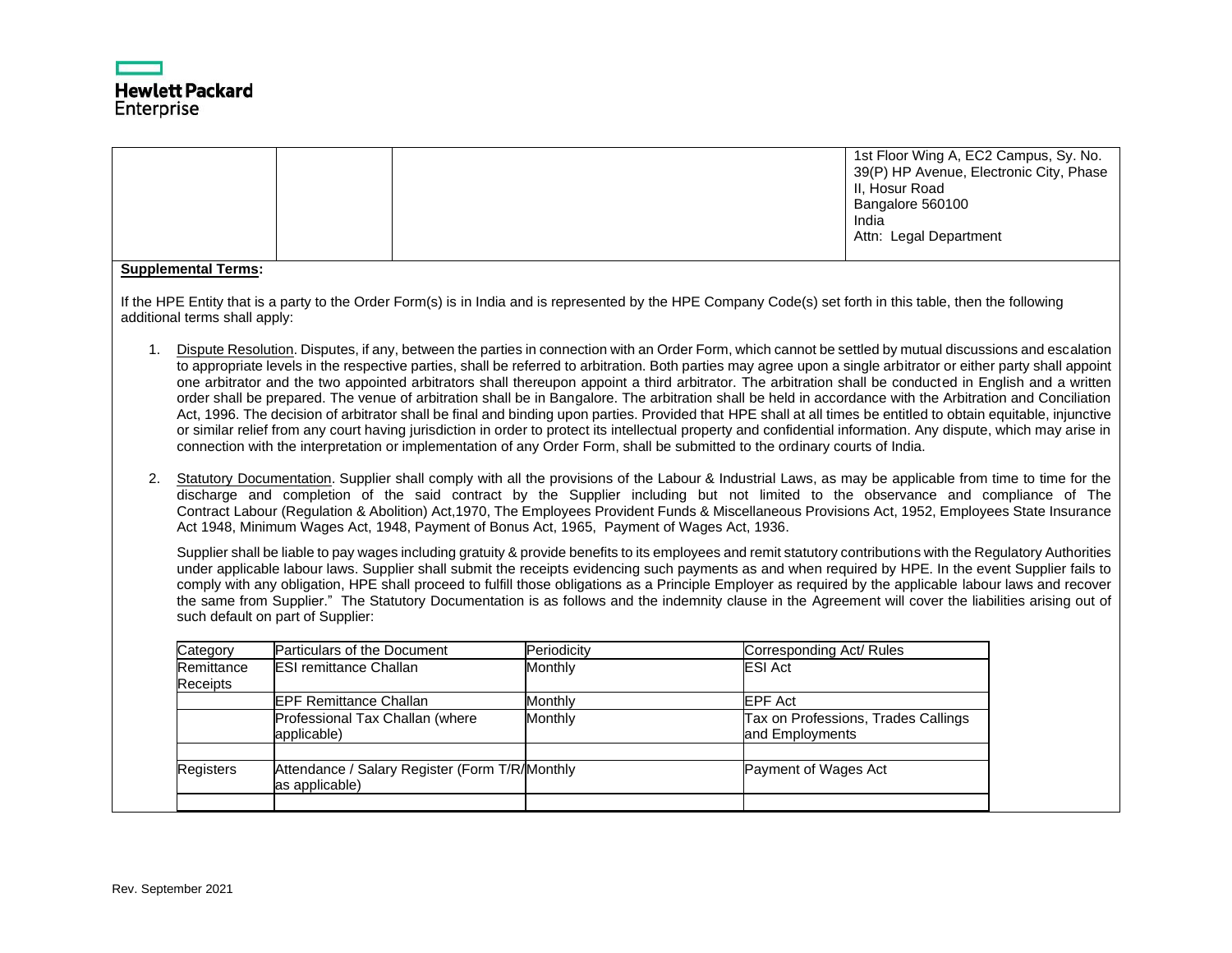# ┍ **Hewlett Packard**<br>Enterprise

|                            | Returns/Forms ESI Form 5 Half Yearly return                                                                                                                                                            | Twice a year- with May & Nov             | <b>ESI Act</b>           |
|----------------------------|--------------------------------------------------------------------------------------------------------------------------------------------------------------------------------------------------------|------------------------------------------|--------------------------|
|                            |                                                                                                                                                                                                        | Invoices                                 |                          |
|                            | Bonus Annual Return Form D                                                                                                                                                                             | Once a year - Jan or Feb Invoice         | Payment of Bonus Act     |
|                            | Labor Welfare Fund Return – Form D                                                                                                                                                                     | Once a year – with Jan or Feb<br>invoice | Labour Welfare Fund Act  |
|                            |                                                                                                                                                                                                        |                                          |                          |
| <b>Self</b><br>Declaration | Self declaration that the challans<br>submitted as evidence for remittance of creation or renewal of Purchase<br><b>ESI &amp; PF are pertaining to employees</b><br>deployed at HPE(legal entity name) | Once a year $-$ at the time of<br>Order  | <b>ESI &amp; PF ACTS</b> |

# **[Indonesia](#page-0-22)**

# <span id="page-22-0"></span>**Payment Terms: As set forth in the Agreement**

**Currency: Indonesian Rupiah**

| <b>HPE Entity</b>                                        | <b>HPE Company</b> | <b>Invoicing Contact and Instructions</b>                                                                                                                                                     | Governing Law, Jurisdiction, Venue                                                                                                                                                                                                                             |
|----------------------------------------------------------|--------------------|-----------------------------------------------------------------------------------------------------------------------------------------------------------------------------------------------|----------------------------------------------------------------------------------------------------------------------------------------------------------------------------------------------------------------------------------------------------------------|
|                                                          | Code               |                                                                                                                                                                                               | and Notice                                                                                                                                                                                                                                                     |
| <b>PT Hewlett Packard</b><br>Enterprise Indonesia        | ID <sub>99</sub>   | Please continue to supply paper invoices to:<br>Floor 10 (HQ), Prudential Centre, Kota Kasablanka, Jl. Casablanca<br>Raya Kav. 88, Jakarta Selatan<br>Jakarta Jakarta Raya<br>JK<br>12870 ID  | <b>Governing Law: Laws of the Republic of</b><br>Indonesia<br><b>Jurisdiction:</b> Binding arbitration per<br>"Dispute Resolution" in Supplemental                                                                                                             |
|                                                          |                    |                                                                                                                                                                                               | Terms                                                                                                                                                                                                                                                          |
|                                                          |                    |                                                                                                                                                                                               | <b>Address for Notices and Service of</b><br>Process:<br>Gedung Perkantoran Prudential Center<br>Kota Kasablanka Lt. 10 Unit A-H Jl.<br>Casablanka Kav.88, Menteng Dalam,<br>Tebet, Jakarta Selatan DKI JAKARTA,<br>12870, Indonesia<br>Attn: Legal Department |
| <b>PT Hewlett-Packard</b><br>Berca Servisindo (JV<br>50% | ID <sub>00</sub>   | Please continue to supply paper invoices to:<br>Floor 9 & 10 (HQ), Prudential Centre, Kota Kasablanka, Jl.<br>Casablanca Raya Kav. 88, Jakarta Selatan Jakarta Jakarta Raya<br>12870 ID<br>JK | <b>Governing Law: Laws of the Republic of</b><br>Indonesia                                                                                                                                                                                                     |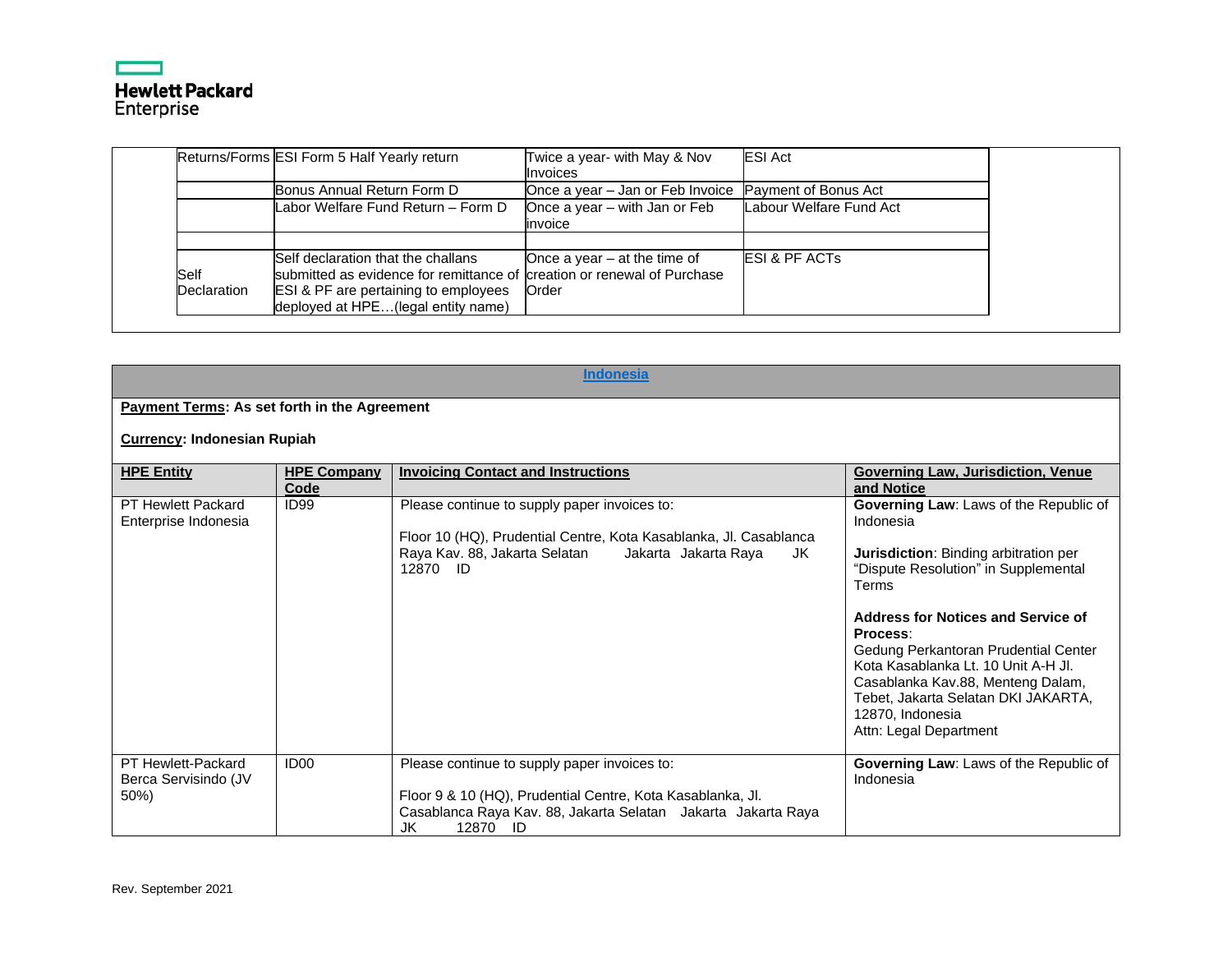

| <b>Jurisdiction:</b> Binding arbitration per<br>"Dispute Resolution" in Supplemental<br>Terms                                                                                                                                        |
|--------------------------------------------------------------------------------------------------------------------------------------------------------------------------------------------------------------------------------------|
| <b>Address for Notices and Service of</b><br>Process:<br>Gedung Perkantoran Prudential Center<br>Kota Kasablanka Lt. 10 Unit A-D Jl.<br>Casablanka Kav.88, Menteng Dalam,<br>Tebet, Jakarta Selatan DKI JAKARTA,<br>12870, Indonesia |

If the HPE Entity that is a party to the Order Form(s) is in Indonesia and is represented by the HPE Company Code(s) set forth in this table, then the following additional terms shall apply:

1. Dispute Resolution. Any dispute, which may arise in connection with the interpretation or implementation of the Agreement or any Order Form, shall be submitted to the Indonesia National Board of Arbitration (BANI) in accordance with the Arbitration Rules of BANI ("BANI Rules") then in effect. The arbitration award shall be final and binding for the parties without appeal and shall be in writing and set forth the findings of fact and the conclusions of law.

<span id="page-23-0"></span>

| <b>Ireland</b>                                      |                            |                                                |                                |                                                         |  |  |
|-----------------------------------------------------|----------------------------|------------------------------------------------|--------------------------------|---------------------------------------------------------|--|--|
| <b>Private Sector Suppliers</b>                     |                            |                                                | <b>Public Sector Suppliers</b> |                                                         |  |  |
| <b>Payment Terms: As set forth in the Agreement</b> |                            |                                                | <b>Payment Terms: XT 30</b>    |                                                         |  |  |
| <b>Currency: Euros</b>                              |                            |                                                | <b>Currency: Euros</b>         |                                                         |  |  |
| <b>HPE Entity</b>                                   | <b>HPE Company</b><br>Code | <b>Invoicing Contact and Instructions</b>      |                                | <b>Governing Law, Jurisdiction, Venue</b><br>and Notice |  |  |
| <b>Hewlett Packard</b><br>Enterprise Ireland Ltd.   | IE <sub>00</sub>           | E-Invoices are accepted by HPE in this country |                                | <b>Governing Law: Ireland</b>                           |  |  |
|                                                     |                            |                                                |                                | <b>Jurisdiction:</b> The Courts in Ireland              |  |  |
|                                                     |                            |                                                |                                | Address for Notices and Service of<br>Process:          |  |  |
|                                                     |                            |                                                |                                | Liffey Park Technology Campus                           |  |  |
|                                                     |                            |                                                |                                | Barnhall Road, Leixlip<br>Co. Kildare, Ireland          |  |  |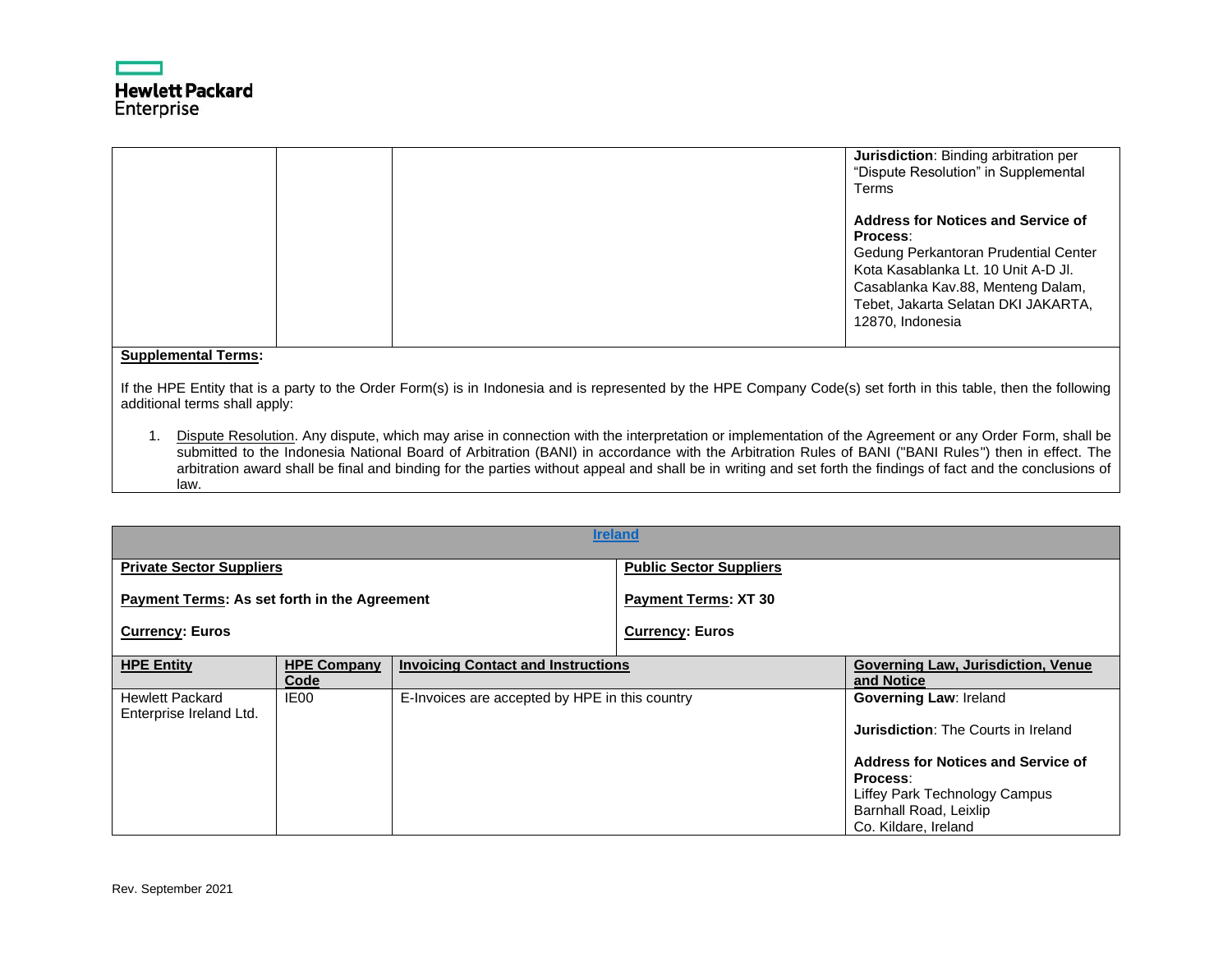

|                                                      |                  |                                                | Attn: Legal Department                                                                                                                                                                 |
|------------------------------------------------------|------------------|------------------------------------------------|----------------------------------------------------------------------------------------------------------------------------------------------------------------------------------------|
| <b>Hewlett-Packard CDS</b><br><b>Ireland Limited</b> | IE06             | E-Invoices are accepted by HPE in this country | <b>Governing Law: Ireland</b>                                                                                                                                                          |
|                                                      |                  |                                                | <b>Jurisdiction: The Courts in Ireland</b>                                                                                                                                             |
|                                                      |                  |                                                | Address for Notices and Service of<br>Process:<br>63-74, Sir John Rogerson's Quay<br>Dublin 2, Ireland<br>Attn: Legal Department                                                       |
| Hewlett-Packard<br><b>Galway Limited</b>             | IE <sub>13</sub> | E-Invoices are accepted by HPE in this country | <b>Governing Law: Ireland</b><br><b>Jurisdiction: The Courts in Ireland</b><br><b>Address for Notices and Service of</b><br>Process:<br>Same address as HPE Company Code<br>IE06 above |

If the HPE Entity that is a party to the Order Form(s) is in Ireland and is represented by the HPE Company Code(s) set forth in this table, then the following additional terms shall apply:

- 1. Limitation of Liability. Nothing in the Agreement or Order Form shall limit or exclude either party's liability in respect of (i) death or personal injury caused by or arising from that party's negligence; (ii) fraud or fraudulent misrepresentation; or (iii) any other liability which may not be restricted or excluded by law.
- 2. Dispute Resolution. In the event that the parties are unable to agree upon any matters pursuant to the Agreement or Order Form, the disputed matter will be referred to management Position/Title to be specified for HPE Ireland and management Position/Title to be specified for Supplier Ireland. If these two representatives cannot reach a mutually acceptable agreement within a reasonable time, the matter will be referred to Position/Title to be specified for HPE Ireland and Position/Title to be specified for Supplier Ireland. In the event they cannot reach a mutually acceptable resolution within a reasonable time, either party will be entitled to seek all available remedies, including legal remedies. Notwithstanding the foregoing, either party may seek injunctive relief with respect to any disputed matter without following the dispute resolution procedure set forth above. Supplier agrees it will continue performance under the terms and conditions of the Agreement and Order Form until such time as the dispute is resolved.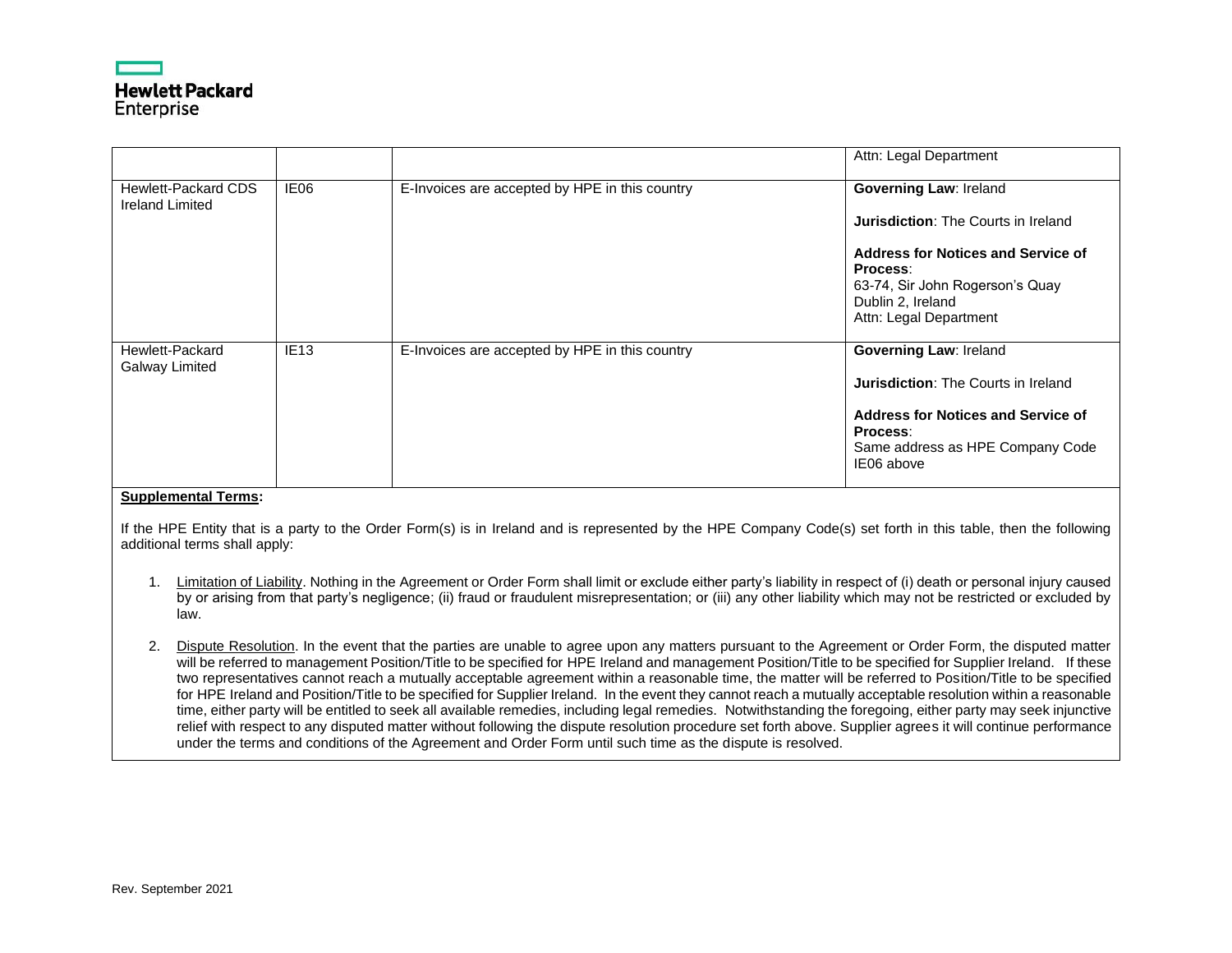# **[Israel](#page-0-24)**

# <span id="page-25-0"></span>**Payment Terms: EM 45**

# **Currency: New Israeli Shekel**

| <b>HPE Entity</b>                       | <b>HPE Company</b><br>Code | <b>Invoicing Contact and Instructions</b>                                      | Governing Law, Jurisdiction, Venue<br>and Notice |
|-----------------------------------------|----------------------------|--------------------------------------------------------------------------------|--------------------------------------------------|
| Hewlett-Packard<br>(Israel) Ltd.        | IL10                       | Please continue to supply paper invoices to:                                   | <b>Governing Law: Israel</b>                     |
|                                         |                            | Ra'anana<br>Accounting Department, 9 Dafna Street<br>HaMerkaz<br>M<br>43662 IL | <b>Jurisdiction: The Court in Tel-Aviv</b>       |
|                                         |                            |                                                                                | Address for Notices and Service of<br>Process:   |
|                                         |                            |                                                                                | 9 Daphna Street                                  |
|                                         |                            |                                                                                | Ra'anana, 4366223<br>Israel                      |
|                                         |                            |                                                                                | Attn: Legal Department                           |
| Mercury Interactive<br>(Israel) Limited | IL40                       | Please continue to supply paper invoices to:                                   | <b>Governing Law: Israel</b>                     |
|                                         |                            | Accounting Department, 9 Dafna Street<br>Ra'anana<br>HaMerkaz<br>м<br>43662 IL | <b>Jurisdiction: The Court in Tel-Aviv</b>       |
|                                         |                            |                                                                                | Address for Notices and Service of               |
|                                         |                            |                                                                                | Process:<br>Same address as HPE Company Code     |
|                                         |                            |                                                                                | IL10 above                                       |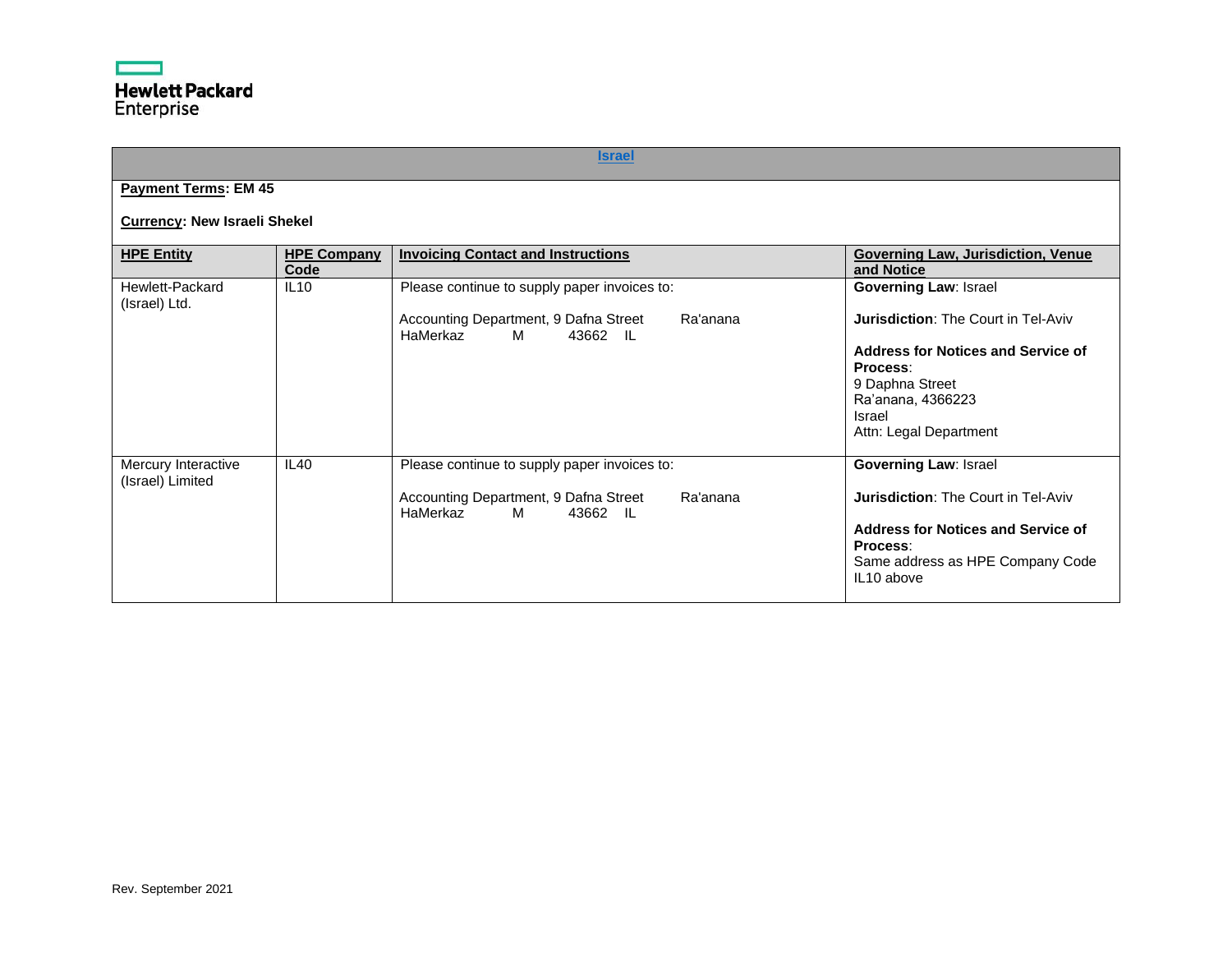<span id="page-26-0"></span>

| <b>Italy</b>                                                          |                            |                                                |                                |                                                                                                                                                                                                                      |  |  |
|-----------------------------------------------------------------------|----------------------------|------------------------------------------------|--------------------------------|----------------------------------------------------------------------------------------------------------------------------------------------------------------------------------------------------------------------|--|--|
| <b>Private Sector Suppliers</b>                                       |                            |                                                | <b>Public Sector Suppliers</b> |                                                                                                                                                                                                                      |  |  |
| <b>Payment Terms: XT 60</b>                                           |                            |                                                | <b>Payment Terms: XT 30</b>    |                                                                                                                                                                                                                      |  |  |
| <b>Currency: Euro</b>                                                 |                            |                                                | <b>Currency: Euro</b>          |                                                                                                                                                                                                                      |  |  |
| <b>HPE Entity</b>                                                     | <b>HPE Company</b><br>Code | <b>Invoicing Contact and Instructions</b>      |                                | Governing Law, Jurisdiction, Venue<br>and Notice                                                                                                                                                                     |  |  |
| Hewlett-Packard<br><b>Customer Delivery</b><br>Services Italia S.r.I. | <b>IT10</b>                | E-Invoices are accepted by HPE in this country |                                | <b>Governing Law: Italy</b><br><b>Jurisdiction: The Courts in Rome</b><br><b>Address for Notices and Service of</b><br>Process:<br>Via Zoe Fontana<br>220 Edificio C<br>00131 Roma, Italy<br>Attn: Legal Department  |  |  |
| Hewlett-Packard<br>Italiana S.r.I.                                    | IT <sub>00</sub>           | E-Invoices are accepted by HPE in this country |                                | <b>Governing Law: Italy</b><br>Jurisdiction: The Courts in Milan<br>Address for Notices and Service of<br>Process:<br>Via G. Di Vittorio 9<br>20063 Cernusco Sul Naviglio<br>Milano, Italy<br>Attn: Legal Department |  |  |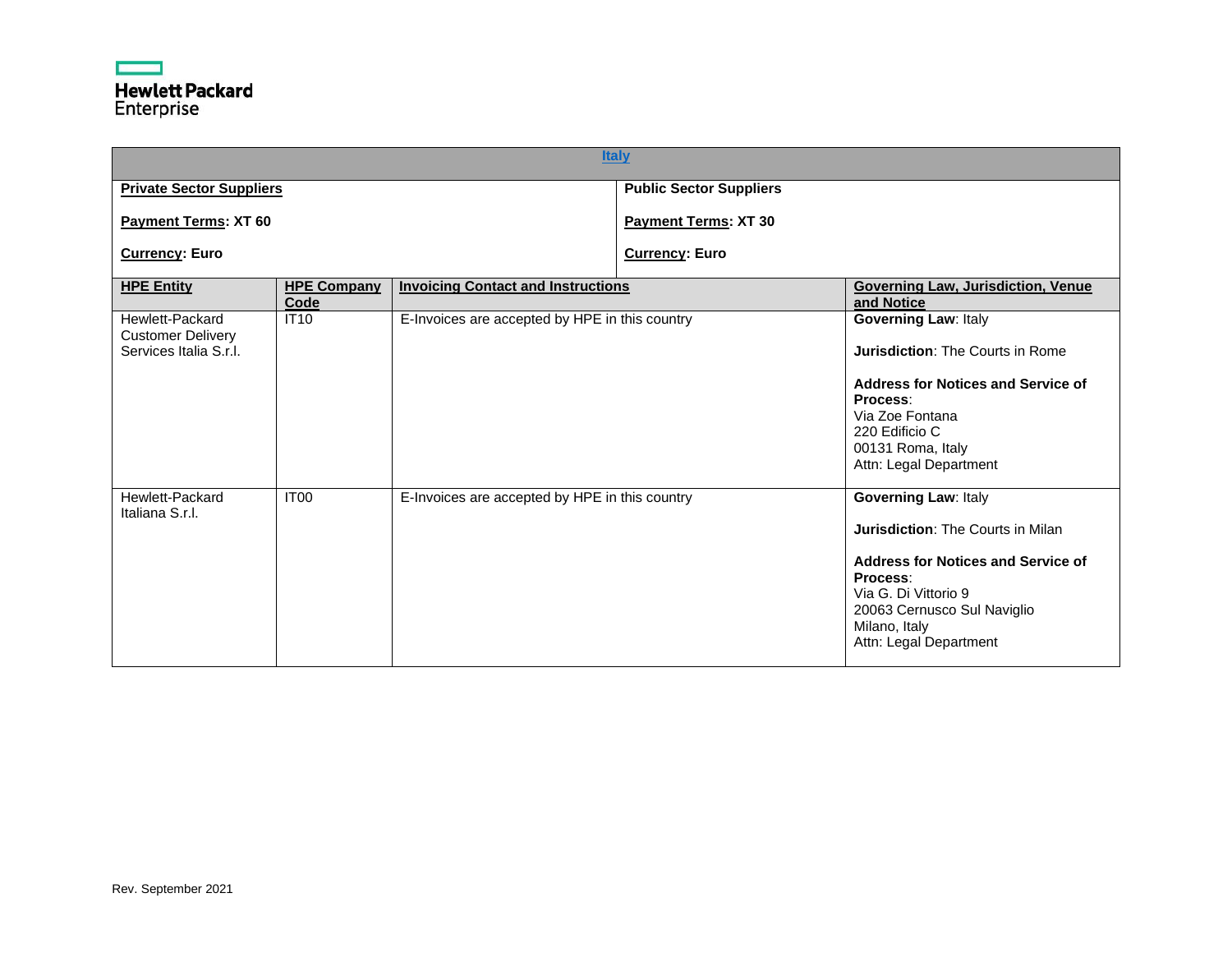#### **[Japan](#page-0-26)**

# <span id="page-27-0"></span>**Payment Terms: EM 30; provided, however, if the transaction is governed by Shitauke Act, the payment shall be made within 60 days of delivery.**

#### **Currency: Japanese Yen**

| <b>HPE Entity</b>              | <b>HPE Company</b><br>Code      | <b>Invoicing Contact and Instructions</b>      | <b>Governing Law, Jurisdiction, Venue</b><br>and Notice                                                                                                                                                           |
|--------------------------------|---------------------------------|------------------------------------------------|-------------------------------------------------------------------------------------------------------------------------------------------------------------------------------------------------------------------|
| Hewlett-Packard<br>Japan, Ltd. | JP <sub>00</sub><br><b>JP10</b> | E-Invoices are accepted by HPE in this country | <b>Governing Law: Japan</b><br><b>Jurisdiction: The Tokyo District Court</b><br><b>Address for Notices and Service of</b><br>Process:<br>2-2-1 Ojima, Koto-ku, Tokyo, 136-8711<br>Japan<br>Attn: Legal Department |

#### **Supplemental Terms:**

If the HPE Entity that is a party to the Order Form(s) is in Japan and is represented by the HPE Company Code(s) set forth in this table, then the following additional terms shall apply:

- 1. Termination without Cause. The following is hereby added to the section entitled "Termination without Cause": HPE's right to terminate for convenience without liability, shall not apply to those transactions which are governed by the Shitauke Act. Where a transaction is governed by the Shitauke Act, then HPE shall be responsible for Supplier's costs of termination to the extent required by the Shitauke Act.
- 2. Right to Cancel. Except as prohibited by the Shitauke Act, HPE may, without charge or cost, postpone, decrease, increase, or cancel any Order Form by notice to Supplier any time prior to the delivery date of the affected Solution or the scheduled performance of Services, provided HPE shall pay for Services already performed prior to the effective date of such notice subject to acceptance criteria set forth in the Agreement or Order Form.
- 3. Anti-Corruption Laws. The following is hereby added to the section entitled "Anti-Corruption Laws": Supplier represents and warrants that Supplier, its own and its subcontractors' directors, officers and employees are not Anti-Social Forces (aka "Bouryokudan", "Bouryokudan Kanren Kigyou", or "Soukaiya"). HPE shall have the right to terminate all or part of agreements made between HPE and Supplier immediately without notice if:
	- a. Supplier, its directors, officers, employees or the person who hold a controlling interest of Supplier (hereinafter "Members", collectively) are or were Anti-Social Forces,
	- b. Supplier or its Members invest, credit or render services to Anti-Social Forces, or
	- c. it becomes clear that Supplier's subcontractor or its Members are Anti-Social Forces, HPE insists on taking appropriate action such as terminating contracts between Supplier and such subcontractor, but Supplier rejects it without reasonable justification.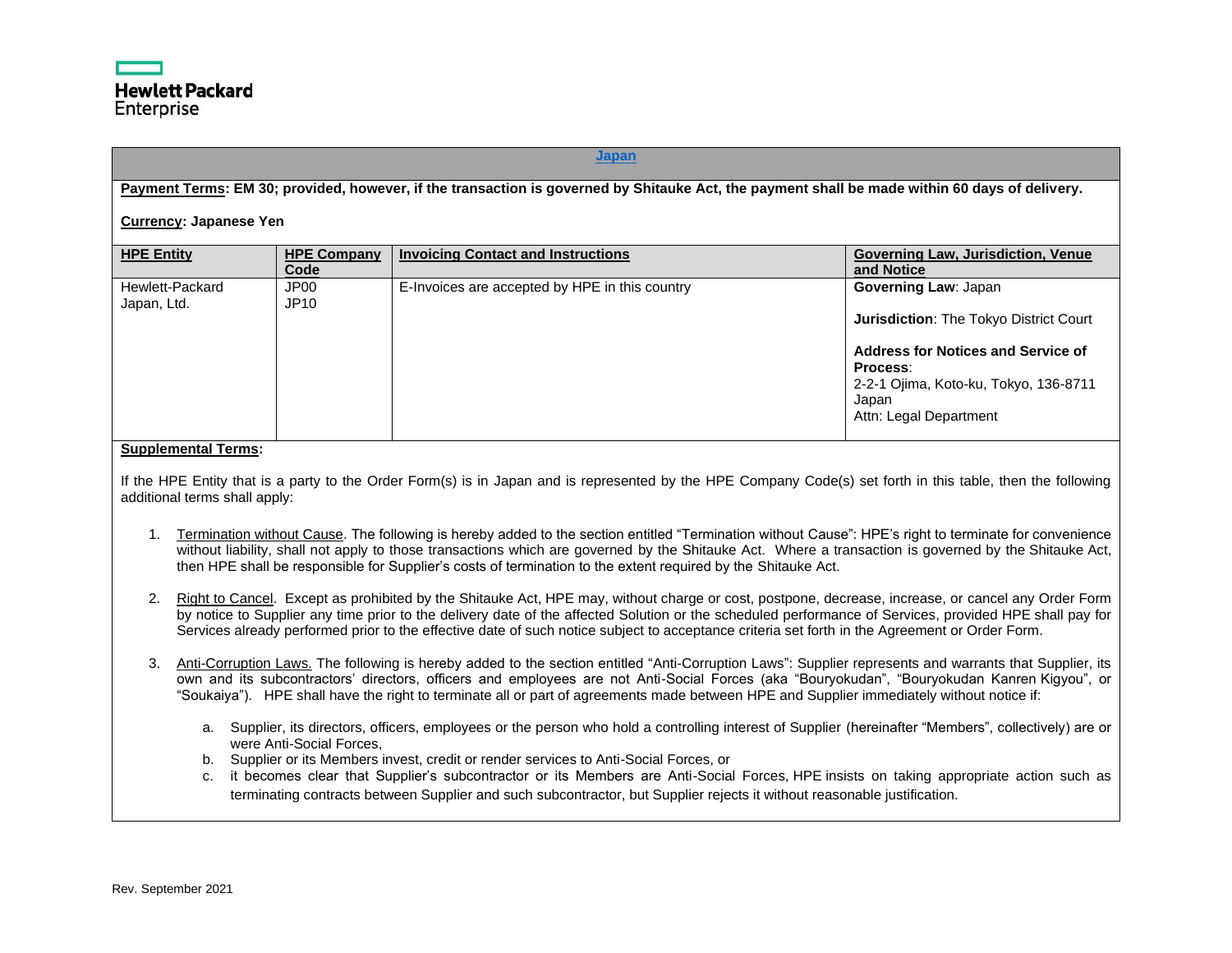

In the event HPE terminates all or part of agreements between HPE and Supplier pursuant to preceding clause, HPE shall not be liable to Supplier for any damages and nothing shall prevent HPE from making claim against Supplier for any damages.

<span id="page-28-0"></span>**Payment Terms: As set forth in the Agreement; provided, however, where the transaction is subject to "Fair Transactions in Subcontracting Act", payment terms shall be set pursuant to article 13 of the Act; (1) the deal is engaged under 3rd party subcontractor, "when the HPE customer makes the payment to HPE, HPE should pay to "SMB" (as defined under Applicable Law) within 15 days right after HPE collects payment from the HPE customer"; and (2) the deal is engaged under 3rd party subcontractor, HPE should make the payment to SMB supplier within 60 days from invoice date whether or not HPE collects the payment from the HPE customer.**

**[Korea](#page-0-27)**

# **Currency: South Korean Won**

| <b>HPE Entity</b>             | <b>HPE Company</b><br>Code | <b>Invoicing Contact and Instructions</b>                                                       | <b>Governing Law, Jurisdiction, Venue</b><br>and Notice                                   |
|-------------------------------|----------------------------|-------------------------------------------------------------------------------------------------|-------------------------------------------------------------------------------------------|
| Hewlett-Packard Korea<br>Ltd. | <b>KR00</b>                | Please continue to supply paper invoices to:                                                    | <b>Governing Law: Korea</b>                                                               |
|                               |                            | 14F, SK Securities Building, 31, Gukjegeumyung-ro 8-gil,<br>Yeongdeungpo-gu, Seoul, Korea 07332 | <b>Jurisdiction: The Courts in Korea</b>                                                  |
|                               |                            |                                                                                                 | Address for Notices and Service of<br>Process:                                            |
|                               |                            |                                                                                                 | 14F, SK Securities Building, 31,                                                          |
|                               |                            |                                                                                                 | Gukjegeumyung-ro 8-gil, Yeongdeungpo-<br>gu, Seoul, Korea 07332<br>Attn: Legal Department |
|                               |                            |                                                                                                 |                                                                                           |

<span id="page-28-1"></span>

| Luxembourg                                                |                            |                                                |                                                                                           |  |  |  |
|-----------------------------------------------------------|----------------------------|------------------------------------------------|-------------------------------------------------------------------------------------------|--|--|--|
| <b>Payment Terms: XT 60</b>                               |                            |                                                |                                                                                           |  |  |  |
| <b>Currency: Euros</b>                                    |                            |                                                |                                                                                           |  |  |  |
| <b>HPE Entity</b>                                         | <b>HPE Company</b><br>Code | <b>Invoicing Contact and Instructions</b>      | <b>Governing Law, Jurisdiction, Venue</b><br>and Notice                                   |  |  |  |
| <b>Hewlett Packard</b><br>Enterprise Luxembourg<br>S.C.A. | LU30                       | E-Invoices are accepted by HPE in this country | <b>Governing Law: Luxembourg</b><br><b>Jurisdiction:</b> The Courts in Luxembourg<br>City |  |  |  |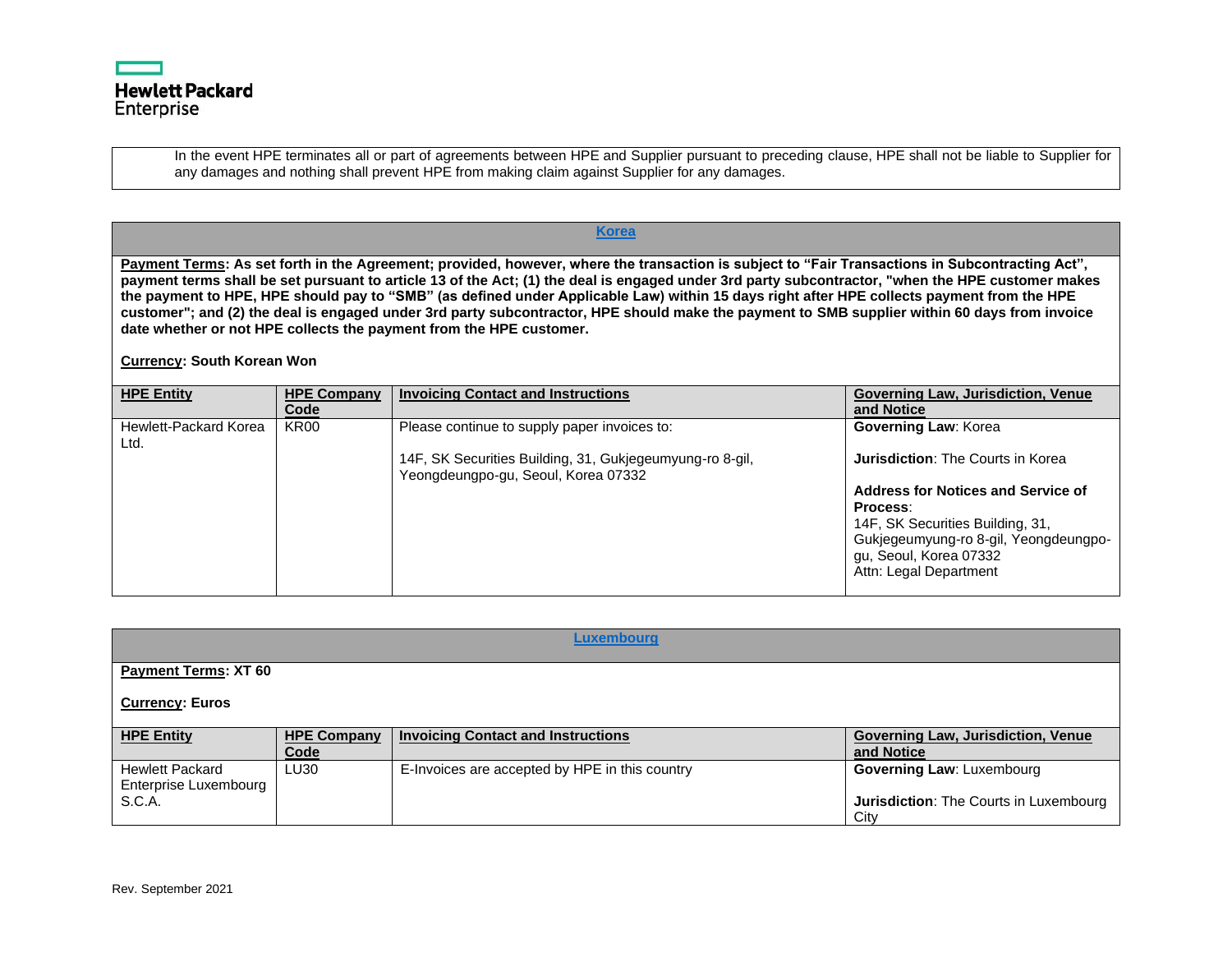

|                                                                                                                                                                                                                                  |                  |                                                | Address for Notices and Service of<br>Process:<br>75, Parc d'Activites Capellan, 8308,<br>Luxembourg<br>Attn: Legal Department                        |  |
|----------------------------------------------------------------------------------------------------------------------------------------------------------------------------------------------------------------------------------|------------------|------------------------------------------------|-------------------------------------------------------------------------------------------------------------------------------------------------------|--|
| <b>Hewlett-Packard PSF</b><br>Luxembourg SARL                                                                                                                                                                                    | LU <sub>01</sub> | E-Invoices are accepted by HPE in this country | Governing Law: Luxembourg<br><b>Jurisdiction:</b> The Courts in Luxembourg<br>City                                                                    |  |
|                                                                                                                                                                                                                                  |                  |                                                | Address for Notices and Service of<br>Process:<br>Vegacenter, 75, Parc d'Activites<br>Capellan, L-8308 Capellan, Luxembourg<br>Attn: Legal Department |  |
| <b>Supplemental Terms:</b><br>If the HPE Entity that is a party to the Order Form(s) is in Luxembourg and is represented by the HPE Company Code(s) set forth in this table, then the following<br>additional terms shall apply: |                  |                                                |                                                                                                                                                       |  |

1. Drug Testing and Background Checks. The section of the Agreement entitled "Drug Testing and Background Checks" is hereby removed.

<span id="page-29-0"></span>

|                                              |                    | <b>Malaysia</b>                                |                                             |  |  |
|----------------------------------------------|--------------------|------------------------------------------------|---------------------------------------------|--|--|
| Payment Terms: As set forth in the Agreement |                    |                                                |                                             |  |  |
|                                              |                    |                                                |                                             |  |  |
| <b>Currency: Malaysian Ringgit</b>           |                    |                                                |                                             |  |  |
| <b>HPE Entity</b>                            | <b>HPE Company</b> | <b>Invoicing Contact and Instructions</b>      | <b>Governing Law, Jurisdiction, Venue</b>   |  |  |
|                                              | Code               |                                                | and Notice                                  |  |  |
| Hewlett-Packard (M)<br>Sdn. Bhd.             | <b>MY00</b>        | E-Invoices are accepted by HPE in this country | <b>Governing Law: Malaysia</b>              |  |  |
|                                              |                    |                                                | <b>Jurisdiction:</b> The Courts in Malaysia |  |  |
|                                              |                    |                                                | <b>Address for Notices and Service of</b>   |  |  |
|                                              |                    |                                                | <b>Process:</b>                             |  |  |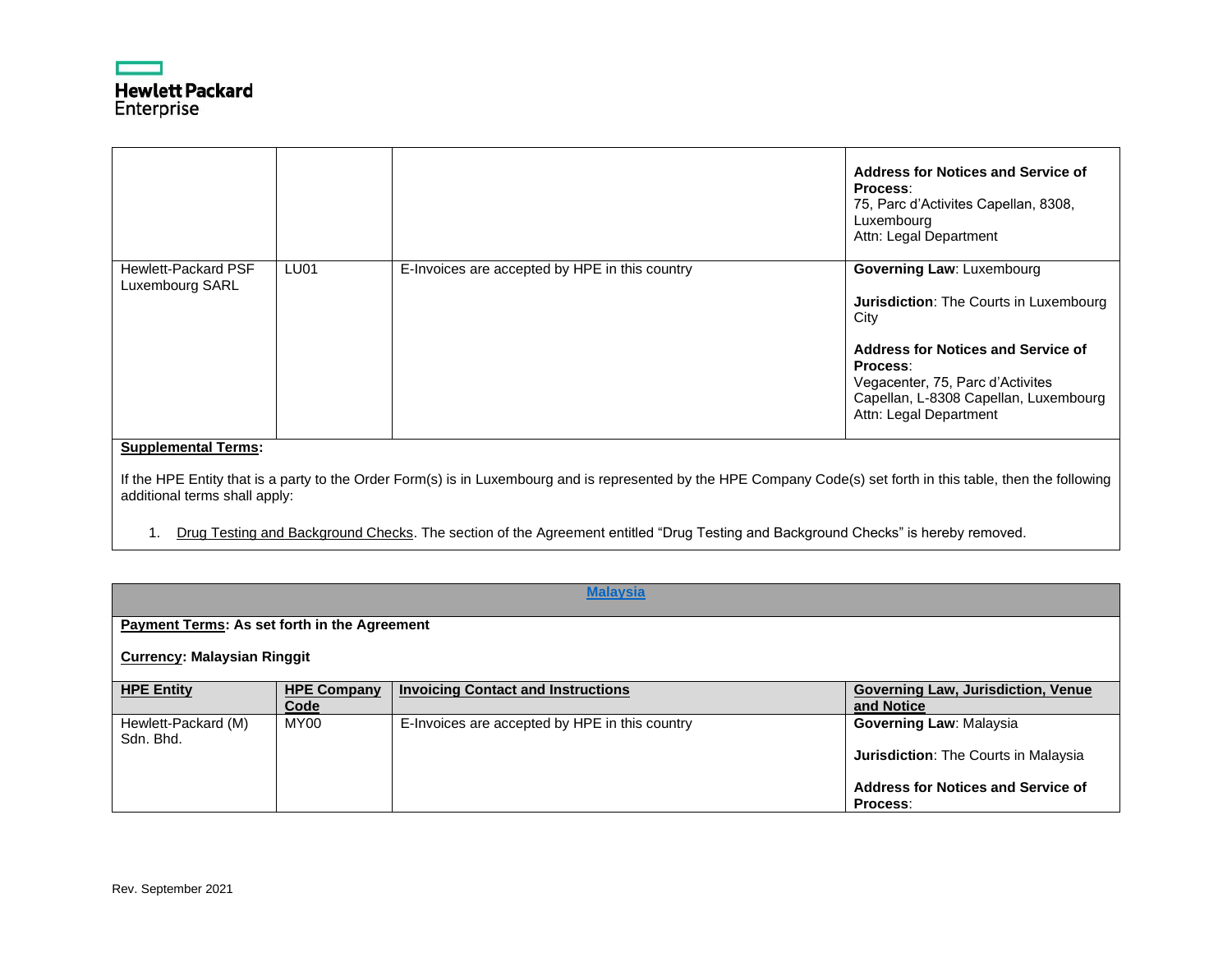

|                                                 |      |                                                | Level 23-25 Menara SUEZCAP 2, KL<br>Gateway, No. 2 Jalan Kerinchi, Gerbang<br>Kerinchi Lestari, 59200 Kuala Lumpur,<br>Malaysia<br>Attn: Legal Department                  |
|-------------------------------------------------|------|------------------------------------------------|----------------------------------------------------------------------------------------------------------------------------------------------------------------------------|
| Hewlett-Packard<br>Corporation (M) Sdn.<br>Bhd. | MY99 | E-Invoices are accepted by HPE in this country | Governing Law: Malaysia<br>Jurisdiction: The Courts in Malaysia<br><b>Address for Notices and Service of</b><br>Process:<br>Same address as HPE Company Code<br>MY00 above |

<span id="page-30-0"></span>

|                                                  |                            | <b>Mexico</b>                                                                                              |                                                                                                                                                                                                                          |
|--------------------------------------------------|----------------------------|------------------------------------------------------------------------------------------------------------|--------------------------------------------------------------------------------------------------------------------------------------------------------------------------------------------------------------------------|
| Payment Terms: As set forth in the Agreement     |                            |                                                                                                            |                                                                                                                                                                                                                          |
| <b>Currency: Mexican Pesos</b>                   |                            |                                                                                                            |                                                                                                                                                                                                                          |
| <b>HPE Entity</b>                                | <b>HPE Company</b><br>Code | <b>Invoicing Contact and Instructions</b>                                                                  | Governing Law, Jurisdiction, Venue<br>and Notice                                                                                                                                                                         |
| Hewlett-Packard<br>Centro de Servicios           | MX85                       | Please continue to supply paper invoices to:                                                               | <b>Governing Law: Mexico</b>                                                                                                                                                                                             |
| Globales, S. de R. L de<br>C.V.                  |                            | Prolongacion Reforma #700, Delegacion Alvaro Obregon<br>Mexico<br>Ciudad de México<br>CMX 01210 MX<br>City | <b>Jurisdiction: The Courts in Mexico</b><br>Address for Notices and Service of<br>Process:<br>Prolongacion Paseo de la Reforma No<br>700, Col Lomas de Santa Fe, Mexico<br>D.F., 01210 Mexico<br>Attn: Legal Department |
| Hewlett-Packard<br>Mexico, S. de R.L. de<br>C.V. | <b>MX00</b>                | Please continue to supply paper invoices to same address as HPE<br>Company Code MX85 above                 | <b>Governing Law: Mexico</b><br><b>Jurisdiction: The Courts in Mexico</b><br>Address for Notices and Service of<br>Process:                                                                                              |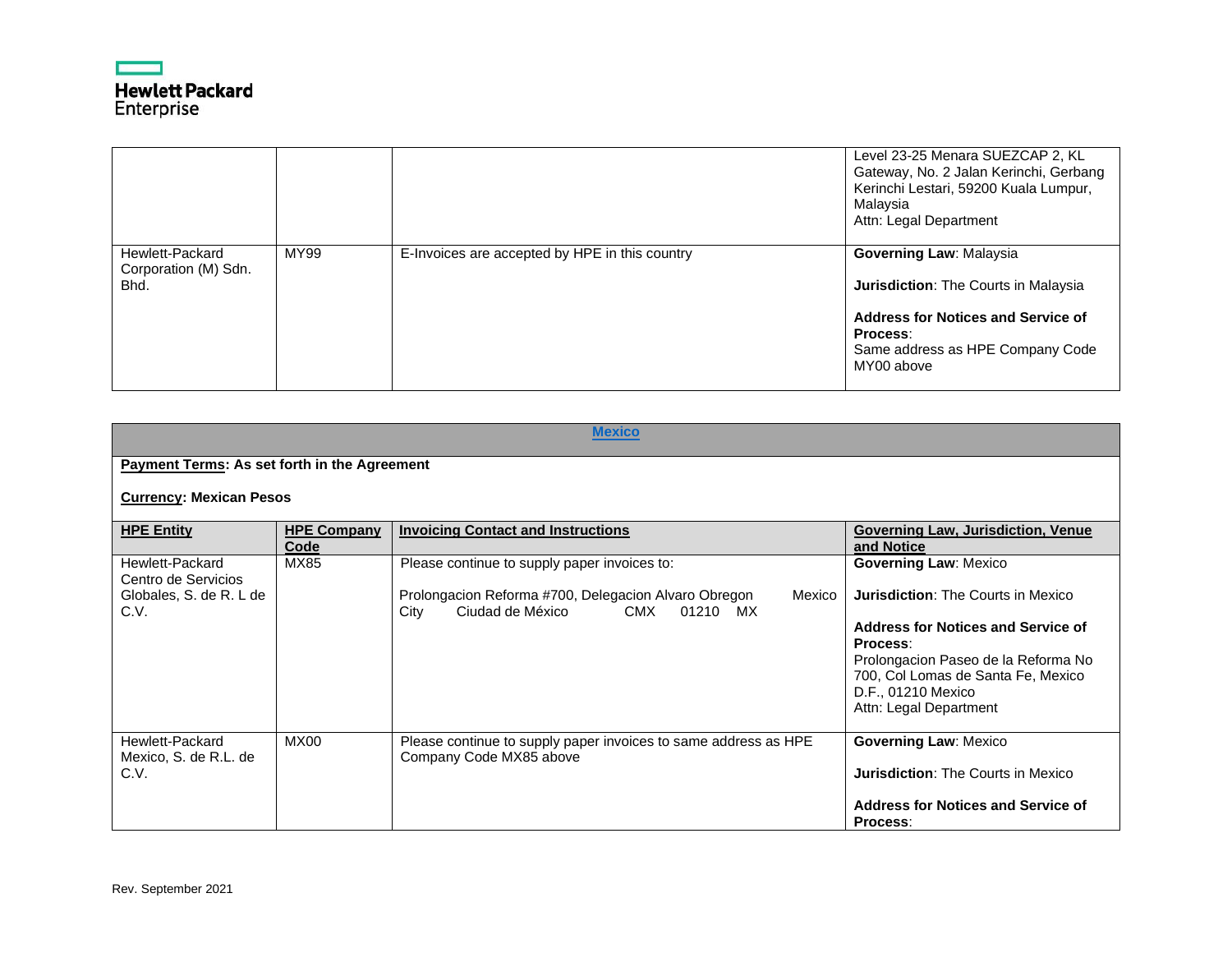

|                               |                                                                                                                                                                                                                                                                                                                                                                                                                                                                                                                   |                                                                                                                                                                                                                           |  |  |  |  |  | Same address as HPE Company Code<br>MX85 above                                                                                                                                                                                                                                                                                                                                                                                                                                                                                                                                                                       |
|-------------------------------|-------------------------------------------------------------------------------------------------------------------------------------------------------------------------------------------------------------------------------------------------------------------------------------------------------------------------------------------------------------------------------------------------------------------------------------------------------------------------------------------------------------------|---------------------------------------------------------------------------------------------------------------------------------------------------------------------------------------------------------------------------|--|--|--|--|--|----------------------------------------------------------------------------------------------------------------------------------------------------------------------------------------------------------------------------------------------------------------------------------------------------------------------------------------------------------------------------------------------------------------------------------------------------------------------------------------------------------------------------------------------------------------------------------------------------------------------|
|                               | <b>Supplemental Terms:</b>                                                                                                                                                                                                                                                                                                                                                                                                                                                                                        |                                                                                                                                                                                                                           |  |  |  |  |  |                                                                                                                                                                                                                                                                                                                                                                                                                                                                                                                                                                                                                      |
| additional terms shall apply: |                                                                                                                                                                                                                                                                                                                                                                                                                                                                                                                   |                                                                                                                                                                                                                           |  |  |  |  |  | If the HPE Entity that is a party to the Order Form(s) is in Mexico and is represented by the HPE Company Code(s) set forth in this table, then the following                                                                                                                                                                                                                                                                                                                                                                                                                                                        |
| $1_{-}$                       |                                                                                                                                                                                                                                                                                                                                                                                                                                                                                                                   |                                                                                                                                                                                                                           |  |  |  |  |  | Compliance with Mexican Labor Law. In case Supplier provides any new or existing third party labor service with staff that resides in HPE premises<br>or at an HPE's Customer's premises, the SOW shall comply with the following requirements, to be aligned to Mexican Labor Law.                                                                                                                                                                                                                                                                                                                                  |
|                               |                                                                                                                                                                                                                                                                                                                                                                                                                                                                                                                   | HPE's main business activity.                                                                                                                                                                                             |  |  |  |  |  | a. The duties of the labor service role should be specialized in nature and cannot be included within HPE's corporate purposes or be part of                                                                                                                                                                                                                                                                                                                                                                                                                                                                         |
|                               | b. Supplier must be registered as a specialized services provider with the Ministry of Labor and must provide a copy of such registry.<br>c. There cannot be any subordination between HPE employees and Supplier's workers; Supplier's workers must be fully managed and<br>supervised by their employer. HPE employees may not supervise non-HPE workers in Mexico. HPE managers must work through the<br>onsite Supplier supervisor and use the SOW's/SLAs to achieve the results required under the contract. |                                                                                                                                                                                                                           |  |  |  |  |  |                                                                                                                                                                                                                                                                                                                                                                                                                                                                                                                                                                                                                      |
|                               | area.                                                                                                                                                                                                                                                                                                                                                                                                                                                                                                             |                                                                                                                                                                                                                           |  |  |  |  |  | d. The outsourced service provider should be onsite managing their personnel. The Supplier's workers' management must have regular<br>access to their employees including standard non-HPE employee access to the HPE site and must have an on-site assigned cube or work                                                                                                                                                                                                                                                                                                                                            |
|                               | logo.                                                                                                                                                                                                                                                                                                                                                                                                                                                                                                             |                                                                                                                                                                                                                           |  |  |  |  |  | e. All Supplier's workers must wear a photo ID that identifies them as workers from the Supplier, including Supplier's full legal name and                                                                                                                                                                                                                                                                                                                                                                                                                                                                           |
| f.                            |                                                                                                                                                                                                                                                                                                                                                                                                                                                                                                                   | The Supplier shall provide HPE on a monthly basis, or earlier if requested by HPE, the following information:                                                                                                             |  |  |  |  |  |                                                                                                                                                                                                                                                                                                                                                                                                                                                                                                                                                                                                                      |
|                               |                                                                                                                                                                                                                                                                                                                                                                                                                                                                                                                   | a) Copy of the tax receipts for salary payments of the workers with whom the services are provided;<br>such workers;                                                                                                      |  |  |  |  |  | b) For income tax purposes only, copy of the payment receipt issued by the banking institution for the payment of the income tax withheld from                                                                                                                                                                                                                                                                                                                                                                                                                                                                       |
|                               |                                                                                                                                                                                                                                                                                                                                                                                                                                                                                                                   | contractor made the payment of the consideration and the VAT transferred;<br>d) Proof of payment of social security contributions to the IMSS and INFONAVIT; and<br>e) All information required by federal or state laws. |  |  |  |  |  | c) For value added tax purposes only, copy of the value added tax return and the payment receipt corresponding to the period in which the                                                                                                                                                                                                                                                                                                                                                                                                                                                                            |
|                               | by HPE Mexico.                                                                                                                                                                                                                                                                                                                                                                                                                                                                                                    |                                                                                                                                                                                                                           |  |  |  |  |  | In addition to the points above, any Supplier that provides any outsourced service labor to HPE Mexico must only have individual labor schemes<br>(traditional payroll plans) with 100% of the salaries for their employees reported to the Social Security Institute ("IMSS" or " Instituto Mexicano del Seguro<br>Social "). These schemes must comply with both The Mexican Federal Labor Law and IMSS law. Any other type of payment scheme - by fees, on<br>commission, cooperative associates, civil associations' partners, etc. - or paying their employees by more than one employer entity is not accepted |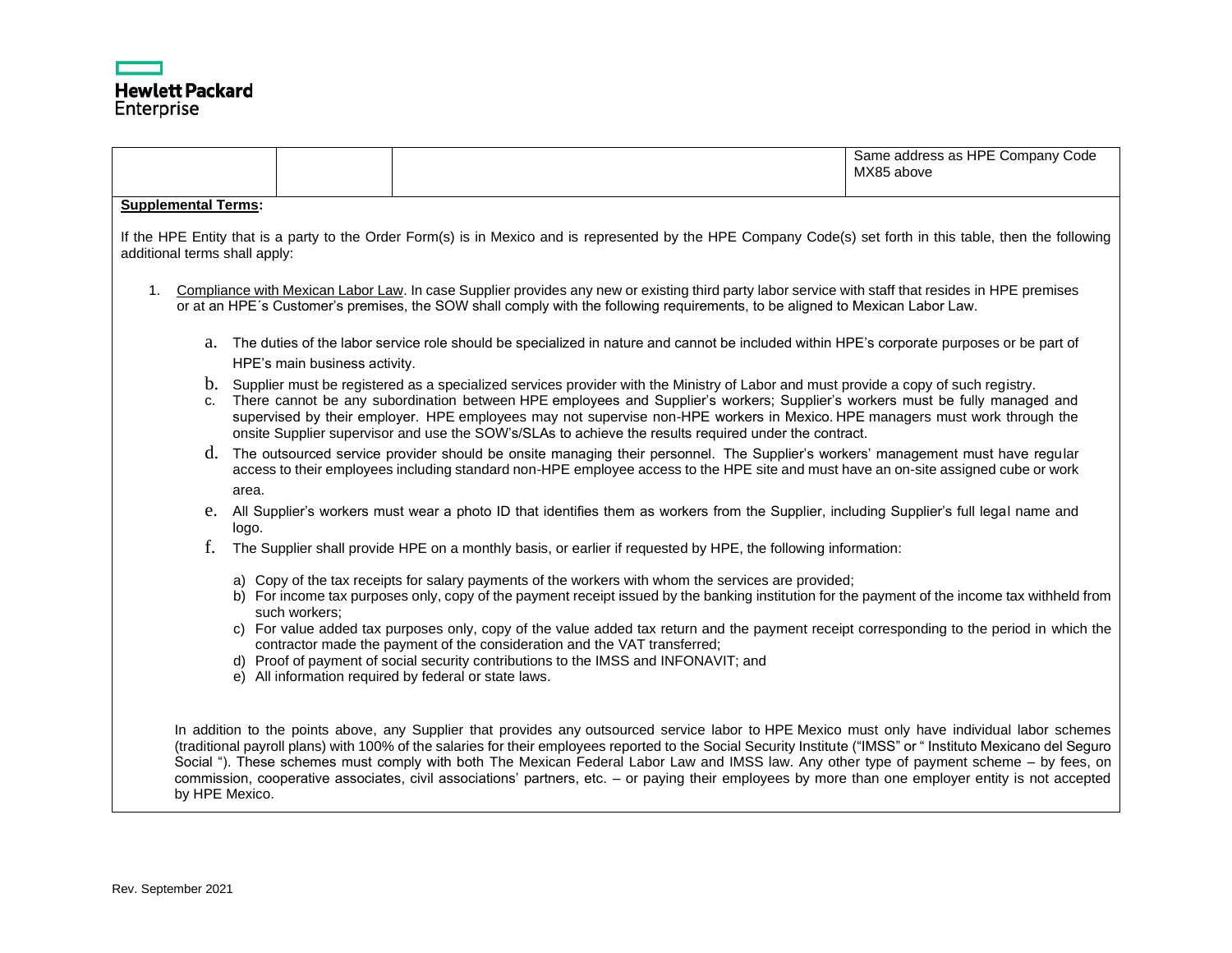

Parties agree that in the event of any default by the Supplier, the Supplier agrees to immediately remedy any such default, and in the event fines and/or tax consequences are applicable against HPE, the Supplier agrees to indemnify HPE in full for any amount imposed either in fines or tax consequences by virtue of such default by the Supplier.

The parties agree that in the event of any inconsistency between the provisions of these Supplemental Terms and any other document governing the contractual relationship between the Supplier and HPE, these conditions shall prevail without judicial declaration.

<span id="page-32-1"></span>

| <b>Morocco</b>                   |                            |                                                                                                                                                      |                                                                                                                                                                                                                                                                              |  |  |  |
|----------------------------------|----------------------------|------------------------------------------------------------------------------------------------------------------------------------------------------|------------------------------------------------------------------------------------------------------------------------------------------------------------------------------------------------------------------------------------------------------------------------------|--|--|--|
| <b>Payment Terms: NT 30</b>      |                            |                                                                                                                                                      |                                                                                                                                                                                                                                                                              |  |  |  |
| <b>Currency: Moroccan Dirham</b> |                            |                                                                                                                                                      |                                                                                                                                                                                                                                                                              |  |  |  |
| <b>HPE Entity</b>                | <b>HPE Company</b><br>Code | <b>Invoicing Contact and Instructions</b>                                                                                                            | <b>Governing Law, Jurisdiction, Venue</b><br>and Notice                                                                                                                                                                                                                      |  |  |  |
| <b>Hewlett-Packard SARL</b>      | <b>MA00</b>                | Please continue to supply paper Invoices<br>CasaNearshore Park, 1100 Bld Al Qods, Shore 14 - 3e Etage<br>CAS<br>Casablanca<br>Casablanca<br>20610 MA | <b>Governing Law: Morocco</b><br><b>Jurisdiction:</b> The Courts in Morocco<br>Address for Notices and Service of<br>Process:<br>Casanearshore Park, 1100 Boulevard Al<br>Qods, Shore 14, 3eme etage, 20 610<br>Sidi Maarouf - Casablanca, Morocco<br>Attn: Legal Department |  |  |  |

<span id="page-32-0"></span>

| <b>Netherlands</b>              |                                |  |  |  |  |
|---------------------------------|--------------------------------|--|--|--|--|
| <b>Private Sector Suppliers</b> | <b>Public Sector Suppliers</b> |  |  |  |  |
| <b>Payment Terms: NT 60</b>     | <b>Payment Terms: NT 30</b>    |  |  |  |  |
| <u>  Currency</u> : Euro        | <b>Currency: Euro</b>          |  |  |  |  |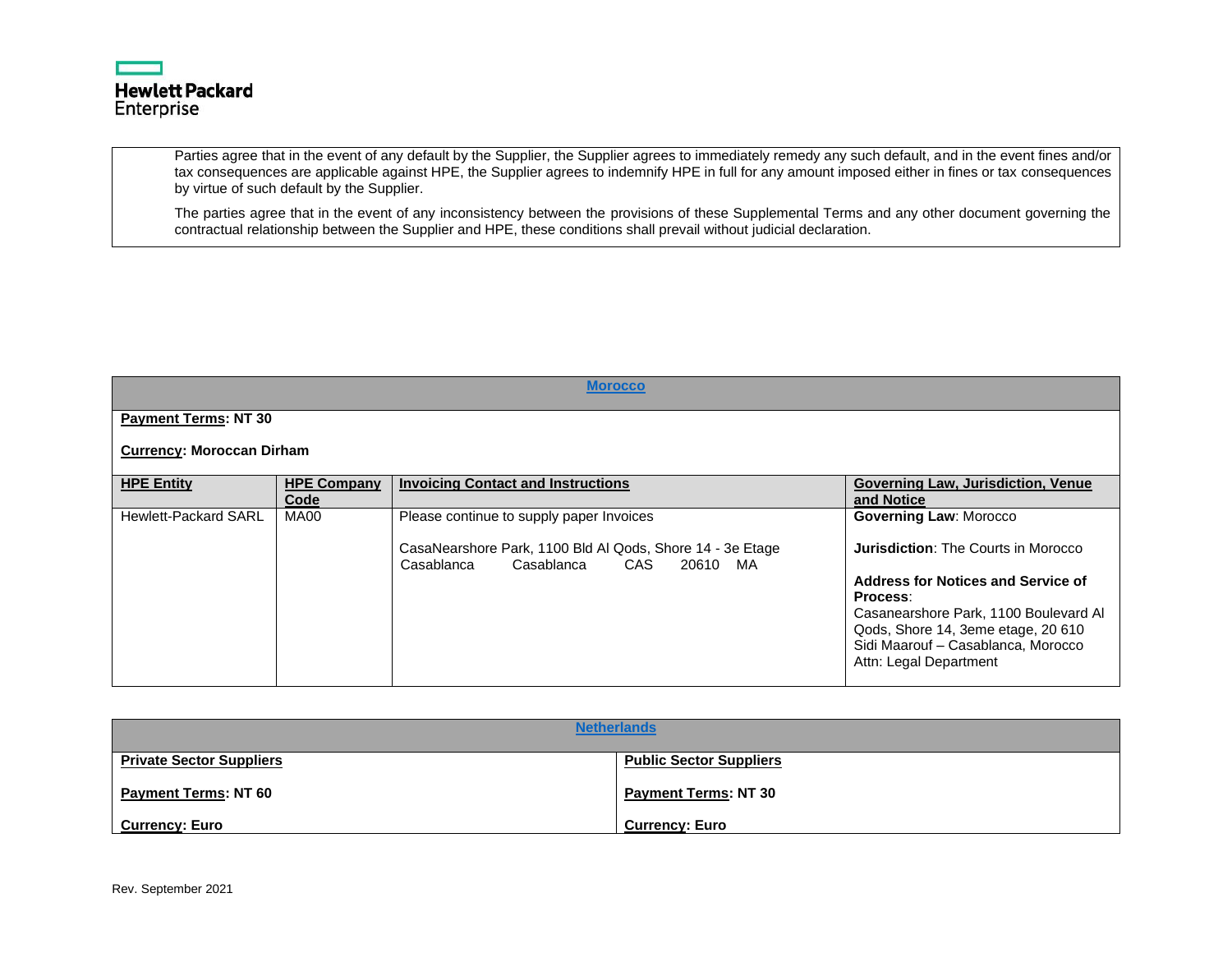

| <b>HPE Entity</b>                                     | <b>HPE Company</b><br>Code                                    | <b>Invoicing Contact and Instructions</b>      | <b>Governing Law, Jurisdiction, Venue</b><br>and Notice                                                                                                                                                                          |
|-------------------------------------------------------|---------------------------------------------------------------|------------------------------------------------|----------------------------------------------------------------------------------------------------------------------------------------------------------------------------------------------------------------------------------|
| <b>Hewlett Packard</b><br>Enterprise B.V.             | NLK6                                                          | E-Invoices are accepted by HPE in this country | <b>Governing Law: Netherlands</b><br><b>Jurisdiction: The Courts in Utrecht</b><br><b>Address for Notices and Service of</b><br>Process:<br>Stroombaan 16<br>Amstelveen, 1181 VX<br><b>Netherlands</b><br>Attn: Legal Department |
| Hewlett-Packard<br>Nederland B.V.                     | <b>NL00</b>                                                   | E-Invoices are accepted by HPE in this country | <b>Governing Law: Netherlands</b><br><b>Jurisdiction: The Courts in Utrecht</b><br><b>Address for Notices and Service of</b><br>Process:<br>Same address as HPE Company Code<br>NLK6 above                                       |
| Hewlett-Packard<br><b>International Trade</b><br>B.V. | CH60<br>MG00<br>ML <sub>0</sub><br>MT10<br>AL10               | E-Invoices are accepted by HPE in this country | <b>Governing Law: Netherlands</b><br><b>Jurisdiction: The Courts in Utrecht</b><br><b>Address for Notices and Service of</b><br>Process:<br>Same address as HPE Company Code<br>NLK6 above                                       |
| Hewlett-Packard The<br>Hague B.V.                     | <b>NL96</b><br>PL <sub>03</sub><br><b>UZ00</b><br><b>KR60</b> | E-Invoices are accepted by HPE in this country | <b>Governing Law: Netherlands</b><br><b>Jurisdiction: The Courts in Utrecht</b><br><b>Address for Notices and Service of</b><br>Process:<br>Same address as HPE Company Code<br>NLK6 above                                       |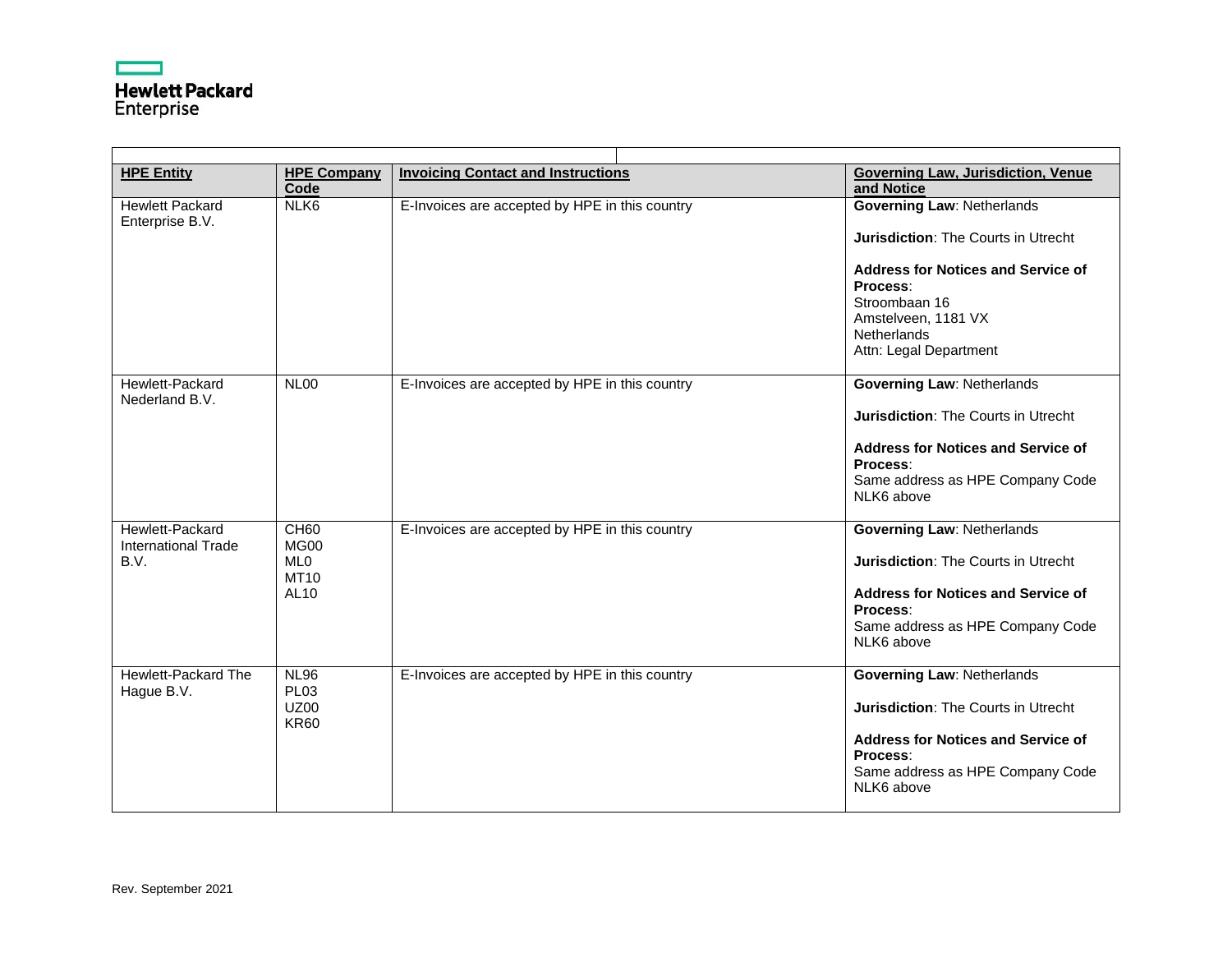

<span id="page-34-0"></span>

|                                                     | <b>New Zealand</b>         |                                                |                                                                                                                                                                                                                                                           |  |  |  |
|-----------------------------------------------------|----------------------------|------------------------------------------------|-----------------------------------------------------------------------------------------------------------------------------------------------------------------------------------------------------------------------------------------------------------|--|--|--|
| <b>Payment Terms: As set forth in the Agreement</b> |                            |                                                |                                                                                                                                                                                                                                                           |  |  |  |
| <b>Currency: New Zealand Dollar</b>                 |                            |                                                |                                                                                                                                                                                                                                                           |  |  |  |
| <b>HPE Entity</b>                                   | <b>HPE Company</b><br>Code | <b>Invoicing Contact and Instructions</b>      | Governing Law, Jurisdiction, Venue<br>and Notice                                                                                                                                                                                                          |  |  |  |
| <b>Hewlett-Packard New</b><br>Zealand               | NZ00                       | E-Invoices are accepted by HPE in this country | <b>Governing Law: New Zealand</b><br><b>Jurisdiction: The Courts in New</b><br>Zealand<br>Address for Notices and Service of<br>Process:<br>Level 4, 22 Viaduct Harbour Avenue,<br>Maritime Square<br>Auckland 1010 New Zealand<br>Attn: Legal Department |  |  |  |

<span id="page-34-1"></span>

| <b>Nigeria</b>                                      |                            |                                                                                                                                          |                                                                                                                                                                                                                                               |
|-----------------------------------------------------|----------------------------|------------------------------------------------------------------------------------------------------------------------------------------|-----------------------------------------------------------------------------------------------------------------------------------------------------------------------------------------------------------------------------------------------|
| <b>Payment Terms: As set forth in the Agreement</b> |                            |                                                                                                                                          |                                                                                                                                                                                                                                               |
| <b>Currency: Nigerian Naira</b>                     |                            |                                                                                                                                          |                                                                                                                                                                                                                                               |
| <b>HPE Entity</b>                                   | <b>HPE Company</b><br>Code | <b>Invoicing Contact and Instructions</b>                                                                                                | <b>Governing Law, Jurisdiction, Venue</b><br>and Notice                                                                                                                                                                                       |
| Hewlett-Packard<br>(Nigeria) Ltd.                   | <b>NG00</b>                | Please continue to supply paper invoices to:<br>5th Floor, Mulliner Building, 39 Afred Rewane Road, Ikoyi<br>Lagos<br>Lagos LA 101233 NG | <b>Governing Law: Nigeria</b><br><b>Jurisdiction:</b> The Courts in Nigeria<br><b>Address for Notices and Service of</b><br>Process:<br>5th Floor, Mulliner Towers, 39 Alfred<br>Rewane Road, Ikoyi, Lagos, Nigeria<br>Attn: Legal Department |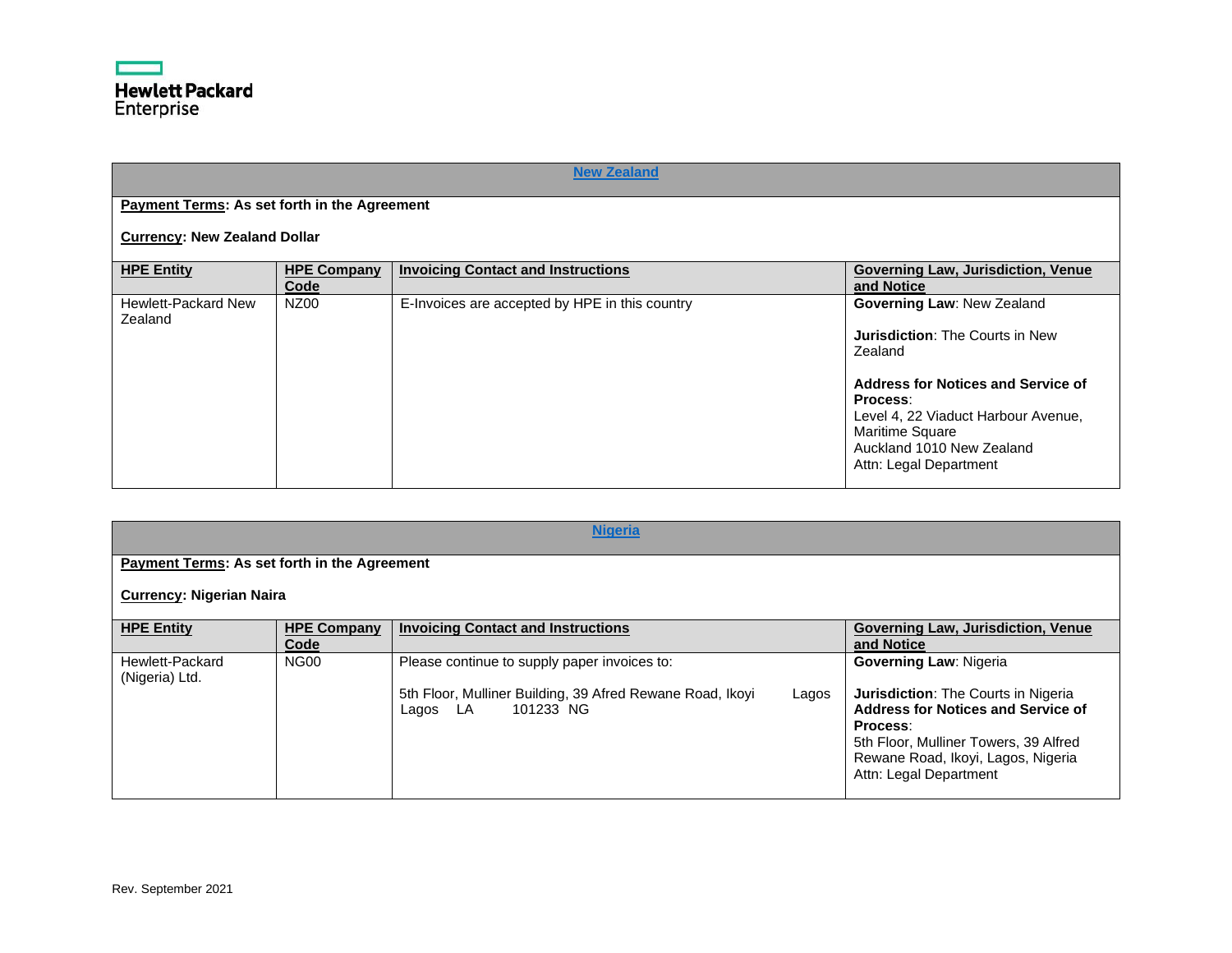#### **[Norway](#page-0-35)**

# <span id="page-35-0"></span>**Payment Terms: NT 30**

#### **Currency: Norwegian Krone**

| <b>HPE Company</b><br><b>HPE Entity</b><br><b>Invoicing Contact and Instructions</b><br><b>Governing Law, Jurisdiction, Venue</b><br>Code<br>and Notice                                                                                                                                                                       |  |
|-------------------------------------------------------------------------------------------------------------------------------------------------------------------------------------------------------------------------------------------------------------------------------------------------------------------------------|--|
| <b>NO00</b><br>E-Invoices are accepted by HPE in this country<br>Hewlett-Packard Norge<br><b>Governing Law: Norway</b><br>AS<br><b>Jurisdiction: The Courts in Oslo</b><br>Address for Notices and Service of<br>Process:<br>Rolfsbuktveien 4 (P.O. Box 383, 1326<br>Lysaker), 1364 Fornebu, Norway<br>Attn: Legal Department |  |

#### **Supplemental Terms:**

If the HPE Entity that is a party to the Order Form(s) is in Norway and is represented by the HPE Company Code(s) set forth in this table, then the following additional terms shall apply:

- 1. Insurance. Supplier represents that it has taken out sufficient civil and professional insurance with a first rank insurance company to cover bodily injury, property damages, and consequential damages arising out of or relating to the performance of the Services hereunder that are directly or indirectly ascribable to Supplier, its personnel or associates, or any individual or legal entity working or acting for it in any capacity whatsoever. Supplier agrees to maintain such insurance for the entire term of the Agreement and Order Form and to evidence the same to HPE. Supplier shall provide at HPE's first request a copy of the insurance certificates covering said risks for the term of the Agreement and Order Form and any renewals thereof. The insurance described above shall in no way release Supplier Norway from its liability, including as regards any damage not covered by such insurance or damage in excess of the amounts insured there under.
- 2. Drug Testing and Background Checks. The section of the Agreement entitled "Drug Testing and Background Checks" is hereby removed.

**[Panama](#page-0-36)**

<span id="page-35-1"></span>**Payment Terms: NT 30**

**Currency: U.S. Dollars**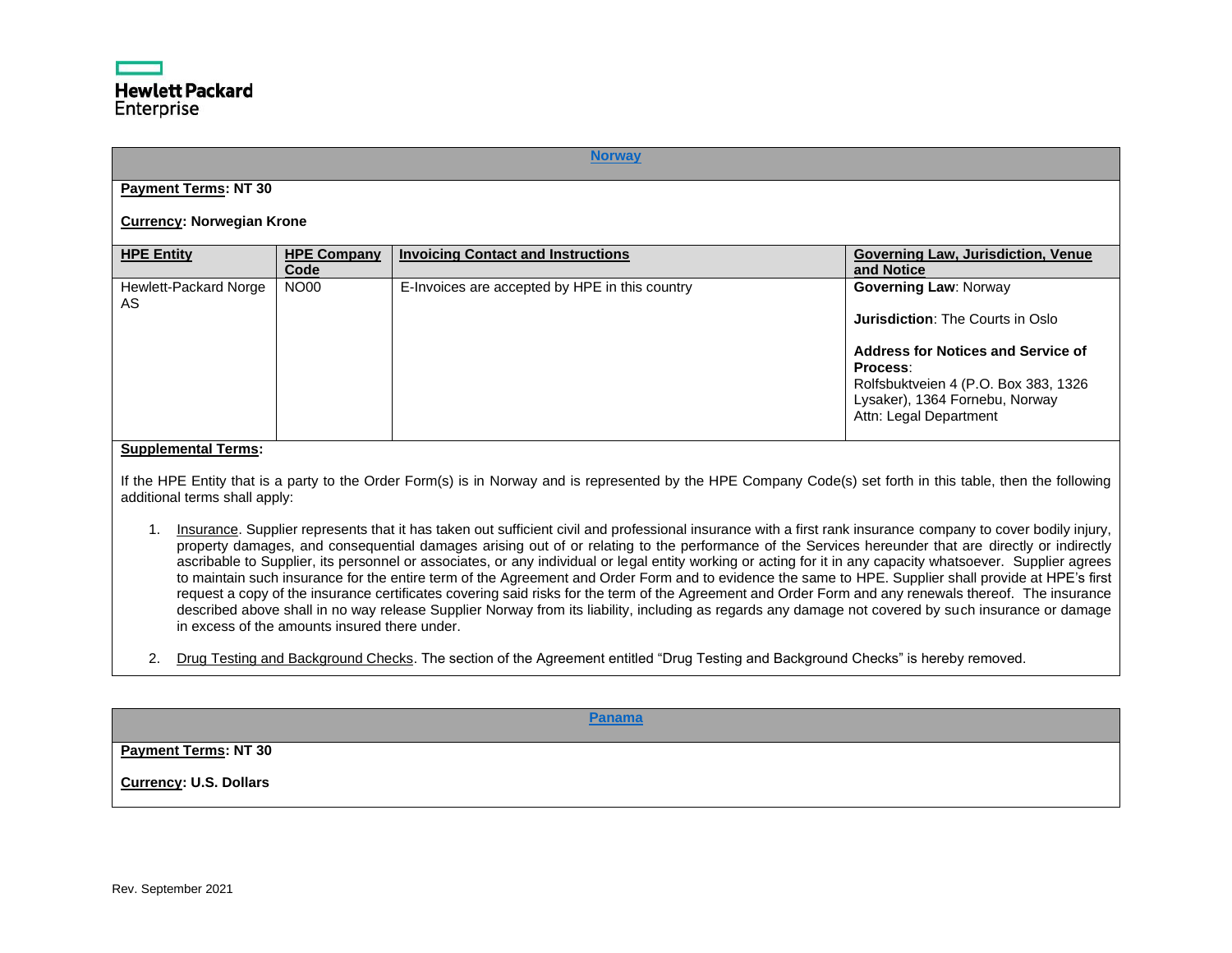# **Hewlett Packard**<br>Enterprise

| <b>HPE Entity</b>                                       | <b>HPE Company</b><br>Code | <b>Invoicing Contact and Instructions</b>                                                                               | <b>Governing Law, Jurisdiction, Venue</b><br>and Notice                                                                                                                                                        |
|---------------------------------------------------------|----------------------------|-------------------------------------------------------------------------------------------------------------------------|----------------------------------------------------------------------------------------------------------------------------------------------------------------------------------------------------------------|
| Hewlett-Packard<br><b>Global Services</b><br>Panama, SA | <b>PA10</b>                | Please continue to supply paper invoices to:<br>Torre Forum, 48 <sup>th</sup> Street and Aquilino de la Guardia Avenue, | <b>Governing Law:</b><br><b>Jurisdiction: The Courts in</b>                                                                                                                                                    |
|                                                         |                            | Corregimiento de Bella Vista, Panama City, Panama                                                                       | Address for Notices and Service of<br>Process:<br>Torre Forum, 48 <sup>th</sup> Street and Aquilino de<br>la Guardia Avenue,<br>Corregimiento de Bella Vista, Panama<br>City, Panama<br>Attn: Legal Department |

<span id="page-36-0"></span>

|                                                     |                            | <b>Peru</b>                                                                               |                                                                              |  |
|-----------------------------------------------------|----------------------------|-------------------------------------------------------------------------------------------|------------------------------------------------------------------------------|--|
|                                                     |                            |                                                                                           |                                                                              |  |
| <b>Payment Terms: As set forth in the Agreement</b> |                            |                                                                                           |                                                                              |  |
| <b>Currency: Nuevo Sol</b>                          |                            |                                                                                           |                                                                              |  |
| <b>HPE Entity</b>                                   | <b>HPE Company</b><br>Code | <b>Invoicing Contact and Instructions</b>                                                 | <b>Governing Law, Jurisdiction, Venue</b><br>and Notice                      |  |
| Hewlett-Packard Peru<br><b>S.R.L.</b>               | PE <sub>00</sub>           | Please continue to supply paper invoices to:                                              | <b>Governing Law: Peru</b>                                                   |  |
|                                                     |                            | Avenida Javier Prado, 476, Piso 18, Torre Orquídeas San Isidro<br>LIM<br>15046 PE<br>Lima | <b>Jurisdiction: The Courts in Lima</b>                                      |  |
|                                                     |                            |                                                                                           | Address for Notices and Service of<br>Process:                               |  |
|                                                     |                            |                                                                                           | Javier Prado Este 476 Piso 18 Wework<br>Oficinas HPE, San Isidro, Lima, Peru |  |
|                                                     |                            |                                                                                           | Attn: Legal Department                                                       |  |
| <b>Supplemental Terms:</b>                          |                            |                                                                                           |                                                                              |  |

If the HPE Entity that is a party to the Order Form(s) is in Peru and is represented by the HPE Company Code(s) set forth in this table, then the following additional terms shall apply:

1. Drug Testing and Background Checks. The section of the Agreement entitled "Drug Testing and Background Checks" is hereby removed.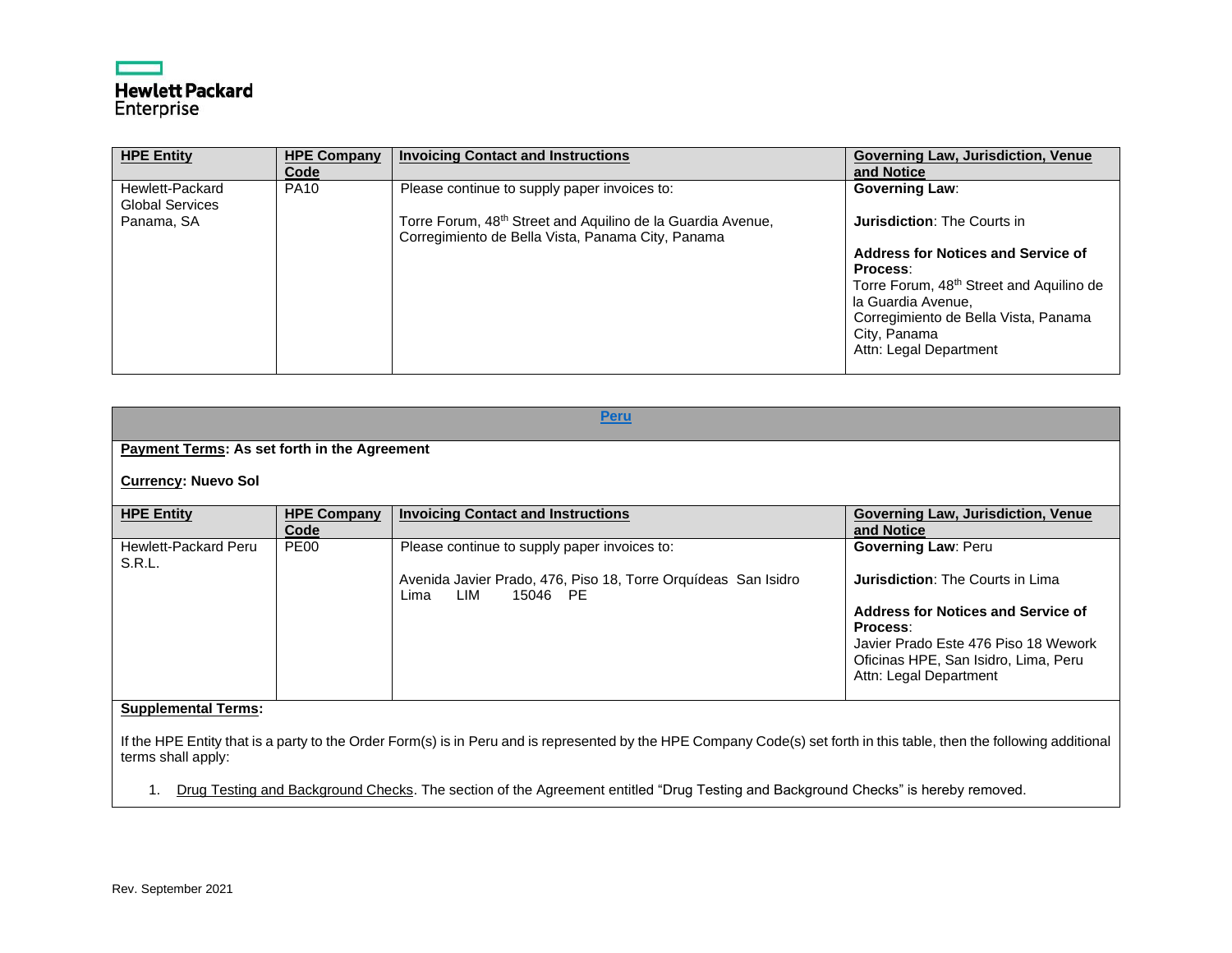# **[Philippines](#page-0-38)**

# <span id="page-37-0"></span>**Payment Terms: As set forth in the Agreement**

# **Currency: Philippine Peso**

| <b>HPE Entity</b>                          | <b>HPE Company</b><br>Code | <b>Invoicing Contact and Instructions</b>                                                                                                  | Governing Law, Jurisdiction, Venue<br>and Notice                         |
|--------------------------------------------|----------------------------|--------------------------------------------------------------------------------------------------------------------------------------------|--------------------------------------------------------------------------|
| Hewlett-Packard HK<br>SAR Limited -        | <b>PH01</b>                | Please continue to supply paper invoices to:                                                                                               | <b>Governing Law: Philippines</b>                                        |
| Philippine Regional<br>Operating           |                            | 25F Twenty-Five Seven McKinley Building, 25th Street Corner 7th<br>Avenue, Bonifacio Global City<br>Taguig City<br><b>National Capital</b> | <b>Jurisdiction:</b> The Courts in Makati City                           |
| Headquarters                               |                            | 00<br>1630<br>- PH<br>Reg                                                                                                                  | Address for Notices and Service of<br>Process:                           |
|                                            |                            |                                                                                                                                            | 37th Floor, Robinson's Summit Center,<br>6783 Ayala Avenue, Makati City, |
|                                            |                            |                                                                                                                                            | Philippines<br>Attn: Legal Department                                    |
| Hewlett-Packard<br>Philippines Corporation | <b>PH00</b>                | Please continue to supply paper invoices to:                                                                                               | <b>Governing Law: Philippines</b>                                        |
|                                            |                            | 25F Twenty-Five Seven McKinley Building, 25th Street Corner 7th<br>Avenue, Bonifacio Global City<br>Taguig City<br><b>National Capital</b> | <b>Jurisdiction:</b> The Courts in Makati City                           |
|                                            |                            | 00<br>1630<br><b>PH</b><br>Reg                                                                                                             | Address for Notices and Service of<br>Process:                           |
|                                            |                            |                                                                                                                                            | Same address as HPE Company Code<br>PH01 above                           |
|                                            |                            |                                                                                                                                            |                                                                          |

<span id="page-37-1"></span>

|                                 |                            |                                           | <b>Poland</b>                  |                                                         |
|---------------------------------|----------------------------|-------------------------------------------|--------------------------------|---------------------------------------------------------|
| <b>Private Sector Suppliers</b> |                            |                                           | <b>Public Sector Suppliers</b> |                                                         |
| <b>Payment Terms: NT 60</b>     |                            |                                           | <b>Payment Terms: NT 30</b>    |                                                         |
| <b>Currency: Polish zloty</b>   |                            |                                           | <b>Currency: Polish zloty</b>  |                                                         |
| <b>HPE Entity</b>               | <b>HPE Company</b><br>Code | <b>Invoicing Contact and Instructions</b> |                                | <b>Governing Law, Jurisdiction, Venue</b><br>and Notice |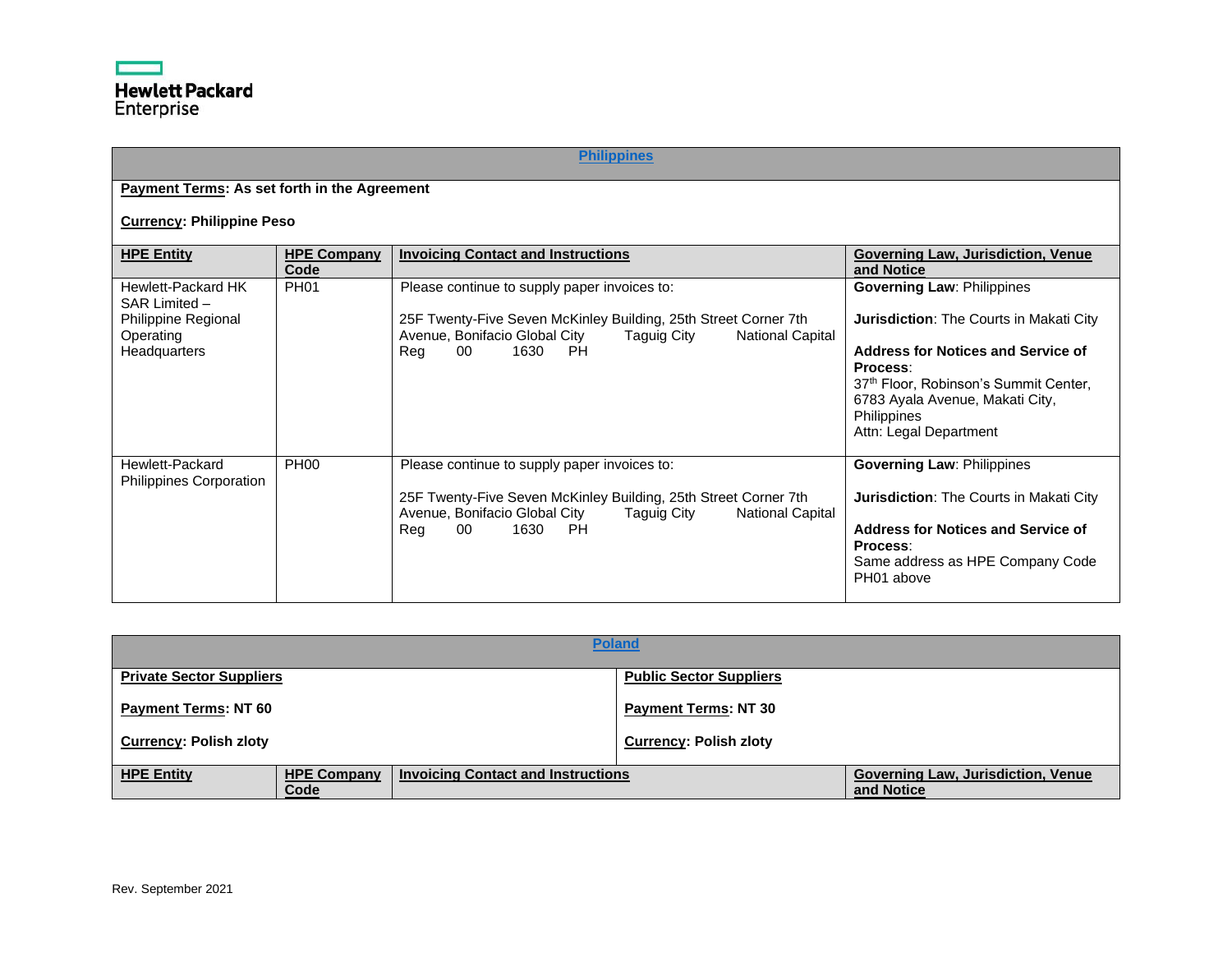# **Hewlett Packard** Enterprise

| <b>Hewlett Packard</b>     | <b>PL00</b> | Please continue to supply paper invoices to:               | <b>Governing Law: Poland</b>              |
|----------------------------|-------------|------------------------------------------------------------|-------------------------------------------|
| Enterprise Polska Sp. z    |             |                                                            |                                           |
| 0.0.                       |             | MAZ<br>Szturmowa 2A, Warszawa Warsaw Mazowieckie<br>02-678 | <b>Jurisdiction: The Courts in Warsaw</b> |
|                            |             | PL.                                                        |                                           |
|                            |             |                                                            | <b>Address for Notices and Service of</b> |
|                            |             |                                                            |                                           |
|                            |             |                                                            | Process:                                  |
|                            |             |                                                            | University Business Center II, ul.        |
|                            |             |                                                            | Szturmowa 2A, 02-678                      |
|                            |             |                                                            | Warszawa, Poland                          |
|                            |             |                                                            | Attn: Legal Department                    |
|                            |             |                                                            |                                           |
| <b>Hewlett Packard</b>     | <b>PL01</b> | Please continue to supply paper invoices to:               | <b>Governing Law: Poland</b>              |
| <b>Enterprise Global</b>   |             |                                                            |                                           |
| Business Center Sp. z      |             | Wroclaw Śląskie SL<br>Piotra Skargi 1<br>50-082 PL         | <b>Jurisdiction: The Courts in Warsaw</b> |
| 0.0.                       |             |                                                            |                                           |
|                            |             |                                                            | <b>Address for Notices and Service of</b> |
|                            |             |                                                            | Process:                                  |
|                            |             |                                                            | Ul. Ks. Piotra Skargi 1, 50-082           |
|                            |             |                                                            |                                           |
|                            |             |                                                            | Wroclaw, Poland                           |
|                            |             |                                                            | Attn: Legal Department                    |
|                            |             |                                                            |                                           |
| <b>Supplemental Terms:</b> |             |                                                            |                                           |
|                            |             | $\sim$ $\sim$ $\sim$ $\sim$ $\sim$ $\sim$                  |                                           |

If the HPE Entity that is a party to the Order Form(s) is in Poland and is represented by the HPE Company Code(s) set forth in this table, then the following additional terms shall apply:

1. Drug Testing and Background Checks. The section of the Agreement entitled "Drug Testing and Background Checks" is hereby removed.

<span id="page-38-0"></span>

| <b>Portugal</b>                                     |                            |                                                                                                     |                                                         |
|-----------------------------------------------------|----------------------------|-----------------------------------------------------------------------------------------------------|---------------------------------------------------------|
| <b>Payment Terms: As set forth in the Agreement</b> |                            |                                                                                                     |                                                         |
| <b>Currency: Euros</b>                              |                            |                                                                                                     |                                                         |
| <b>HPE Entity</b>                                   | <b>HPE Company</b><br>Code | <b>Invoicing Contact and Instructions</b>                                                           | <b>Governing Law, Jurisdiction, Venue</b><br>and Notice |
| Hewlett-Packard<br>Portugal Lda.                    | PT <sub>00</sub>           | Please continue to supply paper invoices to:                                                        | <b>Governing Law: Portugal</b>                          |
|                                                     |                            | Quinta da Fonte, Edificio D. Sancho I, Rua Dos Malhoes, Nº4 - 1º<br>2774-528 Paço de Arcos Portugal | <b>Jurisdiction: The Courts in Lisbon</b>               |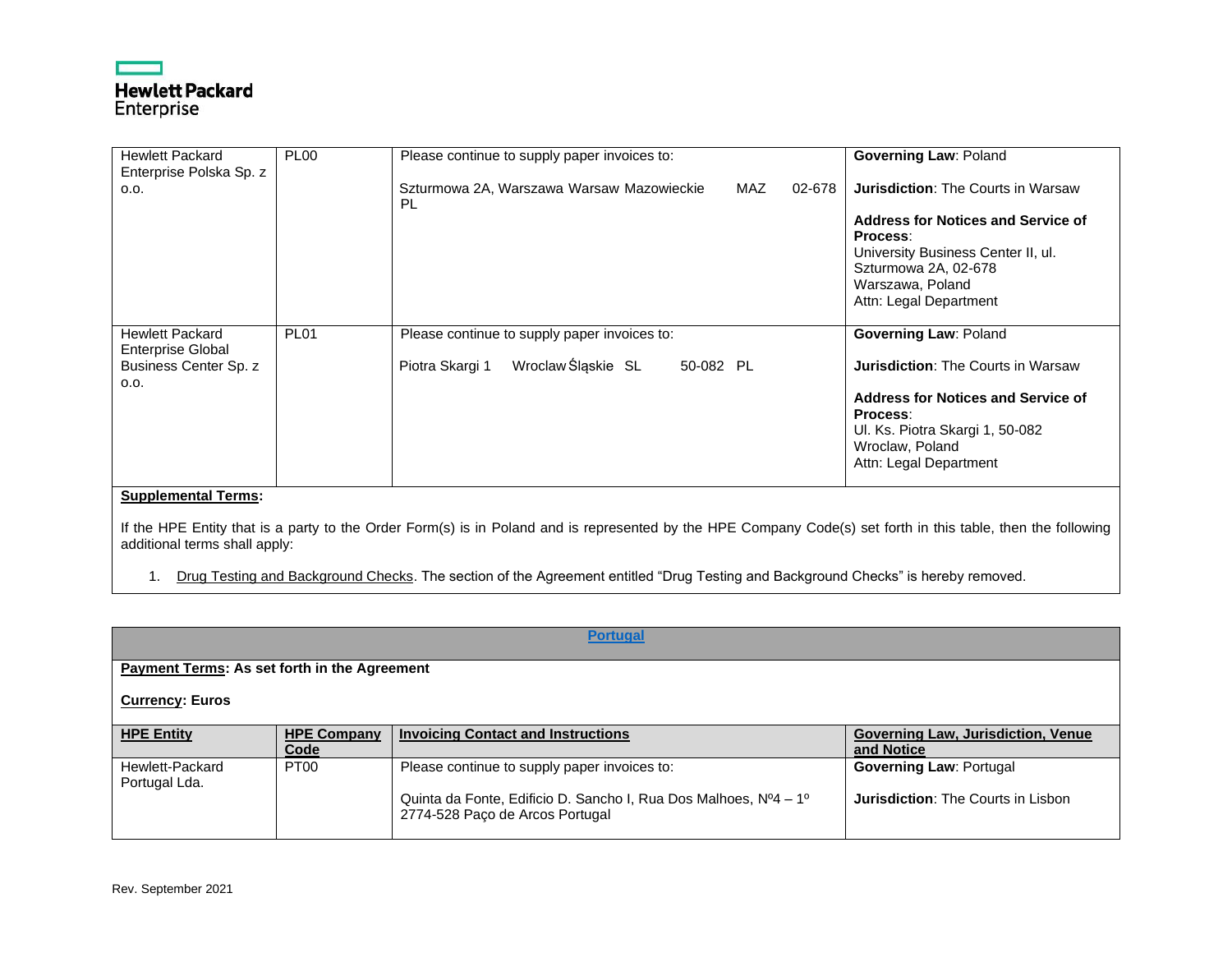

|  | <b>Address for Notices and Service of</b><br><b>Process:</b><br>Quinta da Fonte, Rua dos Malhoes, Nº4,<br>Edificio D, Sancho I Distrito: Lisboa<br>Concelho: Oeiras Freguesia: Oeiras e S.<br>Juliao da Barra, Paco de Arcos e Caxias,<br>Paco de Arcos, 2774 528<br>Portugal |
|--|-------------------------------------------------------------------------------------------------------------------------------------------------------------------------------------------------------------------------------------------------------------------------------|
|  | Attn: Legal Department                                                                                                                                                                                                                                                        |

<span id="page-39-0"></span>

|                                                     |                                      | <b>Puerto Rico</b>                             |                                                                                                                                                                                                                              |
|-----------------------------------------------------|--------------------------------------|------------------------------------------------|------------------------------------------------------------------------------------------------------------------------------------------------------------------------------------------------------------------------------|
| <b>Payment Terms: As set forth in the Agreement</b> |                                      |                                                |                                                                                                                                                                                                                              |
| <b>Currency: United States Dollar</b>               |                                      |                                                |                                                                                                                                                                                                                              |
| <b>HPE Entity</b>                                   | <b>HPE</b><br><b>Company</b><br>Code | <b>Invoicing Contact and Instructions</b>      | <b>Governing Law, Jurisdiction, Venue</b><br>and Notice                                                                                                                                                                      |
| Hewlett-Packard<br>Technology Center,<br>Inc.       | <b>PR10</b>                          | E-Invoices are accepted by HPE in this country | <b>Governing Law: Puerto Rico</b><br><b>Jurisdiction: The Courts in Puerto Rico</b><br>Address for Notices and Service of<br>Process:<br>Highway 110 KM 28 Bldg 1<br>Aguadilla. Puerto Rico, 00603<br>Attn: Legal Department |
| <b>Hewlett Packard</b><br><b>Enterprise CRL</b>     | <b>PR11</b><br><b>PR85</b>           | E-Invoices are accepted by HPE in this country | <b>Governing Law: Puerto Rico</b><br><b>Jurisdiction: The Courts in Puerto Rico</b><br>Address for Notices and Service of<br>Process:<br>Same address as HPE Company Code<br>PR <sub>10</sub> above                          |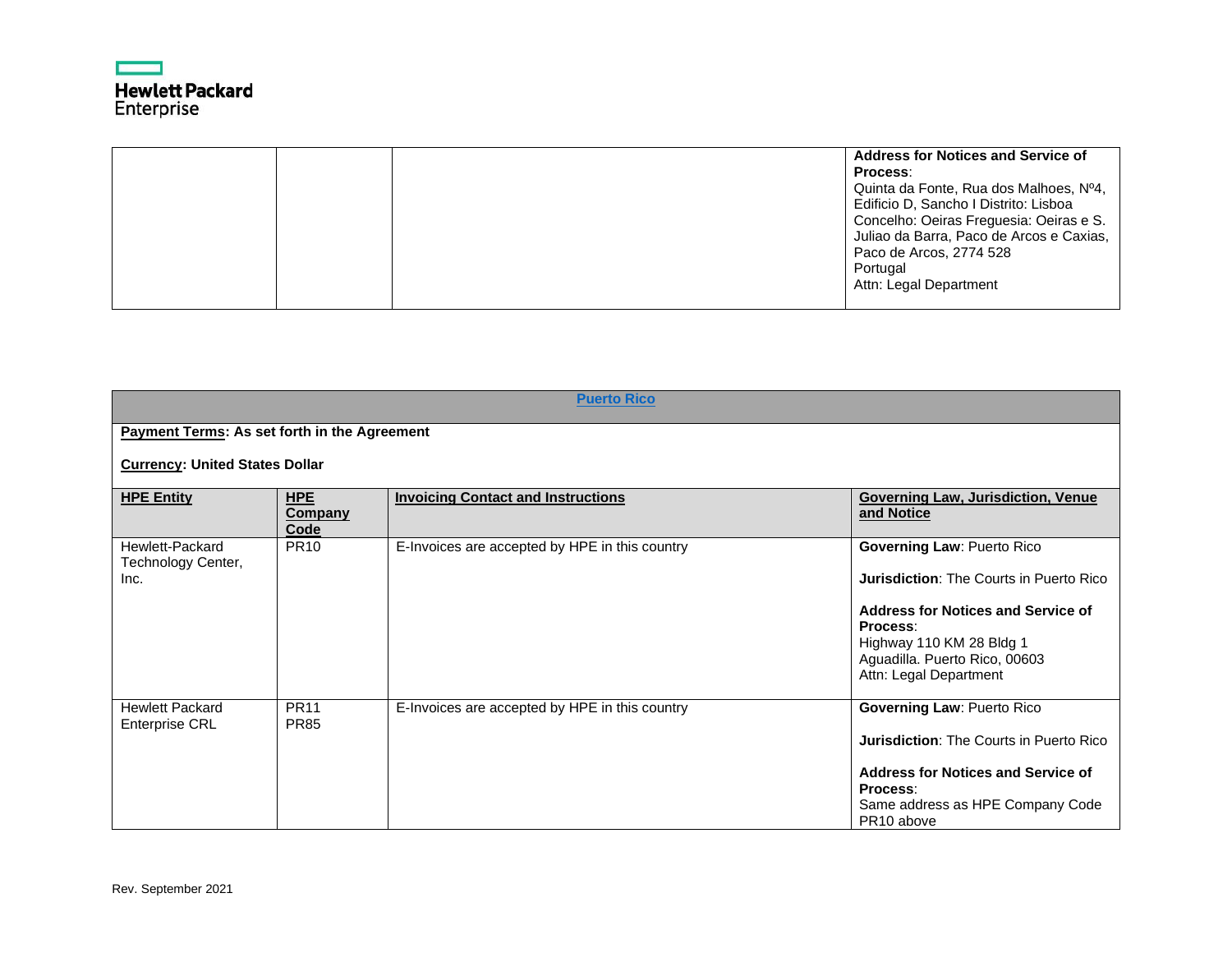

| <b>Hewlett Packard Caribe</b><br>BV LLC - Puerto Rico<br><b>Branch</b> | <b>PR30</b> | E-Invoices are accepted by HPE in this country | <b>Governing Law: Puerto Rico</b><br><b>Jurisdiction: The Courts in Puerto Rico</b><br>Address for Notices and Service of<br>Process:<br>Same address as HPE Company Code<br>PR <sub>10</sub> above                                                                                  |
|------------------------------------------------------------------------|-------------|------------------------------------------------|--------------------------------------------------------------------------------------------------------------------------------------------------------------------------------------------------------------------------------------------------------------------------------------|
| <b>Hewlett-Packard Puerto</b><br>Rico B.V., LLC                        | <b>PR50</b> | E-Invoices are accepted by HPE in this country | <b>Governing Law: Puerto Rico</b><br><b>Jurisdiction:</b> The Courts in Puerto Rico<br><b>Address for Notices and Service of</b><br>Process:<br>Torre Chardon, Suite 801 350 Chardon<br>Avenue, Corner TNTE Cesar Gonzalez,<br>San Juan, Puerto Rico 00918<br>Attn: Legal Department |
| <b>Hewlett Packard</b><br><b>Enterprise Holdings</b><br><b>CRL</b>     | <b>PR89</b> | E-Invoices are accepted by HPE in this country | <b>Governing Law: Puerto Rico</b><br><b>Jurisdiction:</b> The Courts in Puerto Rico<br><b>Address for Notices and Service of</b><br>Process:<br>Same address as HPE Company Code<br>PR <sub>10</sub> above                                                                           |

<span id="page-40-0"></span>

| Qatar                                               |                    |                                              |                                    |  |
|-----------------------------------------------------|--------------------|----------------------------------------------|------------------------------------|--|
| <b>Payment Terms: As set forth in the Agreement</b> |                    |                                              |                                    |  |
| <b>Currency: Qatari Riyal</b>                       |                    |                                              |                                    |  |
| <b>HPE Entity</b>                                   | <b>HPE Company</b> | <b>Invoicing Contact and Instructions</b>    | Governing Law, Jurisdiction, Venue |  |
| Code<br>and Notice                                  |                    |                                              |                                    |  |
| <b>Hewlett Packard Qatar</b>                        | QA05               | Please continue to supply paper invoices to: | <b>Governing Law: Qatar</b>        |  |
| LLC                                                 |                    |                                              |                                    |  |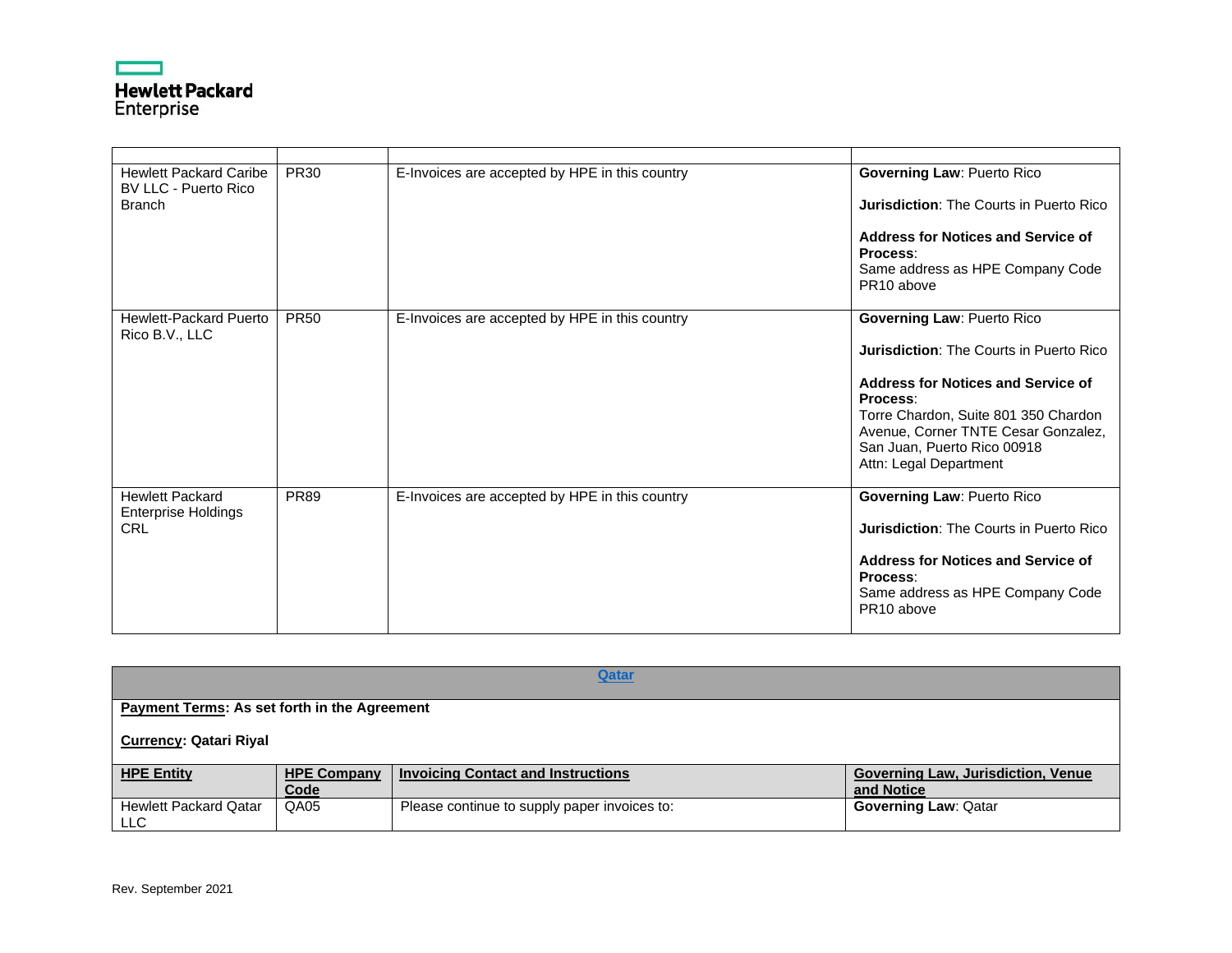

| Al Fardan Office Tower, 11th Floor, Al Funduq Street, Westbay, PO<br>Box 31316, Doha, Qatar | <b>Jurisdiction:</b> The Courts in Qatar  |
|---------------------------------------------------------------------------------------------|-------------------------------------------|
|                                                                                             | <b>Address for Notices and Service of</b> |
|                                                                                             | <b>Process:</b>                           |
|                                                                                             | Al Fardan Office Tower, 11th Floor,       |
|                                                                                             | Al Funduq Street, Westbay, PO Box         |
|                                                                                             | 31316                                     |
|                                                                                             | Doha, Qatar                               |
|                                                                                             | Attn: Legal Department                    |
|                                                                                             |                                           |

<span id="page-41-0"></span>

|                                                                | <b>Romania</b>             |                                                                                                                                                                         |                                                                                                                                                                                                                                                                                             |  |
|----------------------------------------------------------------|----------------------------|-------------------------------------------------------------------------------------------------------------------------------------------------------------------------|---------------------------------------------------------------------------------------------------------------------------------------------------------------------------------------------------------------------------------------------------------------------------------------------|--|
| Payment Terms: XT 60                                           |                            |                                                                                                                                                                         |                                                                                                                                                                                                                                                                                             |  |
| <b>Currency: Romanian Leu</b>                                  |                            |                                                                                                                                                                         |                                                                                                                                                                                                                                                                                             |  |
| <b>HPE Entity</b>                                              | <b>HPE Company</b><br>Code | <b>Invoicing Contact and Instructions</b>                                                                                                                               | <b>Governing Law, Jurisdiction, Venue</b><br>and Notice                                                                                                                                                                                                                                     |  |
| <b>Global E-Business</b><br><b>Operations Centre</b><br>S.R.L. | RO02                       | Please continue to supply paper invoices to:<br>5, Fabrica de Glucoza Street, Building F, Floor 11, 2nd District<br><b>Bucharest</b><br><b>Ilfov</b><br>020331 RO<br>IF | Governing Law: Romania<br><b>Jurisdiction:</b> The competent court<br>where HPE has its seat in Romania<br>Address for Notices and Service of<br>Process:<br>5 Fabrica de Glucoza street, Building F,<br>Floor 11, 2 <sup>nd</sup> District<br>Bucharest, Romania<br>Attn: Legal Department |  |
| <b>Hewlett Packard</b><br>Enterprise Romania<br><b>SRL</b>     | <b>RO01</b>                | Please continue to supply paper invoices to:<br>5, Fabrica de Glucoza Street, Building F, Floor 10, 2nd District<br><b>Bucharest</b><br><b>Ilfov</b><br>020331 RO<br>IF | <b>Governing Law: Romania</b><br><b>Jurisdiction:</b> The competent court<br>where HPE has its seat in Romania<br>Address for Notices and Service of<br>Process:                                                                                                                            |  |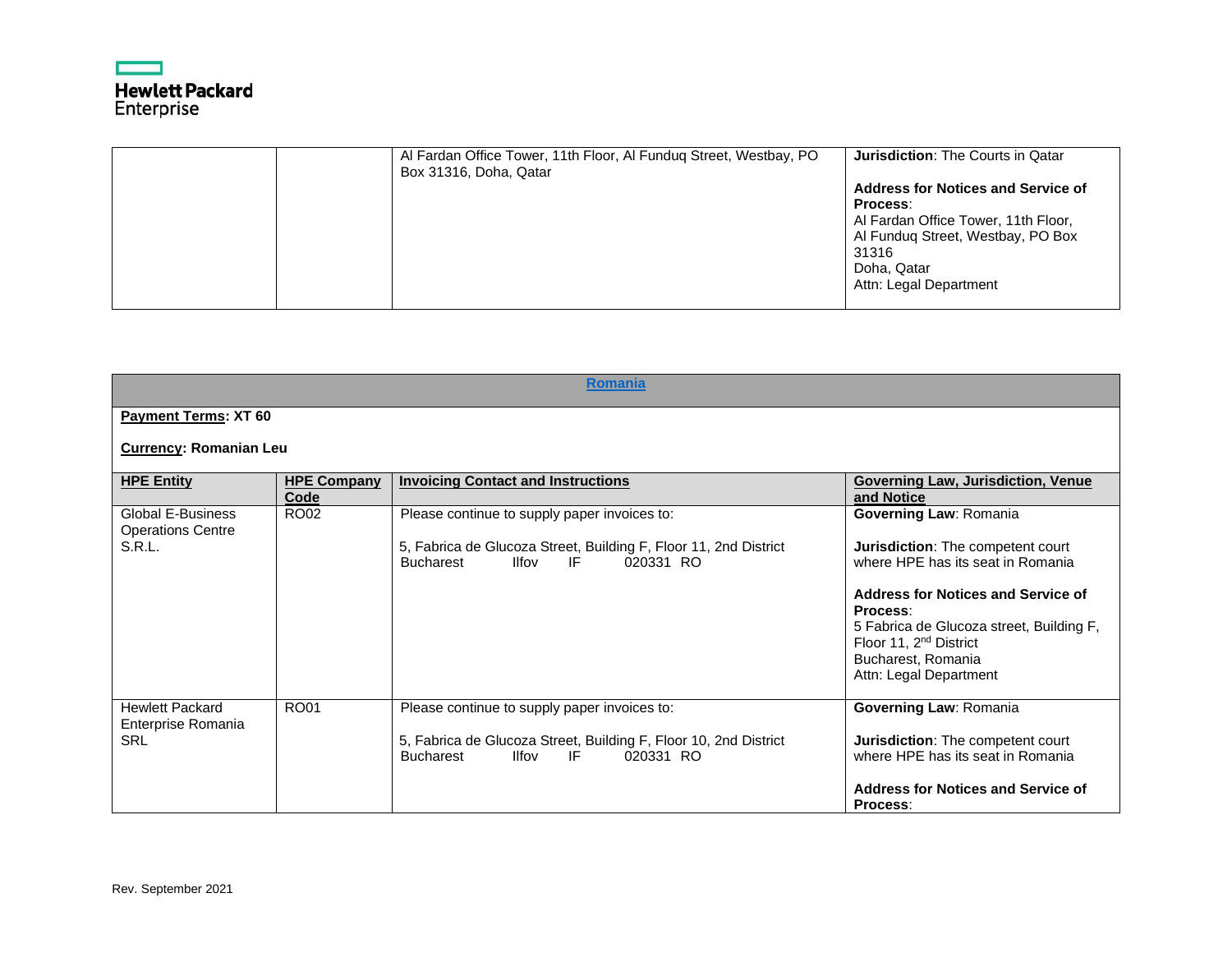

|  | Same address as HPE Company<br>' Code<br>RO <sub>02</sub><br>' above |
|--|----------------------------------------------------------------------|
|--|----------------------------------------------------------------------|

If the HPE Entity that is a party to the Order Form(s) is in Romania and is represented by the HPE Company Code(s) set forth in this table, then the following additional terms shall apply:

- 1. Taxes. Prices are inclusive of any taxes and duties (except of local VAT).
- 2. Drug Testing and Background Checks. The section of the Agreement entitled "Drug Testing and Background Checks" is hereby removed.

<span id="page-42-0"></span>

| <b>Russian Federation</b>                                  |                            |                                                                                                                                   |                                                                                                                                                                                                                                                              |
|------------------------------------------------------------|----------------------------|-----------------------------------------------------------------------------------------------------------------------------------|--------------------------------------------------------------------------------------------------------------------------------------------------------------------------------------------------------------------------------------------------------------|
| <b>Payment Terms: As set forth in the Agreement</b>        |                            |                                                                                                                                   |                                                                                                                                                                                                                                                              |
| <b>Currency: Russian Ruble</b>                             |                            |                                                                                                                                   |                                                                                                                                                                                                                                                              |
| <b>HPE Entity</b>                                          | <b>HPE Company</b><br>Code | <b>Invoicing Contact and Instructions</b>                                                                                         | <b>Governing Law, Jurisdiction, Venue</b><br>and Notice                                                                                                                                                                                                      |
| Limited Liability<br>Company Hewlett<br>Packard Enterprise | RU <sub>00</sub>           | Please continue to supply paper invoices to:<br>Leningradskoe shosse, 16A block 3 Moscow Moskovskaya oblast'<br>MOS.<br>125171 RU | <b>Governing Law: Russian Federation</b><br><b>Jurisdiction:</b> The Courts in Russian<br>Federation<br>Address for Notices and Service of<br>Process:<br>Leningradskoe House 16A, Building 3<br>Moscow, Russian Federation 125171<br>Attn: Legal Department |

<span id="page-42-1"></span>**[Saudi Arabia](#page-0-45) Payment Terms: As set forth in the Agreement Currency: Saudi Riyal**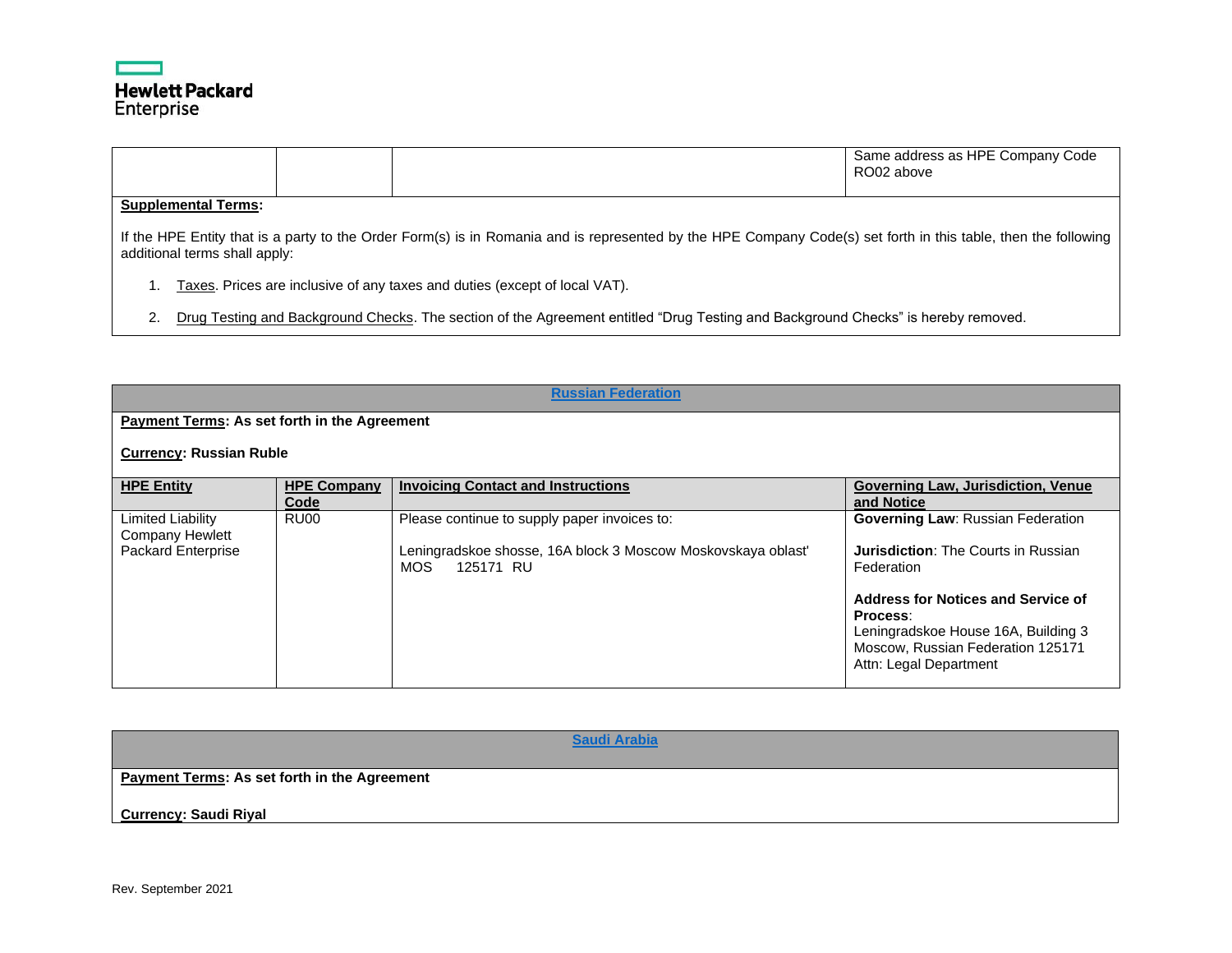

| <b>HPE Entity</b>                             | <b>HPE Company</b><br>Code | <b>Invoicing Contact and Instructions</b>                                                         | Governing Law, Jurisdiction, Venue<br>and Notice                              |
|-----------------------------------------------|----------------------------|---------------------------------------------------------------------------------------------------|-------------------------------------------------------------------------------|
| <b>Hewlett Packard</b><br>Enterprise Limited, | NL <sub>03</sub>           | Please continue to supply paper invoices to:                                                      | Governing Law: Saudi Arabia                                                   |
| Saudi Arabian Branch                          |                            | Ulaya, King Fahad Rd. Al Faisaliah Tower, 5th floor, PO Box 67280,<br>Riyadh 11596, Saudia Arabia | <b>Jurisdiction:</b> The Courts in Saudi Arabia                               |
|                                               |                            |                                                                                                   | Address for Notices and Service of                                            |
|                                               |                            |                                                                                                   | Process:                                                                      |
|                                               |                            |                                                                                                   | Ulaya, King Fahad Rd., Al-Faisaliah<br>Tower, 5th floor, Riyadh 11596, Saudia |
|                                               |                            |                                                                                                   | Arabia                                                                        |
|                                               |                            |                                                                                                   |                                                                               |

<span id="page-43-0"></span>

| <b>Singapore</b>                                                   |                            |                                                |                                                                                                                                                                                                  |
|--------------------------------------------------------------------|----------------------------|------------------------------------------------|--------------------------------------------------------------------------------------------------------------------------------------------------------------------------------------------------|
| <b>Payment Terms: As set forth in the Agreement</b>                |                            |                                                |                                                                                                                                                                                                  |
| <b>Currency: Singapore Dollar</b>                                  |                            |                                                |                                                                                                                                                                                                  |
| <b>HPE Entity</b>                                                  | <b>HPE Company</b><br>Code | <b>Invoicing Contact and Instructions</b>      | <b>Governing Law, Jurisdiction, Venue</b><br>and Notice                                                                                                                                          |
| <b>Hewlett Packard</b><br><b>Enterprise Singapore</b><br>Pte. Ltd. | <b>SG10</b>                | E-Invoices are accepted by HPE in this country | <b>Governing Law: Singapore</b><br>Jurisdiction: The Courts in Singapore<br>Address for Notices and Service of<br>Process:<br>1 Depot Close #11-01<br>Singapore 109841<br>Attn: Legal Department |
| Hewlett-Packard<br>Singapore (Sales) Pte.<br>Ltd.                  | SG <sub>00</sub>           | E-Invoices are accepted by HPE in this country | <b>Governing Law: Singapore</b><br>Jurisdiction: The Courts in Singapore<br>Address for Notices and Service of<br>Process:<br>Same address as HPE Company Code<br>SG10 above                     |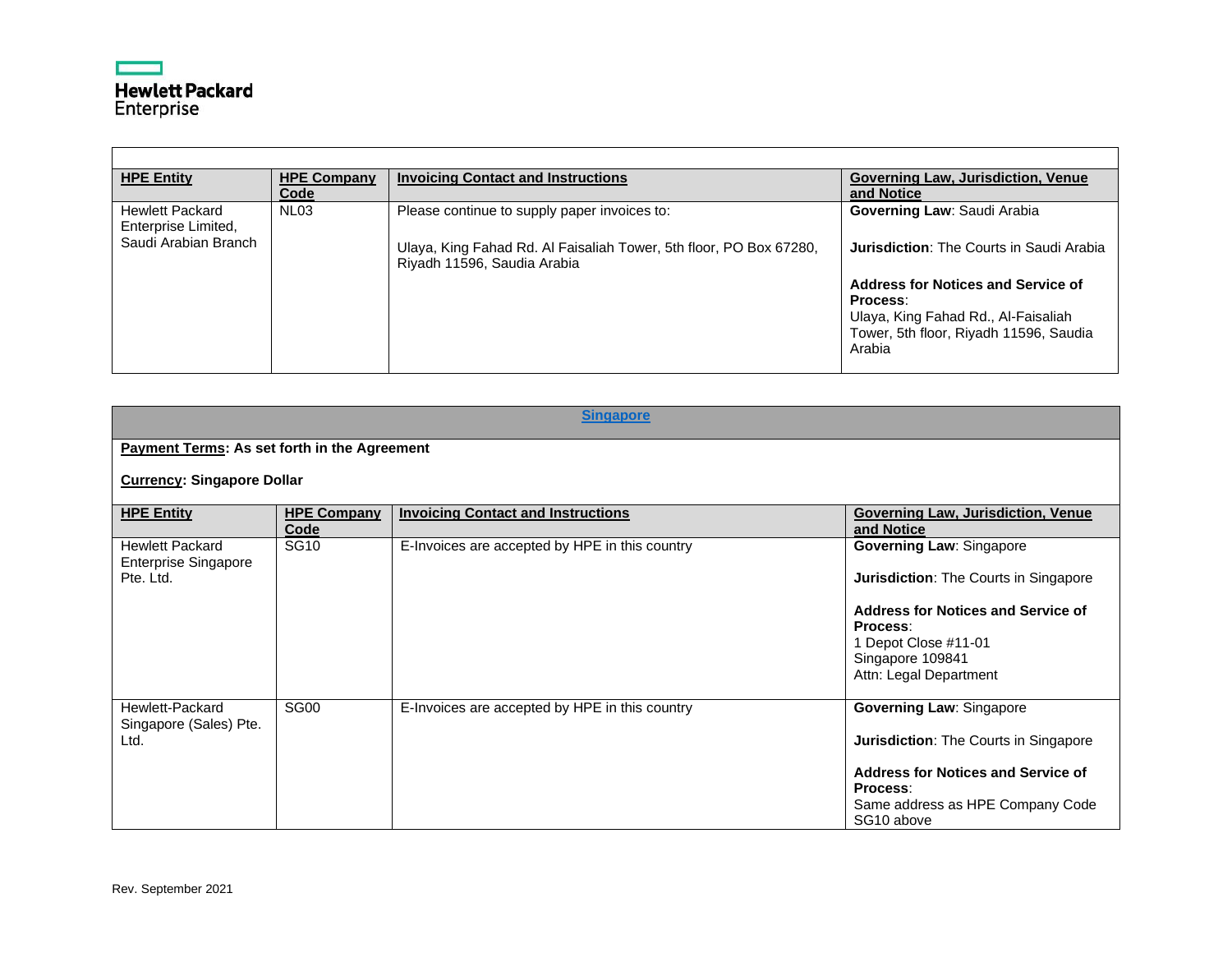

<span id="page-44-1"></span>

|                                                                                      |                            | <b>Slovakia</b>                                |                                                                                                                                                                                                                                     |
|--------------------------------------------------------------------------------------|----------------------------|------------------------------------------------|-------------------------------------------------------------------------------------------------------------------------------------------------------------------------------------------------------------------------------------|
| Payment Terms: EOAP + 45                                                             |                            |                                                |                                                                                                                                                                                                                                     |
| <b>Currency: Euro</b>                                                                |                            |                                                |                                                                                                                                                                                                                                     |
| <b>HPE Entity</b>                                                                    | <b>HPE Company</b><br>Code | <b>Invoicing Contact and Instructions</b>      | Governing Law, Jurisdiction, Venue<br>and Notice                                                                                                                                                                                    |
| <b>Hewlett Packard</b><br>Enterprise Slovakia,<br>S.I.O<br>$\sim$ $\sim$ $\sim$<br>. | <b>SK80</b>                | E-Invoices are accepted by HPE in this country | Governing Law: Slovakia<br><b>Jurisdiction:</b> The Courts in Slovakia<br><b>Address for Notices and Service of</b><br>Process:<br>Galvaniho 7<br>Bratislava - mestská časť Ružinov<br>821 04<br>Slovakia<br>Attn: Legal Department |

If the HPE Entity that is a party to the Order Form(s) is in Slovakia and is represented by the HPE Company Code(s) set forth in this table, then the following additional terms shall apply:

1. Drug Testing and Background Checks. The section of the Agreement entitled "Drug Testing and Background Checks" is hereby removed.

## **[South Africa](#page-0-48)**

<span id="page-44-0"></span>**Payment Terms: EOAP + 65; provided, however, if Supplier and the transaction are subject to the South African Broad-Based Black Economic Empowerment (B-BBEE) Act, then HPE will initiate payment for a valid invoice in conformance with the Agreement immediately following the date Supplier issued such invoice, provided that Supplier issued the invoice not earlier than the due date according to the invoice scheduling requirements specified in the Order Form or if such terms are not included in the Order Form, according to the due date approved by HPE in writing.**

**Currency: South African Rand**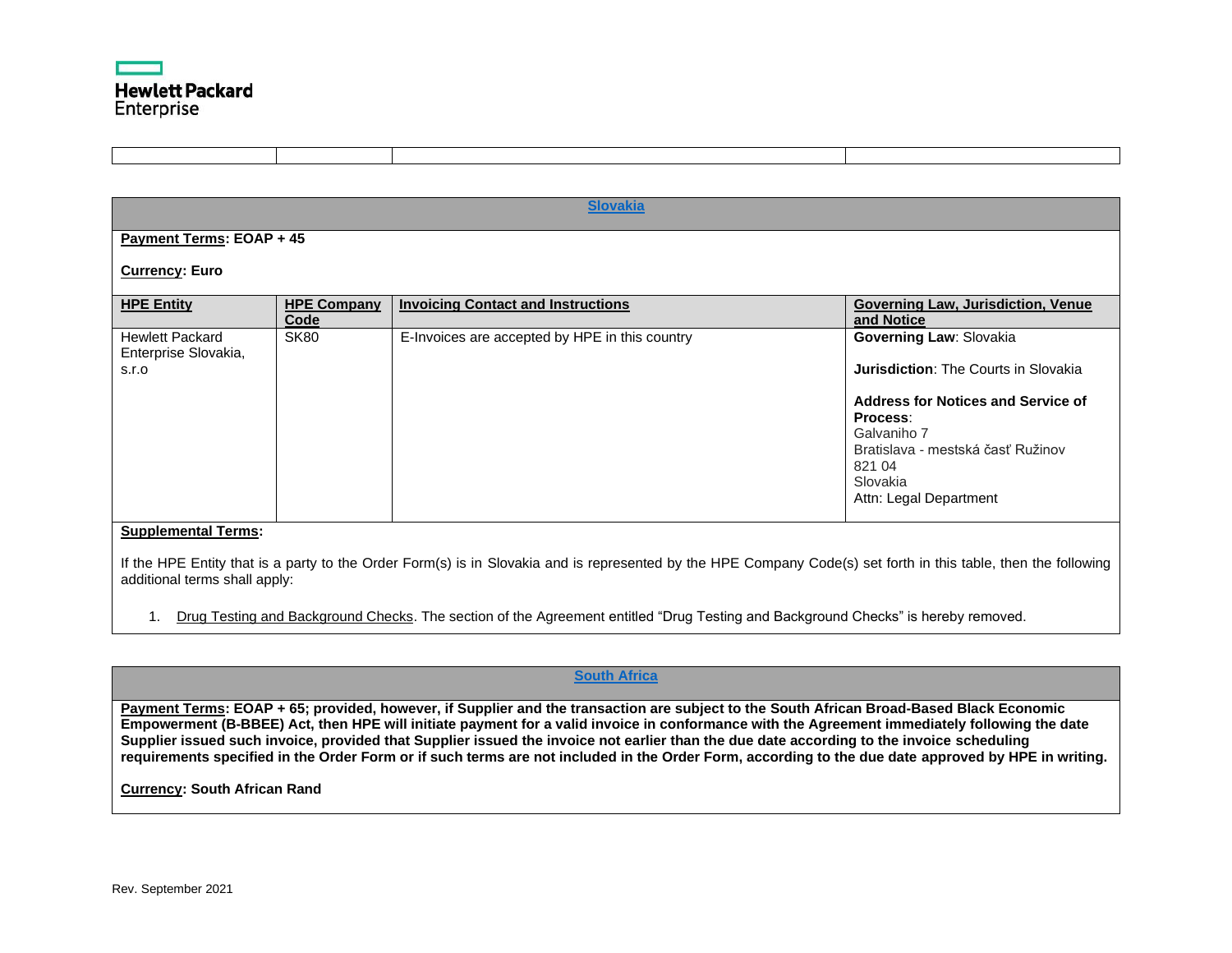|            | <b>Hewlett Packard</b> |
|------------|------------------------|
| Enterprise |                        |

| <b>HPE Entity</b>                                               | <b>HPE Company</b><br>Code | <b>Invoicing Contact and Instructions</b>      | <b>Governing Law, Jurisdiction, Venue</b><br>and Notice                                                                              |
|-----------------------------------------------------------------|----------------------------|------------------------------------------------|--------------------------------------------------------------------------------------------------------------------------------------|
| <b>Hewlett-Packard South</b><br>Africa (Proprietary)<br>Limited | ZA <sub>00</sub>           | E-Invoices are accepted by HPE in this country | Governing Law: Republic of South<br>Africa<br><b>Jurisdiction: The Courts in</b><br>Johannesburg                                     |
|                                                                 |                            |                                                | Address for Notices and Service of<br>Process:<br>12 Autumn Street, Rivonia, 2128<br>Sandton, South Africa<br>Attn: Legal Department |

<span id="page-45-0"></span>

|                                                               |                            |                                                | <b>Spain</b>                   |                                                                                                                                                                                                                                                        |
|---------------------------------------------------------------|----------------------------|------------------------------------------------|--------------------------------|--------------------------------------------------------------------------------------------------------------------------------------------------------------------------------------------------------------------------------------------------------|
| <b>Private Sector Suppliers</b>                               |                            |                                                | <b>Public Sector Suppliers</b> |                                                                                                                                                                                                                                                        |
| <b>Payment Terms: XT 60</b>                                   |                            |                                                | <b>Payment Terms: XT 30</b>    |                                                                                                                                                                                                                                                        |
| <b>Currency: Euros</b>                                        |                            |                                                | <b>Currency: Euros</b>         |                                                                                                                                                                                                                                                        |
| <b>HPE Entity</b>                                             | <b>HPE Company</b><br>Code | <b>Invoicing Contact and Instructions</b>      |                                | Governing Law, Jurisdiction, Venue<br>and Notice                                                                                                                                                                                                       |
| Hewlett-Packard<br><b>Customer Delivery</b><br>Services, S.L. | <b>ES03</b>                | E-Invoices are accepted by HPE in this country |                                | <b>Governing Law: Spain</b><br><b>Jurisdiction: The Courts in Madrid</b><br>Address for Notices and Service of<br>Process:<br>Calle Vicente Aleixadre, 1, Parque<br>Empresarial, Las Rozas de Madrid,<br>Madrid, Spain 28232<br>Attn: Legal Department |
| Hewlett-Packard<br>Servicios Espana S.L.                      | <b>ES20</b><br><b>ES30</b> | E-Invoices are accepted by HPE in this country |                                | <b>Governing Law: Spain</b><br><b>Jurisdiction: The Courts in Madrid</b>                                                                                                                                                                               |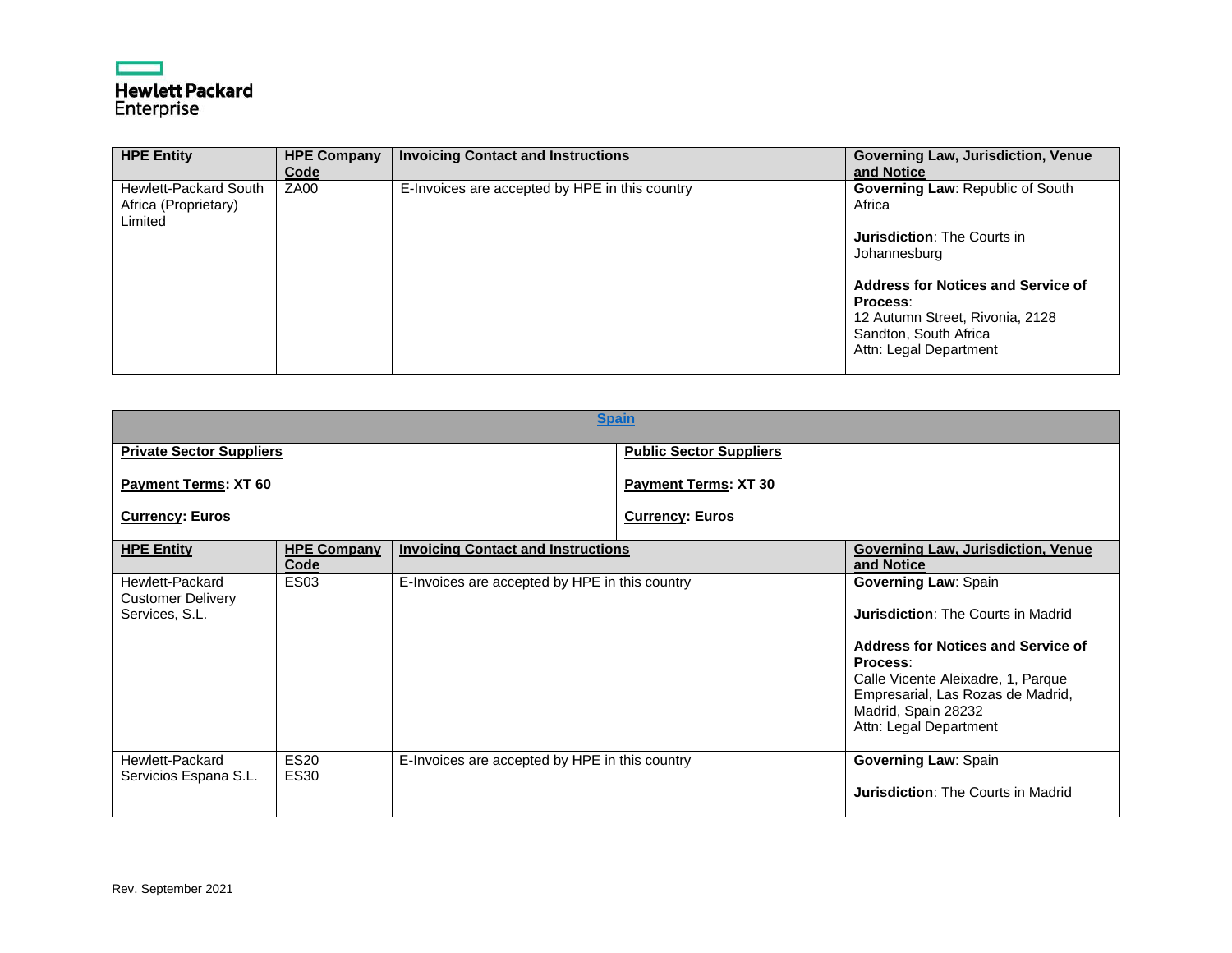

|                               |                                                                                                                                                                                                                                                                                                       | <b>Address for Notices and Service of</b><br>Process:<br>Same address as HPE Company Code                                                                                                                                                                                                                                                                                                                                                                                                                                                                                                                                                                                                                                                                                                                                                                                                                                                                                                                                                                                                                                                                                                                                                                                                                                                                                                                                                                                                                                                                                                                                                                                                                                                                                                                                                                                                                                                                                                                                                                                                                                                                                                                                                                                                                                                                                                                                                                                                                                                                                                                                                                                                                                                                                                                                                                                                                                                                                                                                                                                                                                                                                                                                                                                                                                             |
|-------------------------------|-------------------------------------------------------------------------------------------------------------------------------------------------------------------------------------------------------------------------------------------------------------------------------------------------------|---------------------------------------------------------------------------------------------------------------------------------------------------------------------------------------------------------------------------------------------------------------------------------------------------------------------------------------------------------------------------------------------------------------------------------------------------------------------------------------------------------------------------------------------------------------------------------------------------------------------------------------------------------------------------------------------------------------------------------------------------------------------------------------------------------------------------------------------------------------------------------------------------------------------------------------------------------------------------------------------------------------------------------------------------------------------------------------------------------------------------------------------------------------------------------------------------------------------------------------------------------------------------------------------------------------------------------------------------------------------------------------------------------------------------------------------------------------------------------------------------------------------------------------------------------------------------------------------------------------------------------------------------------------------------------------------------------------------------------------------------------------------------------------------------------------------------------------------------------------------------------------------------------------------------------------------------------------------------------------------------------------------------------------------------------------------------------------------------------------------------------------------------------------------------------------------------------------------------------------------------------------------------------------------------------------------------------------------------------------------------------------------------------------------------------------------------------------------------------------------------------------------------------------------------------------------------------------------------------------------------------------------------------------------------------------------------------------------------------------------------------------------------------------------------------------------------------------------------------------------------------------------------------------------------------------------------------------------------------------------------------------------------------------------------------------------------------------------------------------------------------------------------------------------------------------------------------------------------------------------------------------------------------------------------------------------------------------|
|                               |                                                                                                                                                                                                                                                                                                       | ES03 above                                                                                                                                                                                                                                                                                                                                                                                                                                                                                                                                                                                                                                                                                                                                                                                                                                                                                                                                                                                                                                                                                                                                                                                                                                                                                                                                                                                                                                                                                                                                                                                                                                                                                                                                                                                                                                                                                                                                                                                                                                                                                                                                                                                                                                                                                                                                                                                                                                                                                                                                                                                                                                                                                                                                                                                                                                                                                                                                                                                                                                                                                                                                                                                                                                                                                                                            |
| <b>Supplemental Terms:</b>    |                                                                                                                                                                                                                                                                                                       |                                                                                                                                                                                                                                                                                                                                                                                                                                                                                                                                                                                                                                                                                                                                                                                                                                                                                                                                                                                                                                                                                                                                                                                                                                                                                                                                                                                                                                                                                                                                                                                                                                                                                                                                                                                                                                                                                                                                                                                                                                                                                                                                                                                                                                                                                                                                                                                                                                                                                                                                                                                                                                                                                                                                                                                                                                                                                                                                                                                                                                                                                                                                                                                                                                                                                                                                       |
| additional terms shall apply: |                                                                                                                                                                                                                                                                                                       | If the HPE Entity that is a party to the Order Form(s) is in Spain and is represented by the HPE Company Code(s) set forth in this table, then the following                                                                                                                                                                                                                                                                                                                                                                                                                                                                                                                                                                                                                                                                                                                                                                                                                                                                                                                                                                                                                                                                                                                                                                                                                                                                                                                                                                                                                                                                                                                                                                                                                                                                                                                                                                                                                                                                                                                                                                                                                                                                                                                                                                                                                                                                                                                                                                                                                                                                                                                                                                                                                                                                                                                                                                                                                                                                                                                                                                                                                                                                                                                                                                          |
| $b_{1}$                       | 1. Taxes. The following is hereby added to the section entitled "Taxes":<br>ask, and Supplier shall provide, any securities HPE may consider necessary, at its sole discretion, in order to make the payment.<br>a certification showing the amount withheld and paid to the Spanish Tax Authorities. | a. In the event that Supplier is a Spanish resident entity or individual, who provides Services to HPE, Supplier shall provide to HPE,<br>upon HPE request, a certificate showing that it is up-to-date with respect to its tax obligations with the Spanish Tax Authorities pursuant to<br>Article 43.1.f) of the General Tax Law number 58/2003 (Ley 58/2003, de 17 de diciembre, General Tributaria), as current or as thereafter<br>amended. The payment term specified in this Section will be suspended until the date of receipt by HPE of the original certificate mentioned<br>above. The payment term specified will run from the date of receipt by HPE of the said original certificate. In the event that Supplier does not<br>deliver to HPE the said certificate in a period of three (3) months from date first requested by HPE, and there is a pending invoice due, HPE may<br>In the event that (i) Supplier is a non-Spanish resident entity or individual, (ii) there exists a Double Tax Treaty between Supplier's residence<br>country and Spain, and (iii) Supplier provides Services or sells software, or any other right which may be classified as a royalty according to the<br>Spanish tax law, rules and regulations, Supplier shall deliver to HPE, together with its invoice or upon HPE's request, an original Tax Residence<br>Certificate, for the purposes of the applicable Double Tax Treaty, issued by the appropriate Tax Authorities from Supplier's country of residence<br>and in accordance to the tax residence certificate template provided by HPE. The payment term specified in this Section, will be suspended<br>until the date of receipt by HPE of the original Tax Residence Certificate. The payment term specified will run from the date of receipt by HPE of<br>the original Tax Residence Certificate. In the event that Supplier does not deliver to HPE the Tax Residence Certificate within the meaning of<br>the applicable Double Tax Treaty within a period of three (3) months from first requested by HPE, HPE may withhold and remit to the Spanish<br>Tax Authorities the applicable percentage due, in accordance to the Spanish Tax laws, rules and regulations, and pay to Supplier the remaining<br>sum of Supplier's total invoice. In such event, Supplier will not be entitled to request to HPE for the payment of the amount withheld and paid<br>to the Spanish Tax Authorities. However, if requested in writing by Supplier, HPE shall provide a certificate showing the amount withheld and<br>paid to Spanish Tax Authorities. Notwithstanding the above, before the end of the payment term specified in this Section above, Supplier may<br>expressly and in writing communicate to HPE its intention not to provide the Tax Residence Certificate. In such an event HPE shall withhold<br>and remit to the Spanish Tax Authorities the applicable percentage due, according to the Spanish Tax laws, rules and regulations, and pay to<br>Supplier the remaining sum of Supplier's total invoice within the mentioned payment term. If the above occurs, Supplier shall not be entitled to<br>request to HPE for payment of the amount withheld and paid to the Spanish Tax Authorities. If requested in writing by Supplier, HPE will provide |
| 2.                            | Drug Testing and Background Checks. The section of the Agreement entitled "Drug Testing and Background Checks" is hereby removed.                                                                                                                                                                     |                                                                                                                                                                                                                                                                                                                                                                                                                                                                                                                                                                                                                                                                                                                                                                                                                                                                                                                                                                                                                                                                                                                                                                                                                                                                                                                                                                                                                                                                                                                                                                                                                                                                                                                                                                                                                                                                                                                                                                                                                                                                                                                                                                                                                                                                                                                                                                                                                                                                                                                                                                                                                                                                                                                                                                                                                                                                                                                                                                                                                                                                                                                                                                                                                                                                                                                                       |
|                               |                                                                                                                                                                                                                                                                                                       | Environment, Health and Safety. Supplier agrees to comply with any applicable regulation, rule and law related to Environment and Occupational Health                                                                                                                                                                                                                                                                                                                                                                                                                                                                                                                                                                                                                                                                                                                                                                                                                                                                                                                                                                                                                                                                                                                                                                                                                                                                                                                                                                                                                                                                                                                                                                                                                                                                                                                                                                                                                                                                                                                                                                                                                                                                                                                                                                                                                                                                                                                                                                                                                                                                                                                                                                                                                                                                                                                                                                                                                                                                                                                                                                                                                                                                                                                                                                                 |

3. Environment, Health and Safety. Supplier agrees to comply with any applicable regulation, rule and law related to Environment and Occupational Health and Safety during the performance of this Agreement. Specially, Supplier agrees to comply with Law 31/1995, 8 November, about Prevention of Occupational Risk, Real Decreto 39/1997, 17 January, about Prevention Services, and Real Decreto 171/2004, January 30th, as well as any other regulations which could develop, complement, modify or substitute them.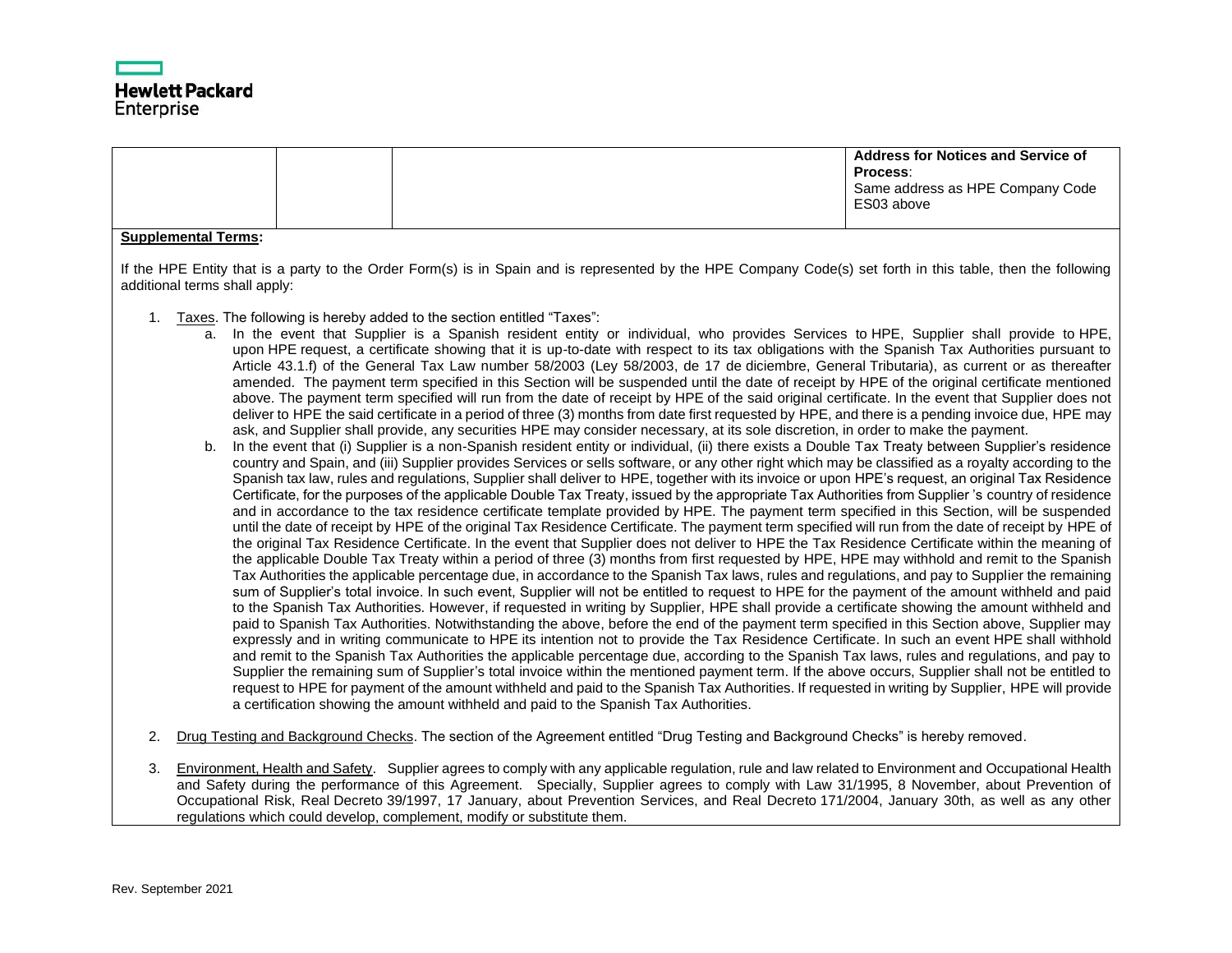

4. Social Security Debts. Supplier shall deliver to HPE, before initiating any Services and at any moment upon HPE's request, original certification issued by the Spanish Social Security Authorities showing that it has no debts with the Spanish Social Security authorities.

5. Personal Data. Supplier shall use the same degree of care, but never less than a reasonable degree of care, to prevent unauthorized use, dissemination or publication of the Personal Data, as it uses to protect its own information of similar nature, and will implement any technical and organizational measures to protect Personal Data which are required by the applicable law, including but not limited to, the Royal Decree 1720/2007 of 21 December, which approves the regulation implementing the organic law 15/1999 of b13 December on the protection of personal data (Real Decreto 1720/2007 de 21 de Diciembre de 2007). Supplier will comply with applicable national laws, including but not limited to, the Organic Law 15/1999 of 13 December on the Protection of Personal Data (Ley Orgánica 15/1999, de 13 de Diciembre de 1999, de Protección de Datos de Carácter Personal), and in a manner consistent with the current HPE Privacy Policy available a[t https://www.hpe.com/us/en/legal/privacy.html.](https://www.hpe.com/us/en/legal/privacy.html) Supplier will deliver to HPE one original of the "Confidentiality, waiver to claim and authorization to a Personal Data Processing model" attached to the Agreement or Order Form, signed by Supplier's employees performing the Services.

<span id="page-47-0"></span>

|                                   | <b>Sweden</b>      |                                                |                                              |  |
|-----------------------------------|--------------------|------------------------------------------------|----------------------------------------------|--|
|                                   |                    |                                                |                                              |  |
| <b>Payment Terms: NT 30</b>       |                    |                                                |                                              |  |
| <b>Currency: Swedish Kronas</b>   |                    |                                                |                                              |  |
| <b>HPE Entity</b>                 | <b>HPE Company</b> | <b>Invoicing Contact and Instructions</b>      | Governing Law, Jurisdiction, Venue           |  |
|                                   | Code               |                                                | and Notice                                   |  |
| Hewlett-Packard<br>Sverige AB     | SE <sub>00</sub>   | E-Invoices are accepted by HPE in this country | <b>Governing Law: Sweden</b>                 |  |
|                                   |                    |                                                | <b>Jurisdiction: The Courts in Stockholm</b> |  |
|                                   |                    |                                                | Address for Notices and Service of           |  |
|                                   |                    |                                                | Process:                                     |  |
|                                   |                    |                                                | Slåttervägen 20                              |  |
|                                   |                    |                                                | 170 67 Solna, Sweden                         |  |
|                                   |                    |                                                | Attn: Legal Department                       |  |
|                                   |                    |                                                |                                              |  |
| Orange Language Lat. The most are |                    |                                                |                                              |  |

#### **Supplemental Terms:**

If the HPE Entity that is a party to the Order Form(s) is in Sweden and is represented by the HPE Company Code(s) set forth in this table, then the following additional terms shall apply:

1. Insurance.

a. Supplier represents that it has taken out sufficient civil and professional insurance with a first rank insurance company to cover bodily injury, property damages, and consequential damages arising out of or relating to the performance of the Services hereunder that are directly or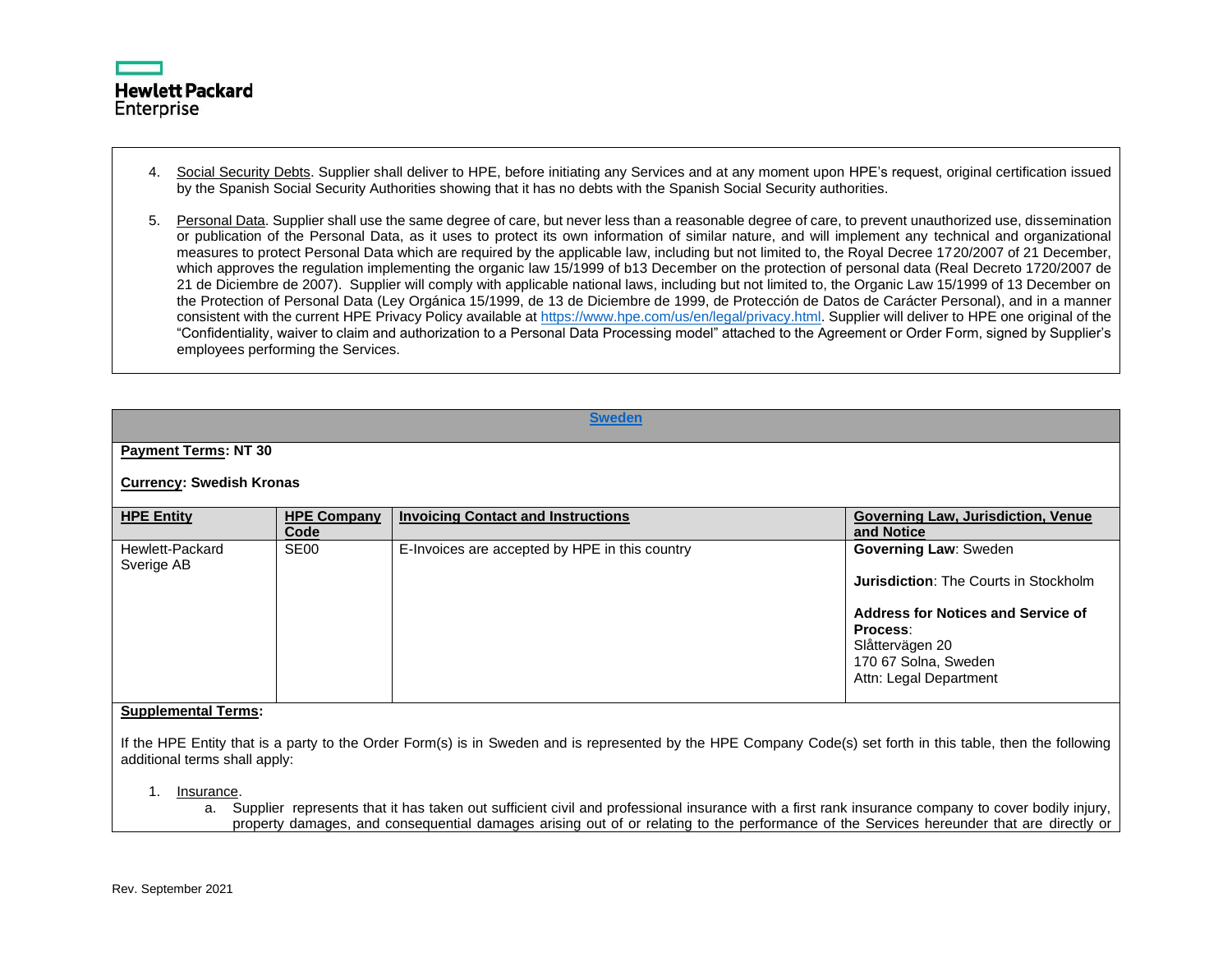

indirectly ascribable to Supplier, its personnel or associates, or any individual or legal entity working or acting for it in any capacity whatsoever, with a minimum coverage of one million (1,000,000) EURO per occurrence.

b. Supplier agrees to maintain such insurance for the entire term of the Agreement and any Order Form and to evidence the same to HPE. Supplier shall provide at HPE's first request a copy of the insurance certificates covering said risks for the term of the Agreement and any Order Form and any renewals thereof. The insurance described above shall in no way release Supplier from its liability, including as regards any damage not covered by such insurance or damage in excess of the amounts insured there under.

2. Drug Testing and Background Checks. The section of the Agreement entitled "Drug Testing and Background Checks" is hereby removed.

<span id="page-48-0"></span>

|                                                     | <b>Switzerland</b>           |                                                |                                                        |  |  |
|-----------------------------------------------------|------------------------------|------------------------------------------------|--------------------------------------------------------|--|--|
| <b>Payment Terms: As set forth in the Agreement</b> |                              |                                                |                                                        |  |  |
|                                                     | <b>Currency: Swiss Franc</b> |                                                |                                                        |  |  |
| <b>HPE Entity</b>                                   | <b>HPE Company</b>           | <b>Invoicing Contact and Instructions</b>      | Governing Law, Jurisdiction, Venue                     |  |  |
|                                                     | Code                         |                                                | and Notice                                             |  |  |
| Hewlett-Packard<br>(Schweiz) GmbH                   | CH <sub>10</sub>             | E-Invoices are accepted by HPE in this country | <b>Governing Law: Switzerland</b>                      |  |  |
|                                                     |                              |                                                | <b>Jurisdiction:</b> The Courts in Zurich or<br>Geneva |  |  |
|                                                     |                              |                                                | Address for Notices and Service of<br>Process:         |  |  |
|                                                     |                              |                                                | Neue Winterhurerstrasse 99, 8304<br>Wallisellan        |  |  |
|                                                     |                              |                                                | Attn: Legal Department                                 |  |  |
| Hewlett-Packard<br><b>International Sarl</b>        | CH11                         | E-Invoices are accepted by HPE in this country | <b>Governing Law: Switzerland</b>                      |  |  |
|                                                     |                              |                                                | <b>Jurisdiction: The Courts in Zurich or</b><br>Geneva |  |  |
|                                                     |                              |                                                | Address for Notices and Service of<br>Process:         |  |  |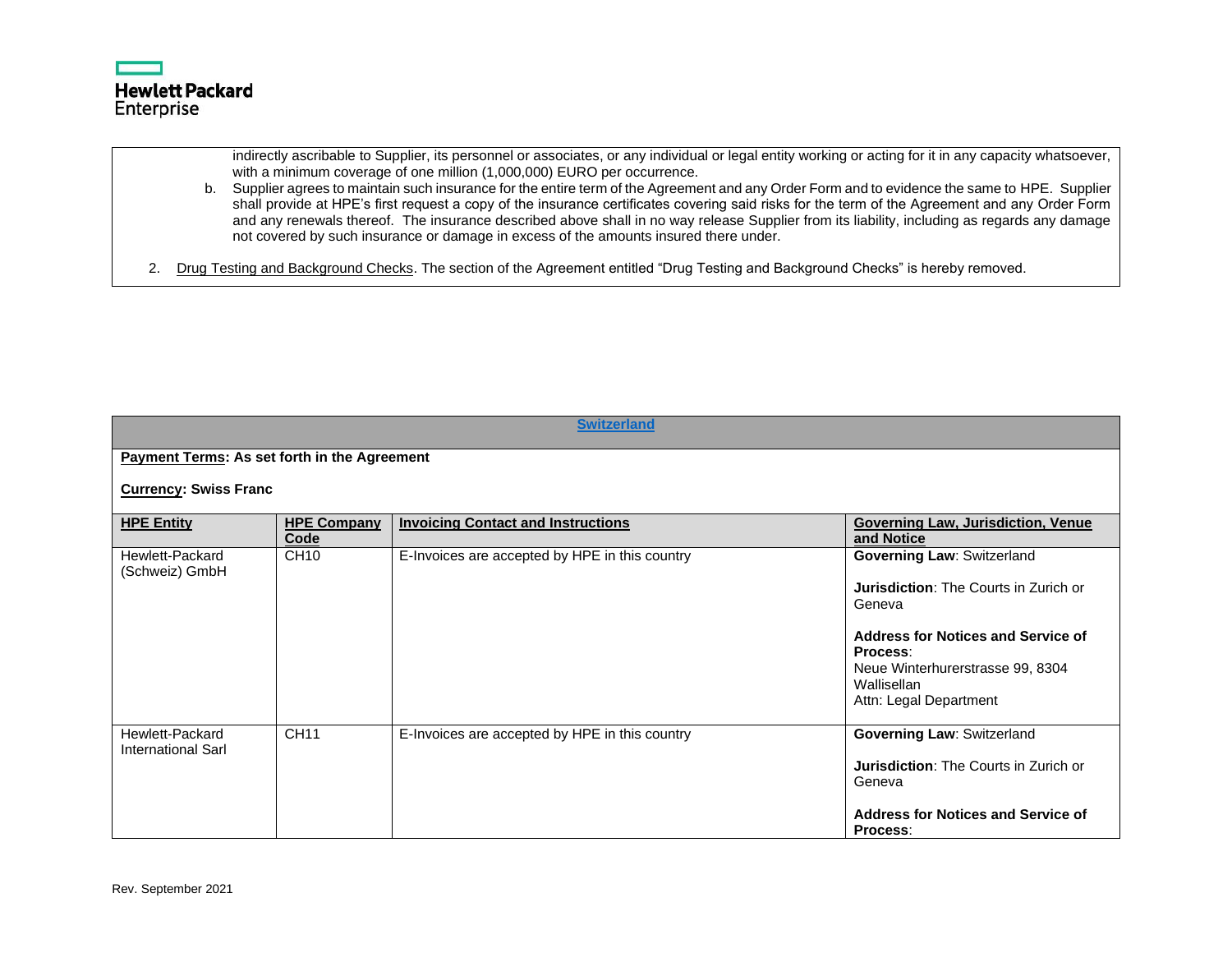

|                                                                                                                                                                                                     |  |  |  | Route du Nant-d'Avril 150<br>1217 Meyrin, Switzerland<br>Attn: Legal Department |
|-----------------------------------------------------------------------------------------------------------------------------------------------------------------------------------------------------|--|--|--|---------------------------------------------------------------------------------|
| <b>Supplemental Terms:</b>                                                                                                                                                                          |  |  |  |                                                                                 |
| If the HPE Entity that is a party to the Order Form(s) is in Switzerland and is represented by the HPE Company Code(s) set forth in this table, then the following<br>additional terms shall apply: |  |  |  |                                                                                 |
| Limitation of Liability. Nothing in the Agreement or Order Form shall limit or exclude either party's liability in the event of intentional or willful misconduct<br>and/or gross negligence.       |  |  |  |                                                                                 |
| Temporary Suspensions. The section of the Agreement entitled "Temporary Suspensions" is hereby removed.<br>2.                                                                                       |  |  |  |                                                                                 |

3. Drug Testing and Background Checks. The section of the Agreement entitled "Drug Testing and Background Checks" is hereby removed.

<span id="page-49-0"></span>

|                                                                                          | <b>Taiwan</b>              |                                                                                                                          |                                                                                                                                                                                                                                                                                   |  |
|------------------------------------------------------------------------------------------|----------------------------|--------------------------------------------------------------------------------------------------------------------------|-----------------------------------------------------------------------------------------------------------------------------------------------------------------------------------------------------------------------------------------------------------------------------------|--|
| Payment Terms: As set forth in the Agreement<br><b>Currency: New Taiwan Dollar</b>       |                            |                                                                                                                          |                                                                                                                                                                                                                                                                                   |  |
| <b>HPE Entity</b>                                                                        | <b>HPE Company</b><br>Code | <b>Invoicing Contact and Instructions</b>                                                                                | Governing Law, Jurisdiction, Venue<br>and Notice                                                                                                                                                                                                                                  |  |
| <b>Hewlett Packard</b><br>Taiwan Ltd.                                                    | TW00                       | Please continue to supply paper invoices to:<br>10F-1, No. 66, Jingmao 2nd Rd, NanGang District, Taipei, Taiwan<br>11568 | <b>Governing Law: Taiwan</b><br>Jurisdiction: The Courts in Taiwan<br><b>Shilin District Court</b><br>Address for Notices and Service of<br>Process:<br>10F-1, No. 66, Jingmao $2nd$ Rd.,<br>Nangang District, Taipei 115<br>Taiwan (Province of China)<br>Attn: Legal Department |  |
| <b>Hewlett Packard</b><br>Enterprise International<br>Pte. Ltd., Taiwan<br><b>Branch</b> | <b>TW10</b>                | Please continue to supply paper invoices to:<br>10F-1, No. 66, Jingmao 2nd Rd, NanGang District, Taipei, Taiwan<br>11568 | <b>Governing Law: Taiwan</b><br>Jurisdiction: The Courts in Taiwan<br><b>Shilin District Court</b>                                                                                                                                                                                |  |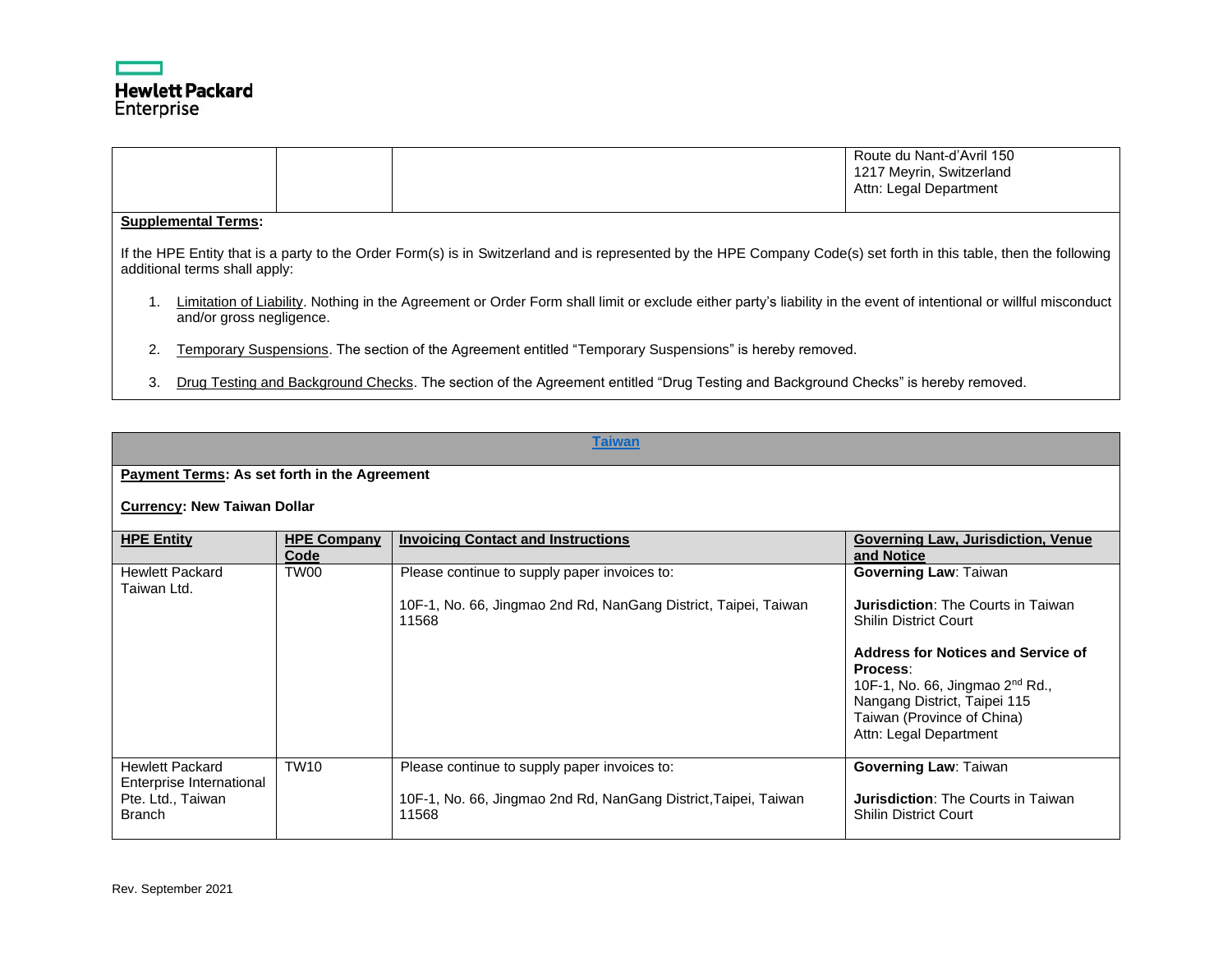# **Hewlett Packard** Enterprise

|  |  | <b>Address for Notices and Service of</b><br>Process:<br>Same address as HPE Company Code<br>TW00 above |
|--|--|---------------------------------------------------------------------------------------------------------|
|  |  |                                                                                                         |

<span id="page-50-0"></span>

| <b>Thailand</b>                                     |                            |                                                                                                                                                                             |                                                                                                                                                                                                                                                                                         |  |  |
|-----------------------------------------------------|----------------------------|-----------------------------------------------------------------------------------------------------------------------------------------------------------------------------|-----------------------------------------------------------------------------------------------------------------------------------------------------------------------------------------------------------------------------------------------------------------------------------------|--|--|
|                                                     |                            |                                                                                                                                                                             |                                                                                                                                                                                                                                                                                         |  |  |
| <b>Payment Terms: As set forth in the Agreement</b> |                            |                                                                                                                                                                             |                                                                                                                                                                                                                                                                                         |  |  |
| <b>Currency: Thai Baht</b>                          |                            |                                                                                                                                                                             |                                                                                                                                                                                                                                                                                         |  |  |
| <b>HPE Entity</b>                                   | <b>HPE Company</b><br>Code | <b>Invoicing Contact and Instructions</b>                                                                                                                                   | Governing Law, Jurisdiction, Venue<br>and Notice                                                                                                                                                                                                                                        |  |  |
| Hewlett-Packard<br>(Thailand) Ltd.                  | TH <sub>00</sub>           | Please continue to supply paper invoices to:<br>Mitrtown Office Tower, 15th floor, 944 Rama 4 Road, Wangmai,<br>Bangkok Krung Thep Maha Nakh 10<br>10330<br>Pathumwan<br>TН | <b>Governing Law: Thailand</b><br><b>Jurisdiction: The Courts in Bangkok</b><br>Address for Notices and Service of<br>Process:<br>15th Floor, Mitrtown Office Tower 944<br>Rama 4 Road Wangmai Sub-District<br>Pathumwan District, Bangkok, Thailand<br>10330<br>Attn: Legal Department |  |  |
| Sunnlamantal Tarme:                                 |                            |                                                                                                                                                                             |                                                                                                                                                                                                                                                                                         |  |  |

#### **Supplemental Terms:**

If the HPE Entity that is a party to the Order Form(s) is in Thailand and is represented by the HPE Company Code(s) set forth in this table, then the following additional terms shall apply:

1. Subcontractors. HPE shall not be entitled to approve any Personnel performing Services under the Agreement or an Order Form.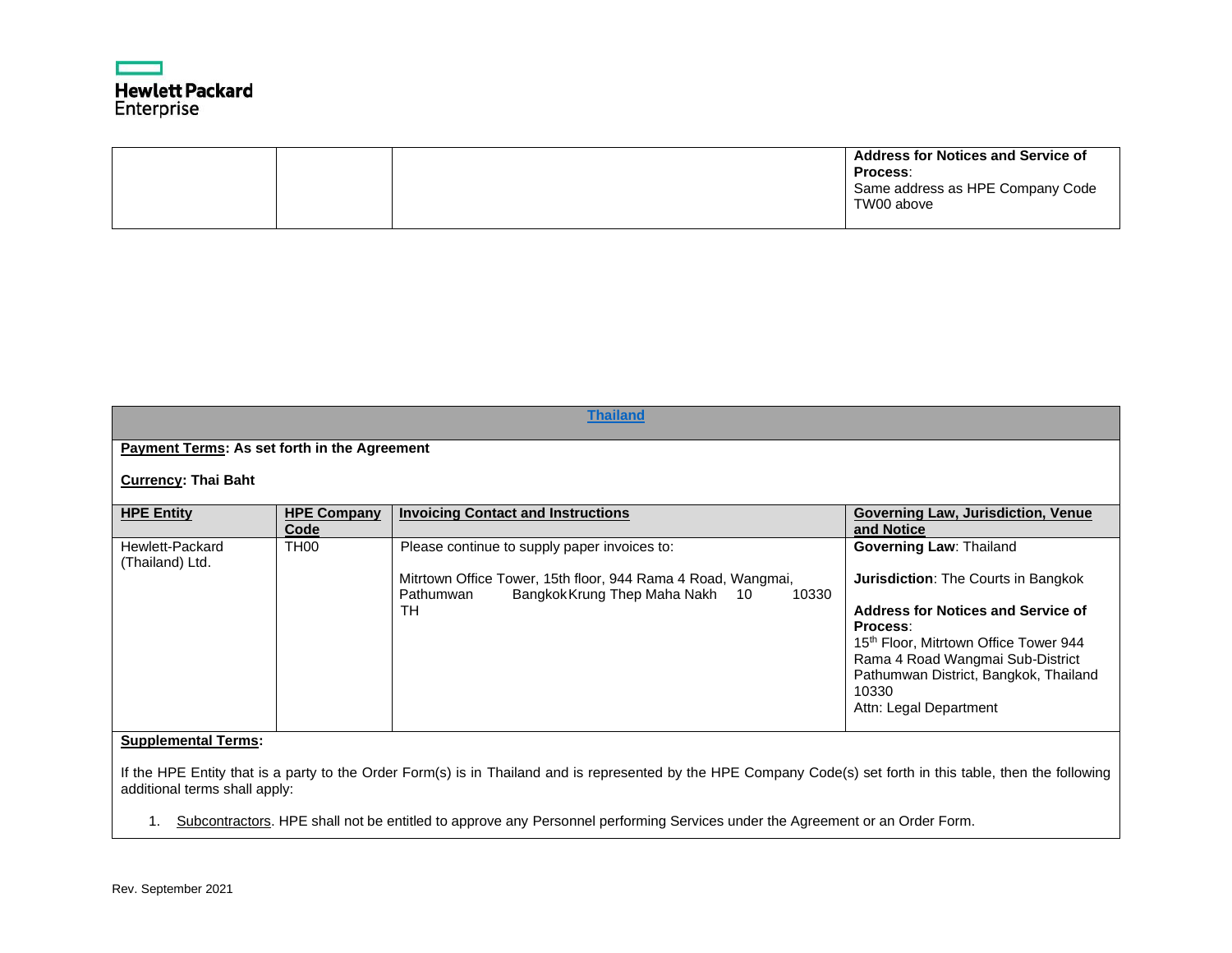<span id="page-51-0"></span>

| <b>Tunisia</b>                                                |                            |                                                                                                                        |                                                                                                                                                                                                                                                     |  |
|---------------------------------------------------------------|----------------------------|------------------------------------------------------------------------------------------------------------------------|-----------------------------------------------------------------------------------------------------------------------------------------------------------------------------------------------------------------------------------------------------|--|
| Payment Terms: As set forth in the Agreement                  |                            |                                                                                                                        |                                                                                                                                                                                                                                                     |  |
| <b>Currency: Tunisian Dinar</b>                               |                            |                                                                                                                        |                                                                                                                                                                                                                                                     |  |
| <b>HPE Entity</b>                                             | <b>HPE Company</b><br>Code | <b>Invoicing Contact and Instructions</b>                                                                              | <b>Governing Law, Jurisdiction, Venue</b><br>and Notice                                                                                                                                                                                             |  |
| Hewlett-Packard<br>Global Delivery Tunisia<br>Center S.A.R.L. | TN <sub>00</sub>           | Please continue to supply paper invoices to:<br>Immeuble Hewlett-Packard, Technopole Elgazala, 2088 Ariana,<br>Tunisia | <b>Governing Law: Tunisia</b><br><b>Jurisdiction:</b> The Court of First Instance<br>of Tunis<br>Address for Notices and Service of<br>Process:<br>Immeuble Hewlett-Packard, Technopole<br>Elgazala, 2088 Ariana, Tunisia<br>Attn: Legal Department |  |
| <b>Supplemental Terms:</b>                                    |                            |                                                                                                                        |                                                                                                                                                                                                                                                     |  |

If the HPE Entity that is a party to the Order Form(s) is in Tunisia and is represented by the HPE Company Code(s) set forth in this table, then the following additional terms shall apply:

1. Limitation of Liability. The following is hereby added to the section entitled "Limitation of Liability": NOTHING IN THE AGREEMENT OR ORDER FORM SHALL LIMIT OR EXCLUDE EITHER PARTY'S LIABILITY IN RESPECT OF (I) DEATH OR PERSONAL INJURY CAUSED BY OR ARISING FROM THAT PARTY'S NEGLIGENCE (ii) FRUAD OR FRAUDULENT MISREPRESENTATION; OR (III) ANY OTHER LIABILITY WHICH MAY NOT BE RESTRICTED OR EXCLUDED BY LAW.

<span id="page-51-1"></span>

| Turkey                                                                                                                                                   |                            |                                           |                                                         |  |  |
|----------------------------------------------------------------------------------------------------------------------------------------------------------|----------------------------|-------------------------------------------|---------------------------------------------------------|--|--|
| Payment Terms: As set forth in the Agreement; provided, however, if Supplier is a small/medium sized business, then the payment terms shall be XT<br>60. |                            |                                           |                                                         |  |  |
| <b>Currency: Turkish Lira</b>                                                                                                                            |                            |                                           |                                                         |  |  |
| <b>HPE Entity</b>                                                                                                                                        | <b>HPE Company</b><br>Code | <b>Invoicing Contact and Instructions</b> | <b>Governing Law, Jurisdiction, Venue</b><br>and Notice |  |  |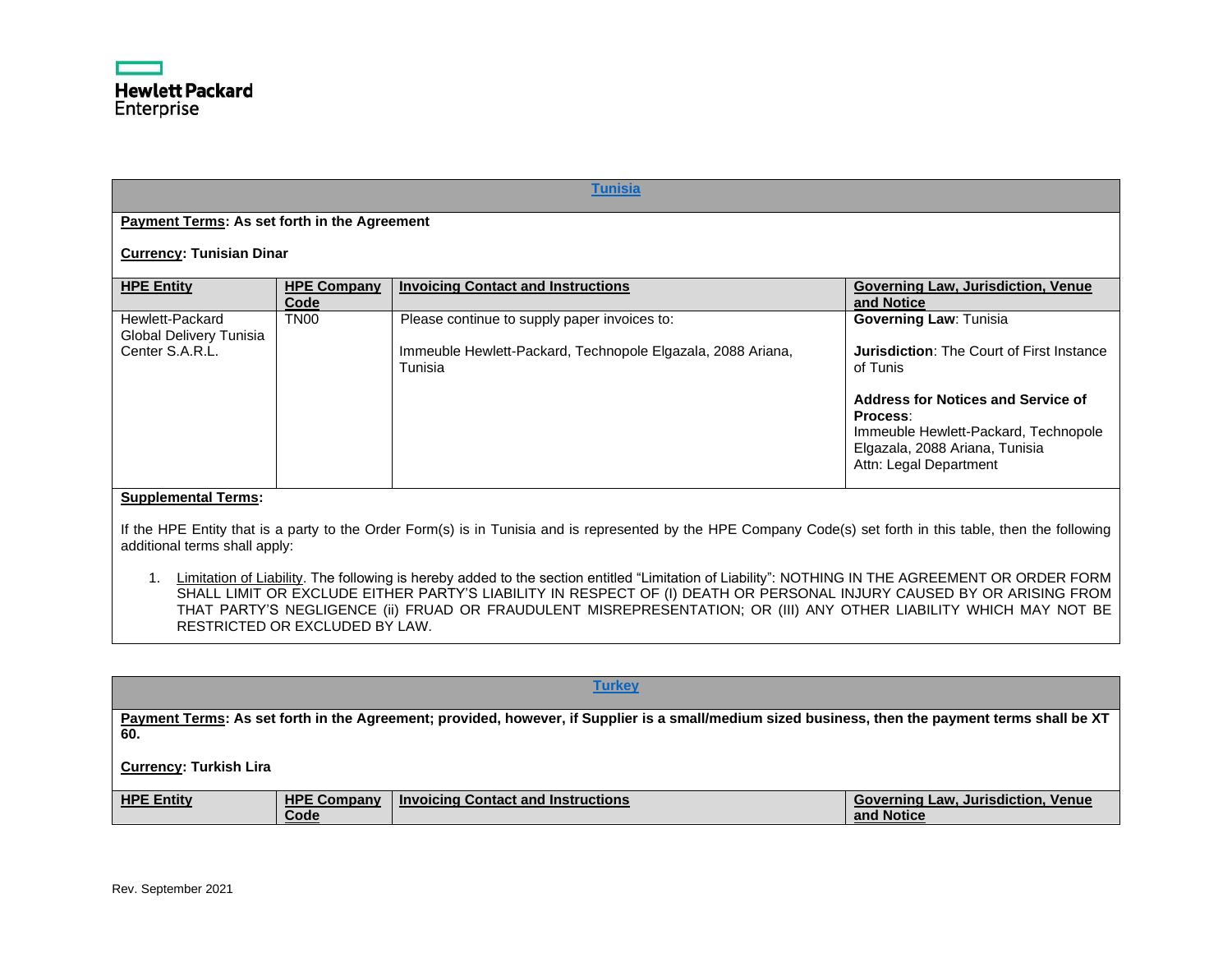

| Hewlett-Packard<br>Teknoloji Cozumleri | <b>TR01</b> | Please continue to supply paper invoices to:                                                   | <b>Governing Law: Turkey</b>                                                                                                                                                                            |
|----------------------------------------|-------------|------------------------------------------------------------------------------------------------|---------------------------------------------------------------------------------------------------------------------------------------------------------------------------------------------------------|
| Limited Sirketi                        |             | Saray Mahallesi Dr.Adnan Buyukdeniz Caddesi No: 4 Umraniye<br>Istanbul İstanbul 34<br>34768 TR | <b>Jurisdiction: Istanbul Central Courts</b><br>and Execution Offices                                                                                                                                   |
|                                        |             |                                                                                                | Address for Notices and Service of<br>Process:<br>Saray Mahallesi Dr.Adnan Buyukdeniz<br>Caddesi No 4 Akkom Ofis Park 2, Blok<br>Kat: 7-8, 34768 Umraniye<br>Istanbul, Turkey<br>Attn: Legal Department |

If the HPE Entity that is a party to the Order Form(s) is in Turkey and is represented by the HPE Company Code(s) set forth in this table, then the following additional terms shall apply:

- 1. Termination without Cause. HPE shall not have the ability to terminate an Order Form without cause.
- 2. Stamp Duty. Any stamp duty that may be owed in connection with the Agreement or any Order Form shall be paid by Supplier.

# **[United Arab Emirates](#page-0-56)**

# <span id="page-52-0"></span>**Payment Terms: As set forth in the Agreement**

#### **Currency: United Arab Emirates Dirham**

| <b>HPE Entity</b>                          | <b>HPE Company</b><br>Code | <b>Invoicing Contact and Instructions</b>                                                  | <b>Governing Law, Jurisdiction, Venue</b><br>and Notice              |
|--------------------------------------------|----------------------------|--------------------------------------------------------------------------------------------|----------------------------------------------------------------------|
| Hewlett-Packard<br>International Sarl, Abu | AE10                       | Please continue to supply paper invoices to:                                               | <b>Governing Law: United Arab Emirates</b>                           |
| Dhabi Branch                               |                            | International Tower (by ADNEC), Capital Center<br>Abu Dhabi<br>Abu Dhabi<br>AZ<br>00000 AE | <b>Jurisdiction:</b> The Courts in United Arab<br>Emirates           |
|                                            |                            |                                                                                            | Address for Notices and Service of<br>Process:                       |
|                                            |                            |                                                                                            | Office #604, AI Ghaith Office Tower, P.O.<br>Box 45671 Hamdan Street |
|                                            |                            |                                                                                            | Abu Dhabi, United Arab Emirates<br>Attn: Legal Department            |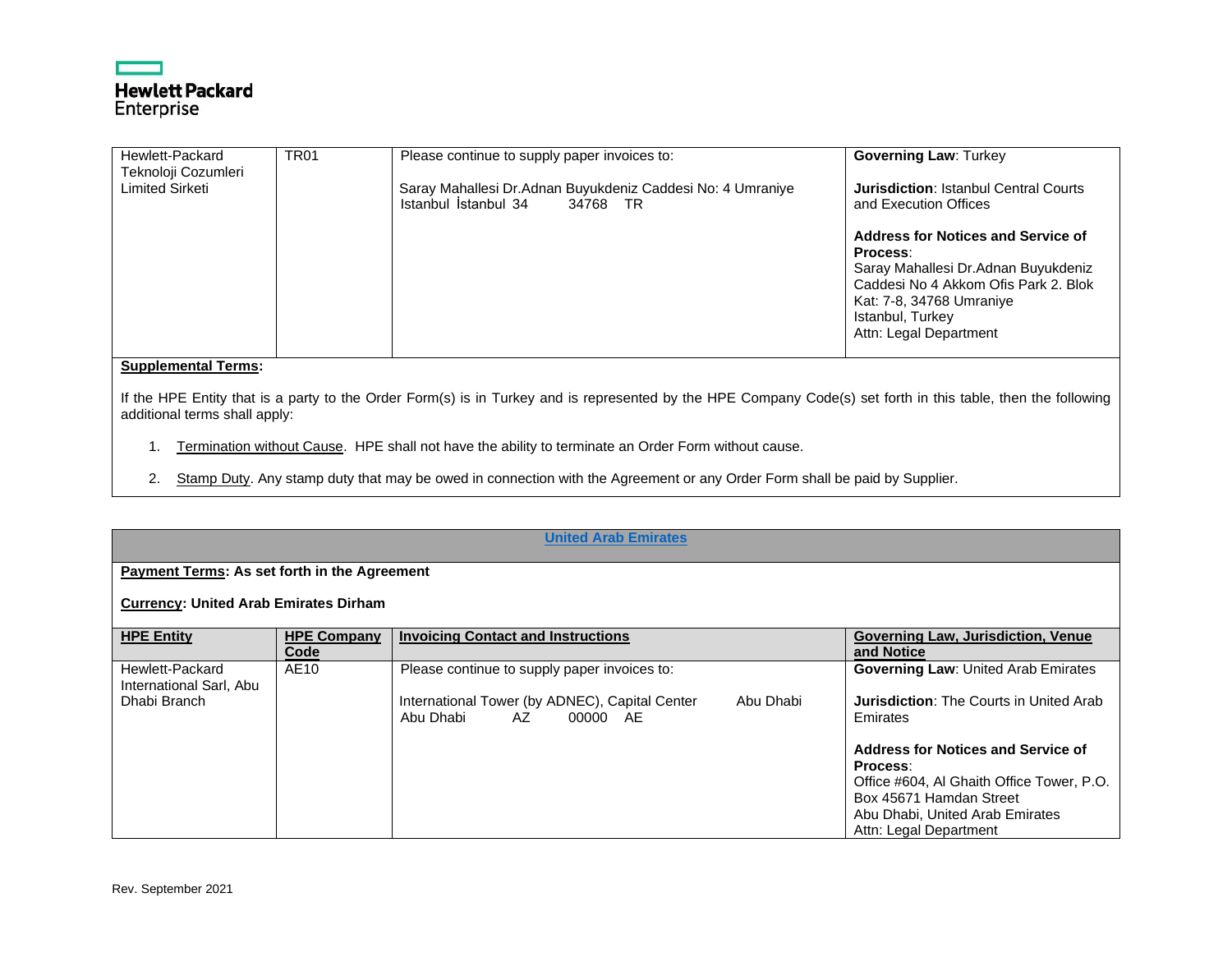

| Hewlett-Packard<br>Middle East FZ-LLC | AE00 | Please continue to supply paper invoices to:                                               | <b>Governing Law: United Arab Emirates</b>                                                                                                                              |
|---------------------------------------|------|--------------------------------------------------------------------------------------------|-------------------------------------------------------------------------------------------------------------------------------------------------------------------------|
|                                       |      | Innovation Hub, Building #1, Level 3, Dubai Internet City<br>Dubai<br>Dubai DU<br>17295 AE | <b>Jurisdiction:</b> The Courts in United Arab<br>Emirates                                                                                                              |
|                                       |      |                                                                                            | Address for Notices and Service of<br>Process:<br>Innovation Hub, Building #1, Level 3,<br>Dubai Internet City, Dubai<br>United Arab Emirates<br>Attn: Legal Department |

If the HPE Entity that is a party to the Order Form(s) is in United Arab Emirates and is represented by the HPE Company Code(s) set forth in this table, then the following additional terms shall apply:

- 1. Limitation of Liability. The following is hereby added to the section entitled "Limitation of Liability": NOTHING IN THE AGREEMENT OR ORDER FORM SHALL LIMIT OR EXCLUDE EITHER PARTY'S LIABILITY IN RESPECT OF (I) DEATH OR PERSONAL INJURY CAUSED BY OR ARISING FROM THAT PARTY'S NEGLIGENCE (ii) FRUAD OR FRAUDULENT MISREPRESENTATION; OR (III) ANY OTHER LIABILITY WHICH MAY NOT BE RESTRICTED OR EXCLUDED BY LAW.
- 2. Dispute Resolution. In the event that the parties are unable to agree upon any matters pursuant to the Agreement or an Order Form, the disputed matter will be referred to management Position/Title to be specified for HPE United Arab Emirates and management Position/Title to be specified for Supplier United Arab Emirates. If these two representatives cannot reach a mutually acceptable agreement within a reasonable time, the matter will be referred to Position/Title to be specified for HPE United Arab Emirates and Position/Title to be specified for Supplier United Arab Emirates. In the event they cannot reach a mutually acceptable resolution within a reasonable time, either party will be entitled to seek all available remedies, including legal remedies. Notwithstanding the foregoing, either party may seek injunctive relief with respect to any disputed matter without following the dispute resolution procedure set forth above. Supplier agrees it will continue performance under the terms and conditions of the Agreement and Order Form until such time as the dispute is resolved.

<span id="page-53-0"></span>

| <b>United Kingdom</b>                                                                                     |                                                         |  |  |  |
|-----------------------------------------------------------------------------------------------------------|---------------------------------------------------------|--|--|--|
| <b>Private Sector Suppliers</b>                                                                           | <b>Public Sector Suppliers:</b>                         |  |  |  |
| <b>Payment Terms:</b><br>For Large Suppliers XT 60<br>For Small Suppliers (less than 50 employees): XT 30 | Payment Terms: XT 30<br><b>Currency: Pound Sterling</b> |  |  |  |
| <b>Currency: Pound Sterling</b>                                                                           |                                                         |  |  |  |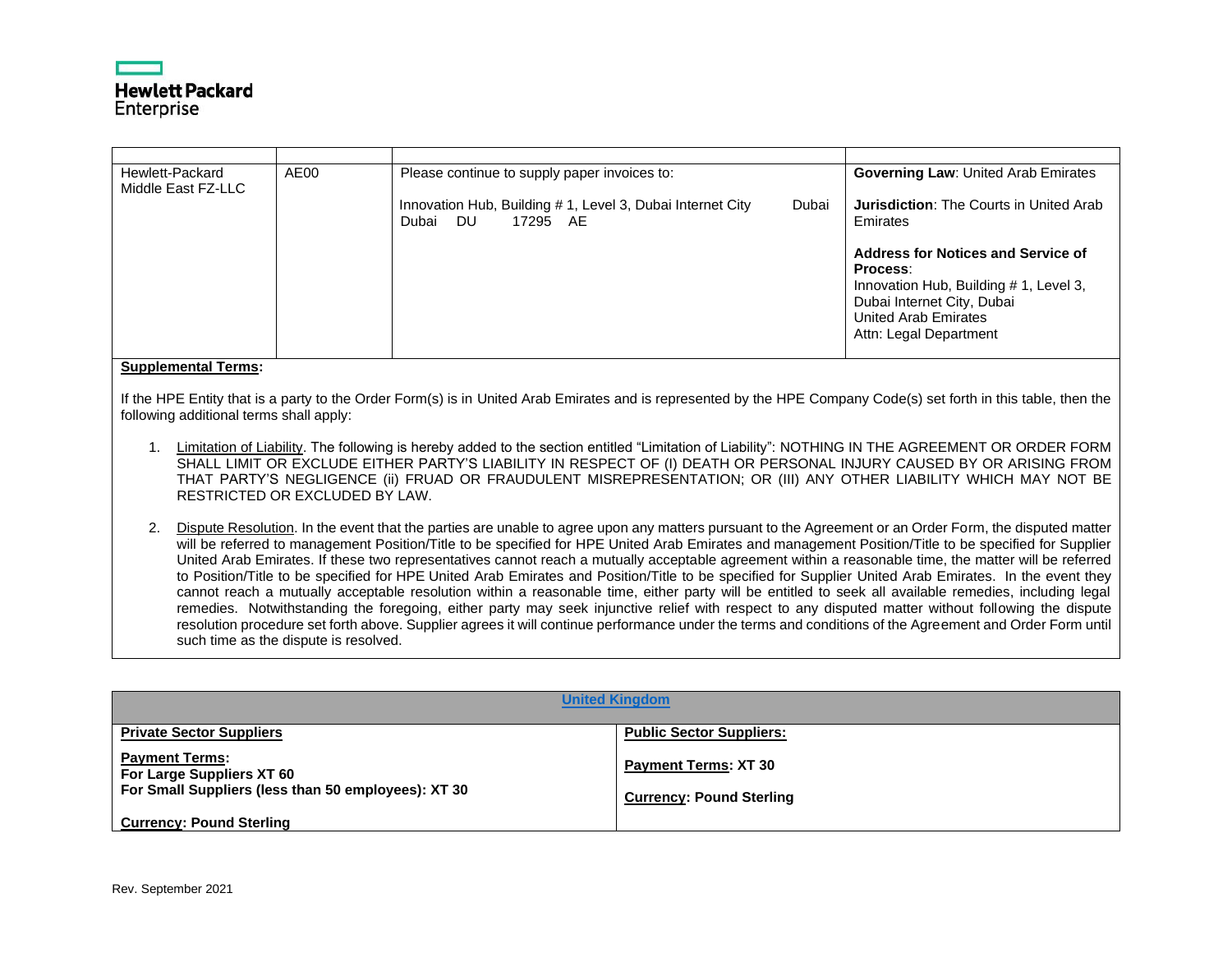| <b>HPE Entity</b>          | <b>HPE Company</b><br>Code | <b>Invoicing Contact and Instructions</b>      | <b>Governing Law, Jurisdiction, Venue</b><br>and Notice                                                                                                                                                                                                               |
|----------------------------|----------------------------|------------------------------------------------|-----------------------------------------------------------------------------------------------------------------------------------------------------------------------------------------------------------------------------------------------------------------------|
| Hewlett-Packard<br>Limited | <b>GB40</b>                | E-Invoices are accepted by HPE in this country | Governing Law: England and Wales<br><b>Jurisdiction:</b> The Courts in England and<br>Wales<br>Address for Notices and Service of<br>Process:<br>Ground Floor 210 Wharfedale Road<br>Winnersh Triangle Berkshire RG41 5TP<br>United Kingdom<br>Attn: Legal Department |

If the HPE Entity that is a party to the Order Form(s) is in United Kingdom and is represented by the HPE Company Code(s) set forth in this table, then the following additional terms shall apply:

- 1. Limitation of Liability. Nothing in the Agreement or Order Form shall limit or exclude either party's liability in respect of (i) death or personal injury caused by or arising from that party's negligence; (ii) fraud or fraudulent misrepresentation; or (iii) any other liability which may not be restricted or excluded by law.
- 2. Dispute Resolution. In the event that the parties are unable to agree upon any matters pursuant to the Agreement or an Order Form, the disputed matter will be referred to management Position/Title to be specified for HPE United Kingdom and management Position/Title to be specified for Supplier United Kingdom. If these two representatives cannot reach a mutually acceptable agreement within a reasonable time, the matter will be referred to Position/Title to be specified for HPE United Kingdom and Position/Title to be specified for Supplier United Kingdom. In the event they cannot reach a mutually acceptable resolution within a reasonable time, either party will be entitled to seek all available remedies, including legal remedies. Notwithstanding the foregoing, either party may seek injunctive relief with respect to any disputed matter without following the dispute resolution procedure set forth above. Supplier agrees it will continue performance under the terms and conditions of the Agreement and Order Form until such time as the dispute is resolved.

<span id="page-54-0"></span>

|                                                     |                            | <b>United States</b>                      |  |                                                         |
|-----------------------------------------------------|----------------------------|-------------------------------------------|--|---------------------------------------------------------|
| <b>Payment Terms: As set forth in the Agreement</b> |                            |                                           |  |                                                         |
| <b>Currency: U.S. Dollars</b>                       |                            |                                           |  |                                                         |
| <b>HPE Entity</b>                                   | <b>HPE Company</b><br>Code | <b>Invoicing Contact and Instructions</b> |  | <b>Governing Law, Jurisdiction, Venue</b><br>and Notice |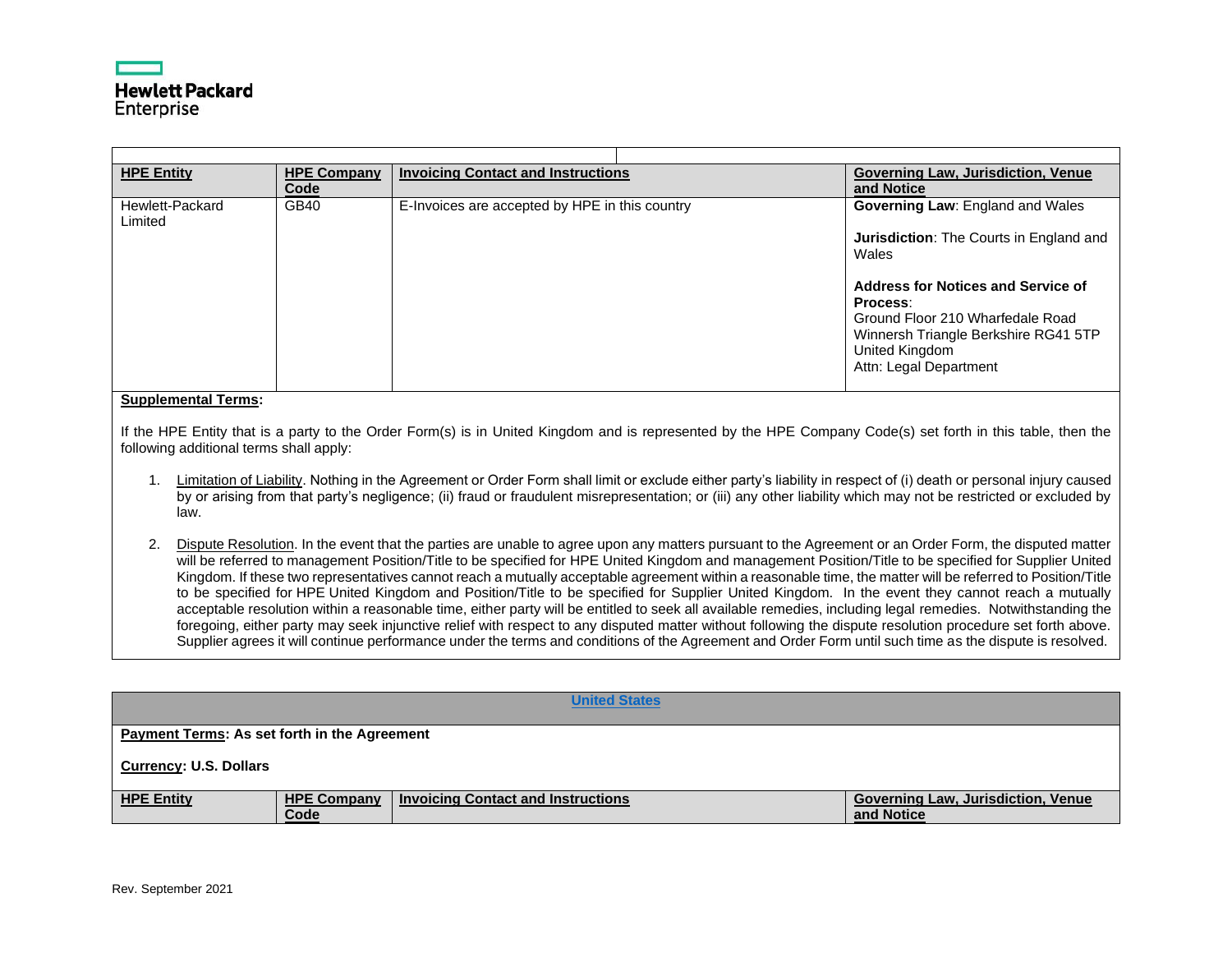# ┍ **Hewlett Packard**<br>Enterprise

| <b>Hewlett Packard</b>    | <b>US96</b>      | E-Invoices are accepted by HPE in this country | <b>Governing Law: New York</b>              |
|---------------------------|------------------|------------------------------------------------|---------------------------------------------|
|                           | <b>US97</b>      |                                                |                                             |
| <b>Enterprise Company</b> |                  |                                                |                                             |
|                           | <b>US98</b>      |                                                | <b>Jurisdiction: The Courts in New York</b> |
|                           |                  |                                                |                                             |
|                           | <b>US99</b>      |                                                |                                             |
|                           | USE4             |                                                | Address for Notices and Service of          |
|                           |                  |                                                |                                             |
|                           | USZ <sub>0</sub> |                                                | <b>Process:</b>                             |
|                           |                  |                                                | As set forth in the Order Form, and         |
|                           |                  |                                                |                                             |
|                           |                  |                                                |                                             |
|                           |                  |                                                |                                             |
|                           |                  |                                                | Hewlett Packard Enterprise Company          |
|                           |                  |                                                | 6080 Tennyson Parkway, Suite 400            |
|                           |                  |                                                |                                             |
|                           |                  |                                                | Plano, Texas 75024                          |
|                           |                  |                                                | <b>United States</b>                        |
|                           |                  |                                                |                                             |
|                           |                  |                                                | Attn: Global Procurement, Contract          |
|                           |                  |                                                | Notice                                      |
|                           |                  |                                                |                                             |
|                           |                  |                                                |                                             |

<span id="page-55-0"></span>

| Venezuela                                    |                            |                                                                                                                                                            |                                                                                                                                                                                                                                                                             |  |
|----------------------------------------------|----------------------------|------------------------------------------------------------------------------------------------------------------------------------------------------------|-----------------------------------------------------------------------------------------------------------------------------------------------------------------------------------------------------------------------------------------------------------------------------|--|
| Payment Terms: As set forth in the Agreement |                            |                                                                                                                                                            |                                                                                                                                                                                                                                                                             |  |
| Currency: Venezuelan Bolívar                 |                            |                                                                                                                                                            |                                                                                                                                                                                                                                                                             |  |
| <b>HPE Entity</b>                            | <b>HPE Company</b><br>Code | <b>Invoicing Contact and Instructions</b>                                                                                                                  | <b>Governing Law, Jurisdiction, Venue</b><br>and Notice                                                                                                                                                                                                                     |  |
| Hewlett-Packard<br>Venezuela, C.C.A          | <b>VE20</b>                | Please continue to supply paper invoices to:<br>Ave. Francisco de Miranda, Centro Lido, Torre D-Piso 4, Oficina 41-D<br>Caracas Miranda MIR<br>1060<br>VE. | <b>Governing Law: Venezuela</b><br><b>Jurisdiction: The Courts in Caracas</b><br>Address for Notices and Service of<br>Process:<br>Avenida Francisco de Miranda, Torre<br>Hewlwtt-Packard, Piso 18, Los Palos<br>Grandes, Caracas, Venezuela 1062<br>Attn: Legal Department |  |

<span id="page-55-1"></span>

| <b>Payment Terms: As set forth in the Agreement</b> |  |  |
|-----------------------------------------------------|--|--|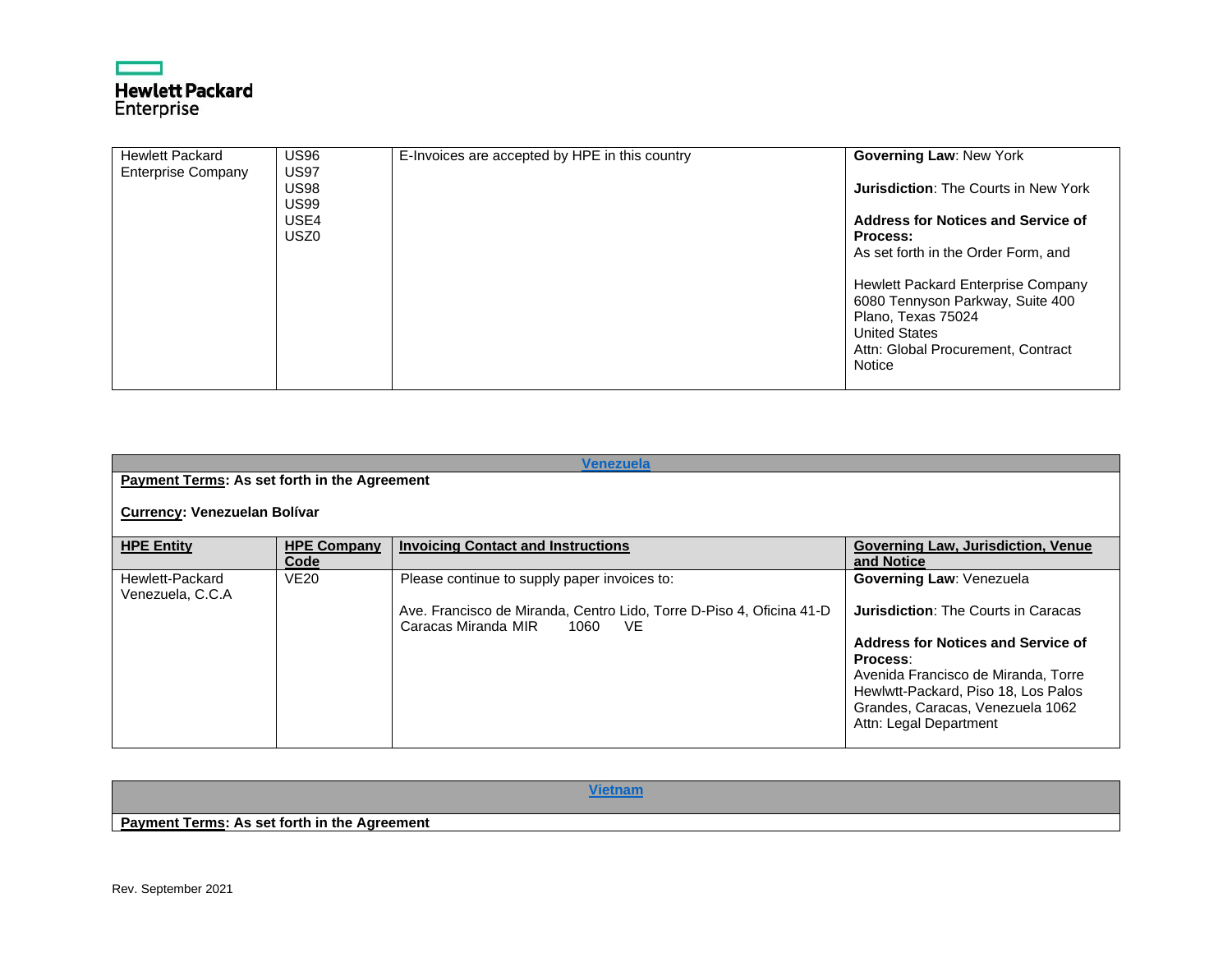| <b>Currency: Vietnamese Dong</b>          |                            |                                                                                                  |                                                                                                                                                 |  |
|-------------------------------------------|----------------------------|--------------------------------------------------------------------------------------------------|-------------------------------------------------------------------------------------------------------------------------------------------------|--|
| <b>HPE Entity</b>                         | <b>HPE Company</b><br>Code | <b>Invoicing Contact and Instructions</b>                                                        | <b>Governing Law, Jurisdiction, Venue</b><br>and Notice                                                                                         |  |
| Hewlett-Packard<br>Vietnam Software and   | <b>VN10</b>                | Please continue to supply paper invoices to:                                                     | <b>Governing Law: Vietnam</b>                                                                                                                   |  |
| Information Technology<br>Company Limited |                            | 29 Le Duan, District 1, Saigon Tower, Level 10<br>Ho Chi Minh<br>Ho Chi Minh<br>SG<br>VN<br>City | <b>Jurisdiction:</b> The Courts in Ho Chi Minh<br>City, Vietnam                                                                                 |  |
|                                           |                            |                                                                                                  | Address for Notices and Service of<br>Process:<br>29 Le Duan, Ben Nghe Ward, District 1,<br>Ho Chi Minh City, Vietnam<br>Attn: Legal Department |  |